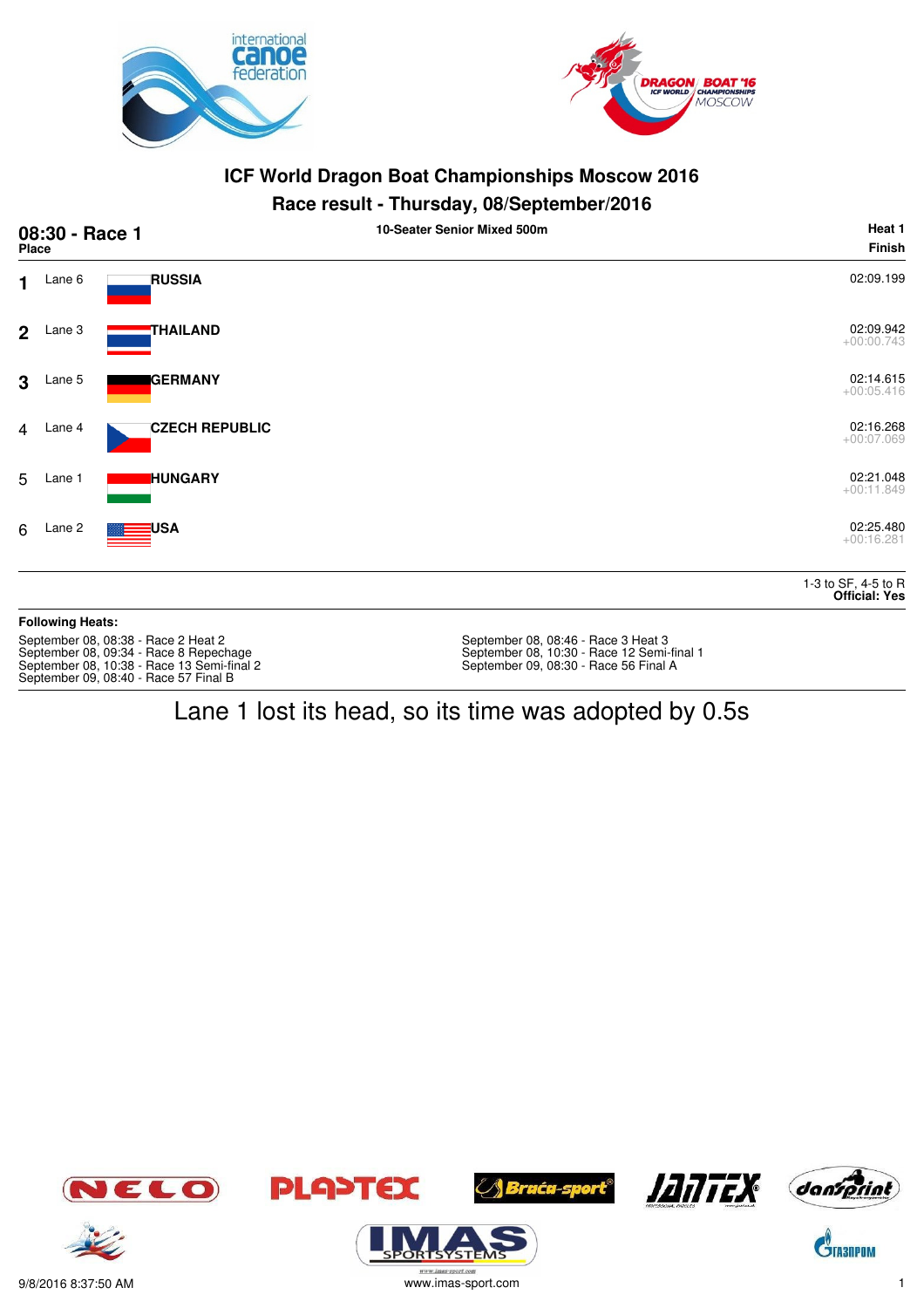



#### **Race result - Thursday, 08/September/2016**

| 08:38 - Race 2<br><b>Place</b>               | Heat 2<br>10-Seater Senior Mixed 500m<br><b>Finish</b> |
|----------------------------------------------|--------------------------------------------------------|
| <b>UKRAINE</b><br>Lane 5<br>1                | 02:15.265                                              |
| <b>FRANCE</b><br>2 <sup>1</sup><br>Lane 2    | 02:16.928<br>$+00:01.663$                              |
| <b>CANADA</b><br>Lane 6<br>3<br>$\mathbf{r}$ | 02:26.141<br>$+00:10.876$                              |
|                                              | 1-3 to SF, 4-5 to R<br><b>Official: Yes</b>            |
| <b>Following Heats:</b>                      |                                                        |
|                                              |                                                        |

September 08, 08:46 - Race 3 Heat 3 September 08, 09:34 - Race 8 Repechage September 09, 08:30 - Race 56 Final A September 09, 08:40 - Race 57 Final B

September 08, 09:34 - Race 8 Repechage<br>September 08, 10:38 - Race 13 Semi-final 2<br>September 09, 08:40 - Race 57 Final B







**ORISYSTE** 







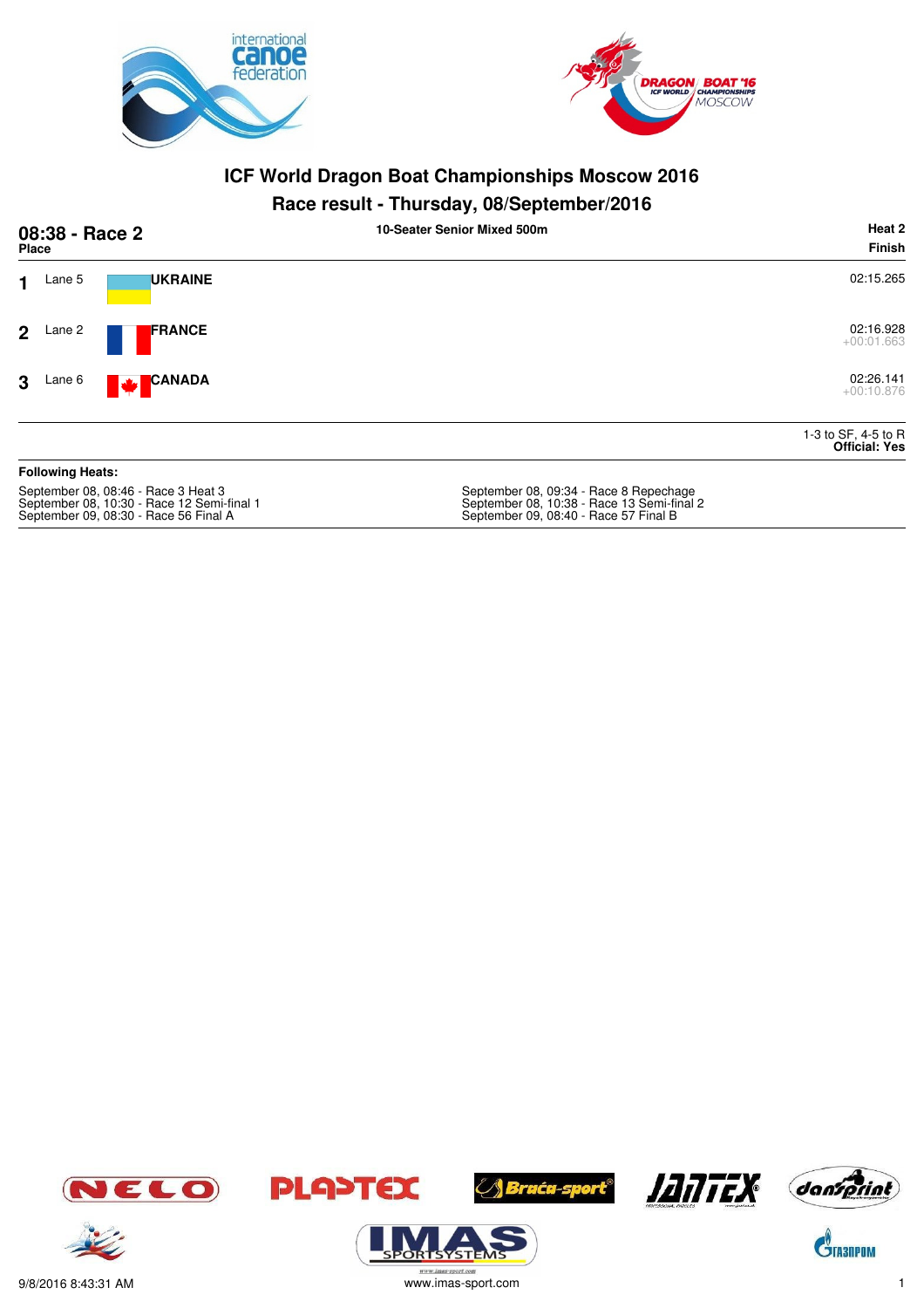



#### **Race result - Thursday, 08/September/2016**

| 08:46 - Race 3<br><b>Place</b>                                                                                                |                         |                                                  | . .<br>10-Seater Senior Mixed 500m                                                  | Heat 3<br><b>Finish</b>                     |
|-------------------------------------------------------------------------------------------------------------------------------|-------------------------|--------------------------------------------------|-------------------------------------------------------------------------------------|---------------------------------------------|
| 1                                                                                                                             | Lane 6                  | <b>PHILIPPINES</b>                               |                                                                                     | 02:19.057                                   |
| $\mathcal{P}$                                                                                                                 | Lane 4                  | <b>INDIA</b><br>6                                |                                                                                     | 02:20.259<br>$+00:01.202$                   |
| 3                                                                                                                             | Lane 2                  | <b>HONG KONG</b><br>$\frac{\sqrt{3}}{2\sqrt{3}}$ |                                                                                     | 02:22.639<br>$+00:03.582$                   |
|                                                                                                                               |                         |                                                  |                                                                                     | 1-3 to SF, 4-5 to R<br><b>Official: Yes</b> |
|                                                                                                                               | <b>Following Heats:</b> |                                                  |                                                                                     |                                             |
| September 08, 09:34 - Race 8 Repechage<br>September 08, 10:38 - Race 13 Semi-final 2<br>September 09, 08:40 - Race 57 Final B |                         |                                                  | September 08, 10:30 - Race 12 Semi-final 1<br>September 09, 08:30 - Race 56 Final A |                                             |

Lane 4 lost its head, so its time was adopted by 0.5s



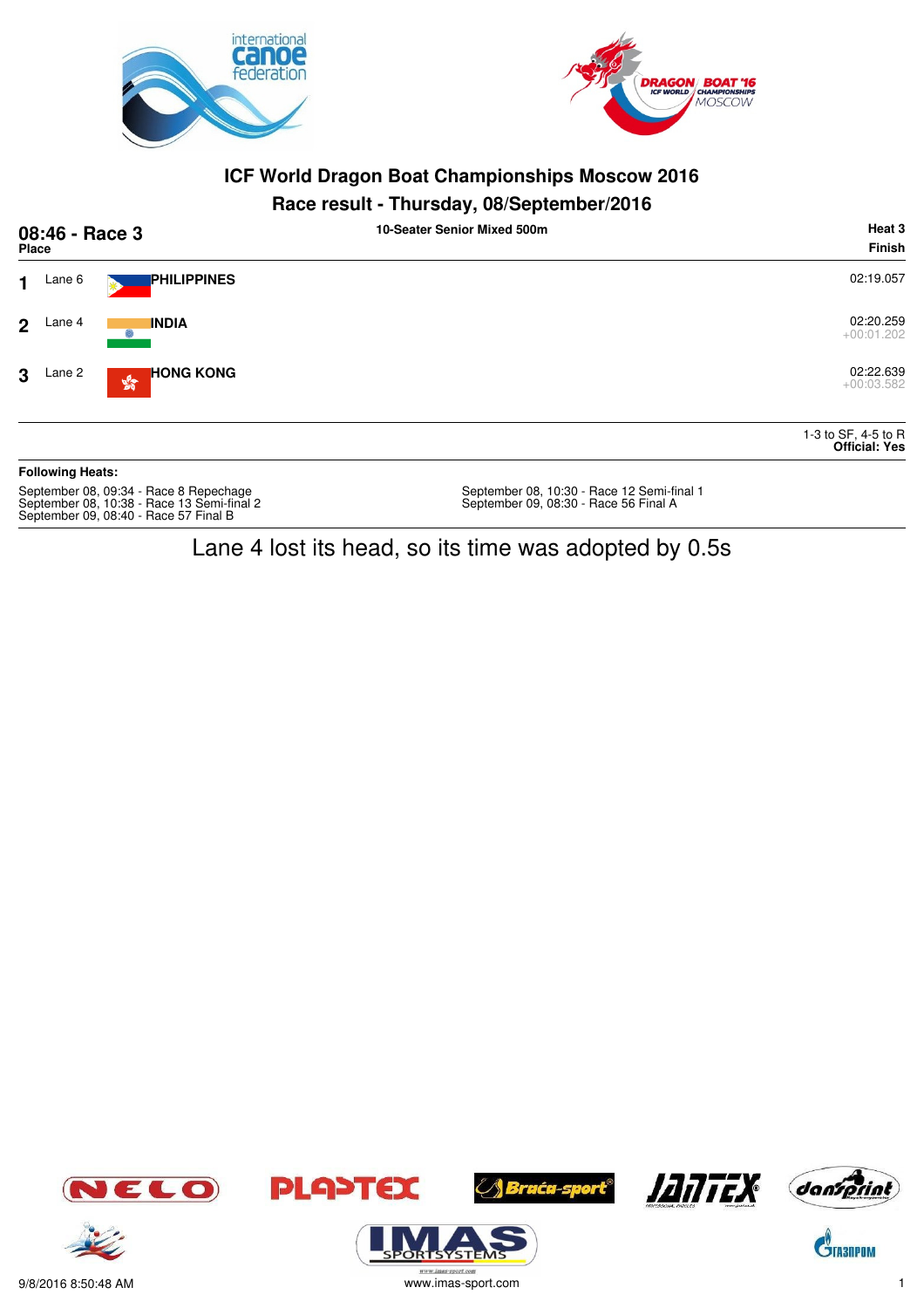



#### **Race result - Thursday, 08/September/2016**

|                | 08:54 - Race 4<br><b>Place</b> |                | 10-Seater Master 40+ Mixed 500m | Heat 1<br><b>Finish</b>                         |
|----------------|--------------------------------|----------------|---------------------------------|-------------------------------------------------|
| $\mathbf 1$    | Lane 2                         | RUSSIA (40+)   |                                 | 02:15.905                                       |
| $\mathbf{2}$   | Lane 5                         | HUNGARY (40+)  |                                 | 02:18.529<br>$+00:02.624$                       |
| 3              | Lane 3                         | $ITALY(40+)$   |                                 | 02:22.096<br>$+00:06.191$                       |
| $\overline{4}$ | Lane 4                         | SWEDEN $(40+)$ |                                 | 02:23.574<br>$+00:07.669$                       |
|                |                                |                |                                 | 1st to Final, 2-4 to SF<br><b>Official: Yes</b> |
|                | <b>Following Heats:</b>        |                |                                 |                                                 |

September 08, 09:02 - Race 5 Heat 2<br>September 09, 08:10 - Race 54 Final

September 08, 10:06 - Race 10 Semi-final

All Lanes lost their heads, so its time was adopted by 0.5s



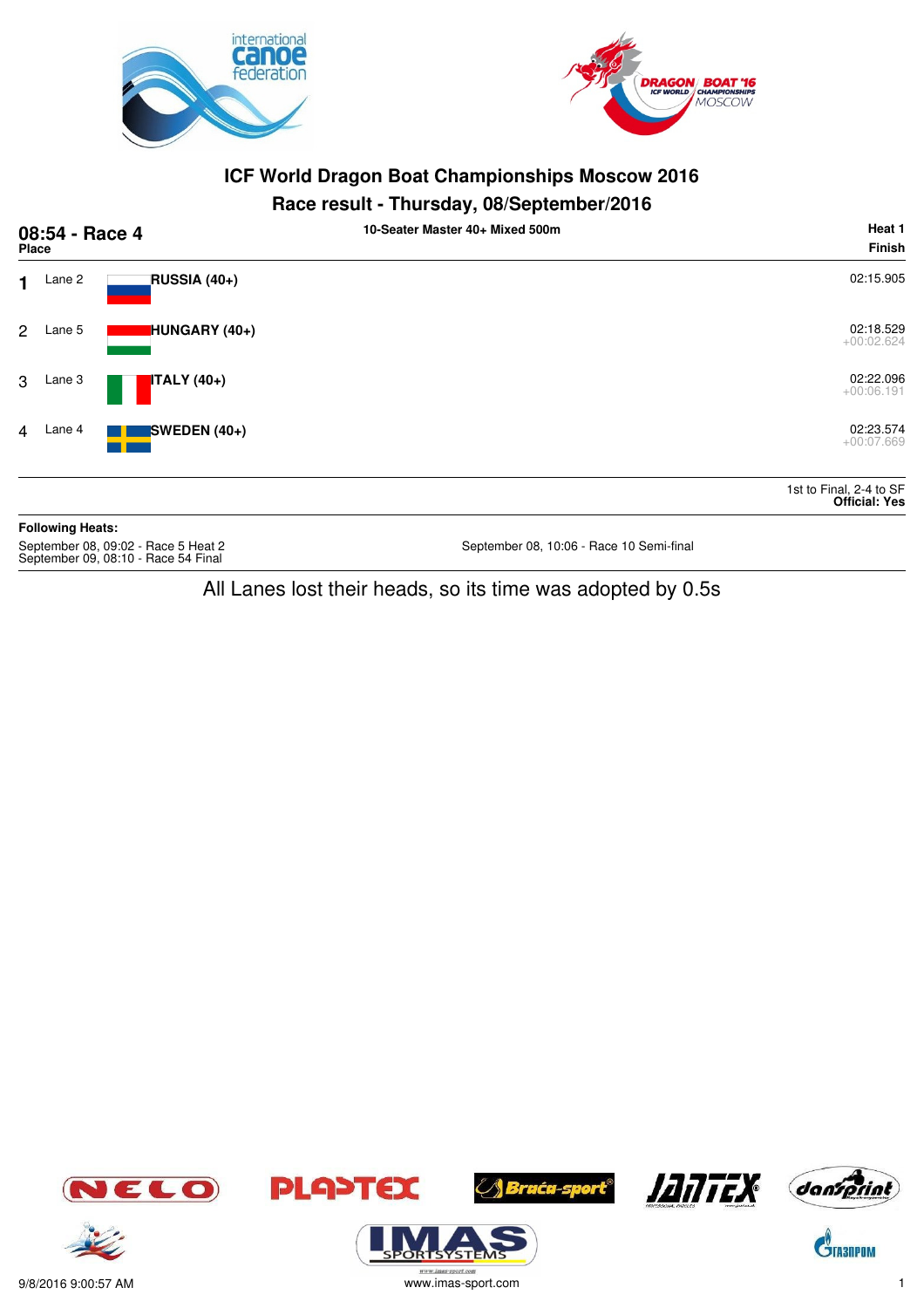



## **Race result - Thursday, 08/September/2016**

| 09:02 - Race 5<br>Place |                         |                                 | 10-Seater Master 40+ Mixed 500m | Heat 2<br>Finish                                |
|-------------------------|-------------------------|---------------------------------|---------------------------------|-------------------------------------------------|
| 1                       | Lane 3                  | GERMANY (40+)                   |                                 | 02:19.094                                       |
| 2                       | Lane 4                  | $\blacksquare$ USA (40+)        |                                 | 02:25.709<br>$+00:06.615$                       |
| 3                       | Lane 5                  | CANADA (40+)<br><b>Since 19</b> |                                 | 02:27.015<br>$+00:07.921$                       |
|                         |                         |                                 |                                 | 1st to Final, 2-4 to SF<br><b>Official: Yes</b> |
|                         | <b>Following Heats:</b> |                                 |                                 |                                                 |

September 08, 10:06 - Race 10 Semi-final September 09, 08:10 - Race 54 Final



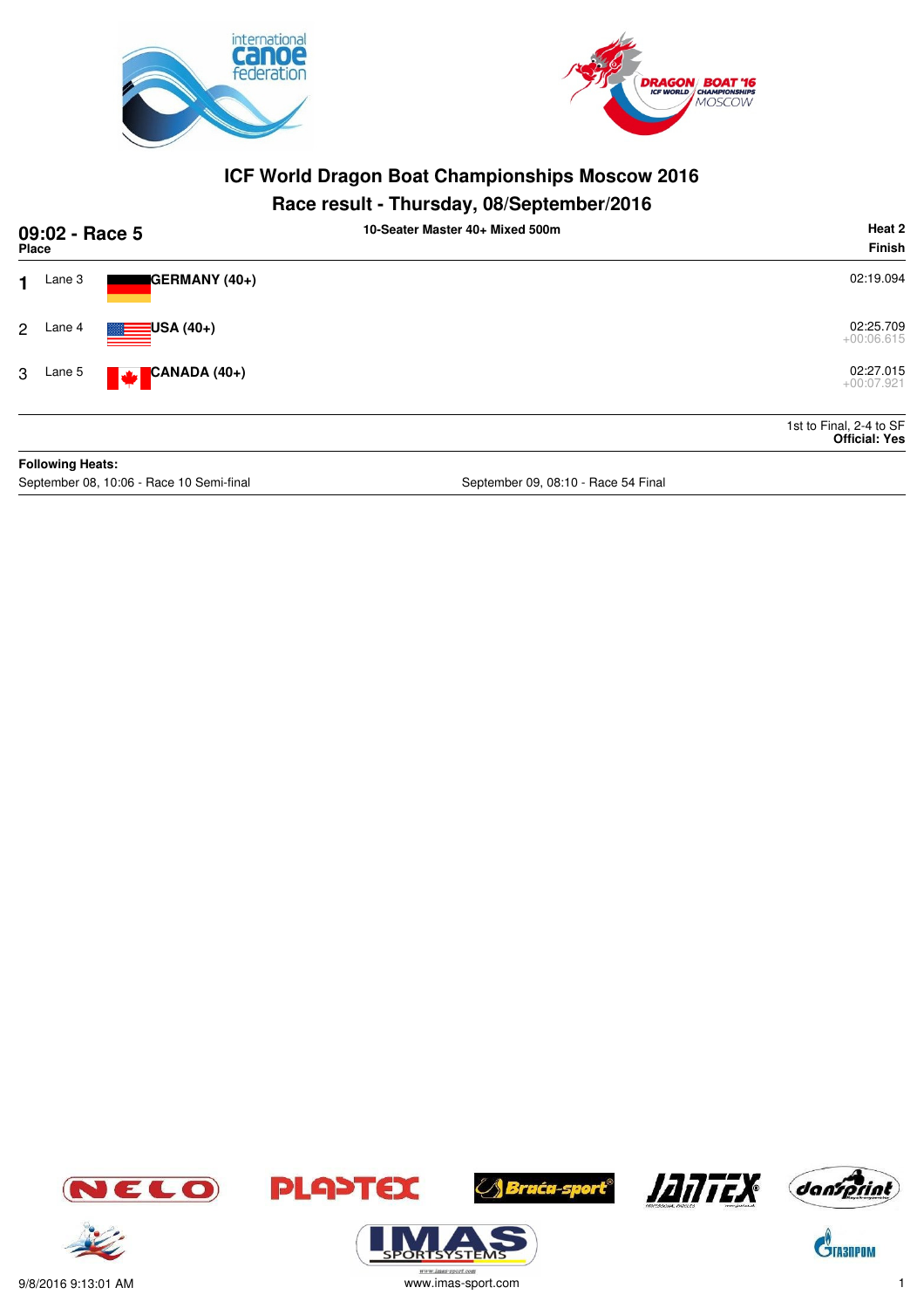

September 09, 08:20 - Race 55 Final



## **ICF World Dragon Boat Championships Moscow 2016**

## **Race result - Thursday, 08/September/2016**

|                | 09:10 - Race 6<br>Place |                                     | 10-Seater Junior Mixed 500m              | Heat 1<br><b>Finish</b>                         |
|----------------|-------------------------|-------------------------------------|------------------------------------------|-------------------------------------------------|
| 1.             | Lane 4                  | <b>PHILIPPINES</b>                  |                                          | 02:14.249                                       |
| $2^{\circ}$    | Lane 2                  | <b>CANADA</b><br><b>Maria</b>       |                                          | 02:16.913<br>$+00:02.664$                       |
| 3              | Lane 5                  | <b>GERMANY</b>                      |                                          | 02:17.458<br>$+00:03.209$                       |
| $\overline{4}$ | Lane 3                  | <b>UKRAINE</b>                      |                                          | 02:17.852<br>$+00:03.603$                       |
|                |                         |                                     |                                          | 1st to Final, 2-4 to SF<br><b>Official: Yes</b> |
|                | <b>Following Heats:</b> |                                     |                                          |                                                 |
|                |                         | September 08, 09:18 - Race 7 Heat 2 | September 08, 10:22 - Race 11 Semi-final |                                                 |

Lane 4 lost its head, so its time was adopted by 0.5s



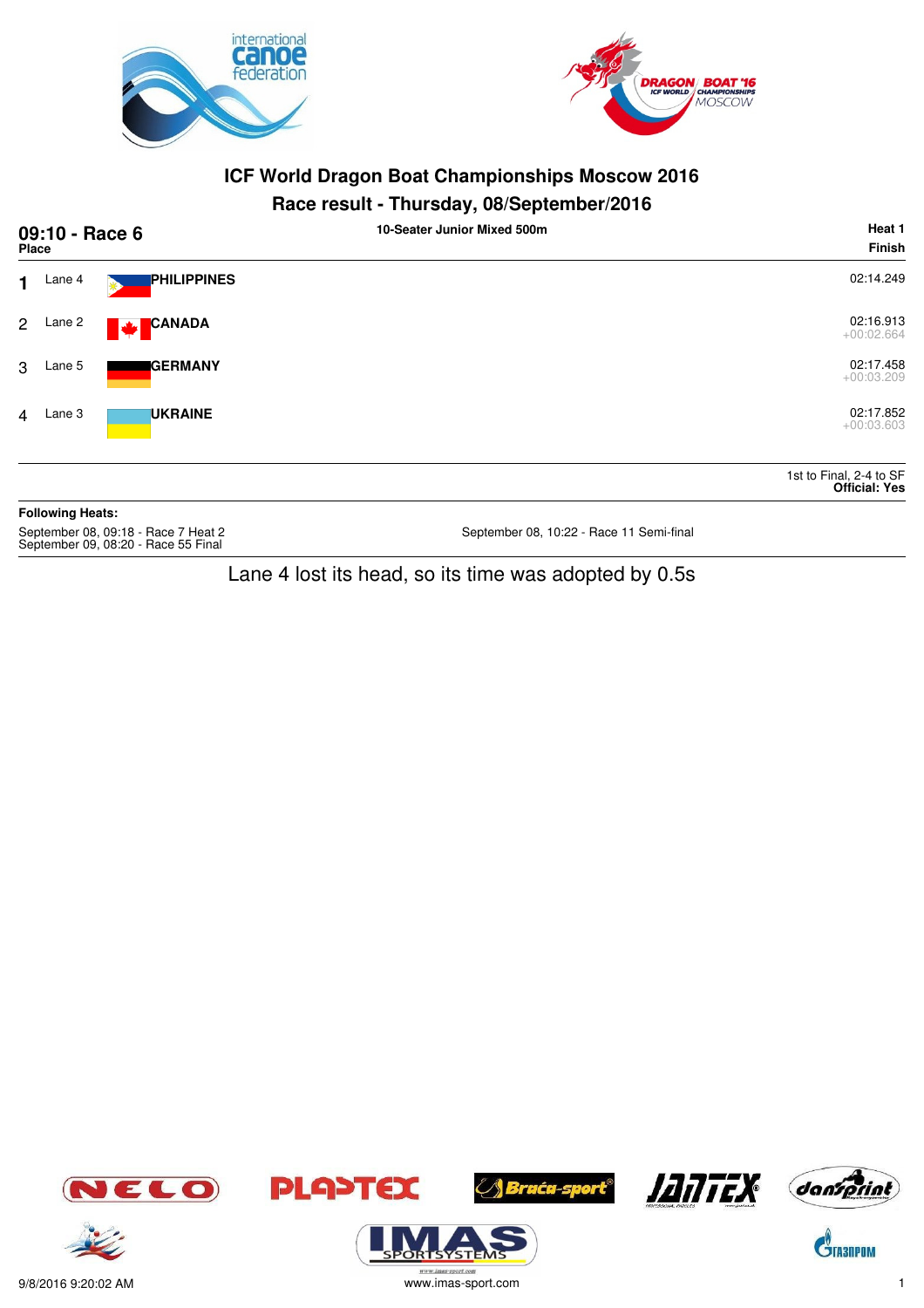



## **Race result - Thursday, 08/September/2016**

|                | 09:18 - Race 7<br>Place |                                                      | Heat 2<br>10-Seater Junior Mixed 500m<br><b>Finish</b> |
|----------------|-------------------------|------------------------------------------------------|--------------------------------------------------------|
| 1              | Lane 5                  | <b>RUSSIA</b>                                        | 02:20.038                                              |
| $\overline{2}$ | Lane 3                  | <b>HONG KONG</b><br>$\frac{\partial}{\partial \phi}$ | 02:47.199<br>$+00:27.161$                              |
|                | Lane 2                  | <b>CZECH REPUBLIC</b>                                | Did not start                                          |
|                | Lane 4                  | <b>Example 1</b> USA                                 | Did not start                                          |
|                |                         |                                                      | 1st to Final, 2-4 to SF<br><b>Official: Yes</b>        |
|                | <b>Following Heats:</b> |                                                      |                                                        |

September 08, 10:22 - Race 11 Semi-final September 09, 08:20 - Race 55 Final









*A Bruću-sport®* 





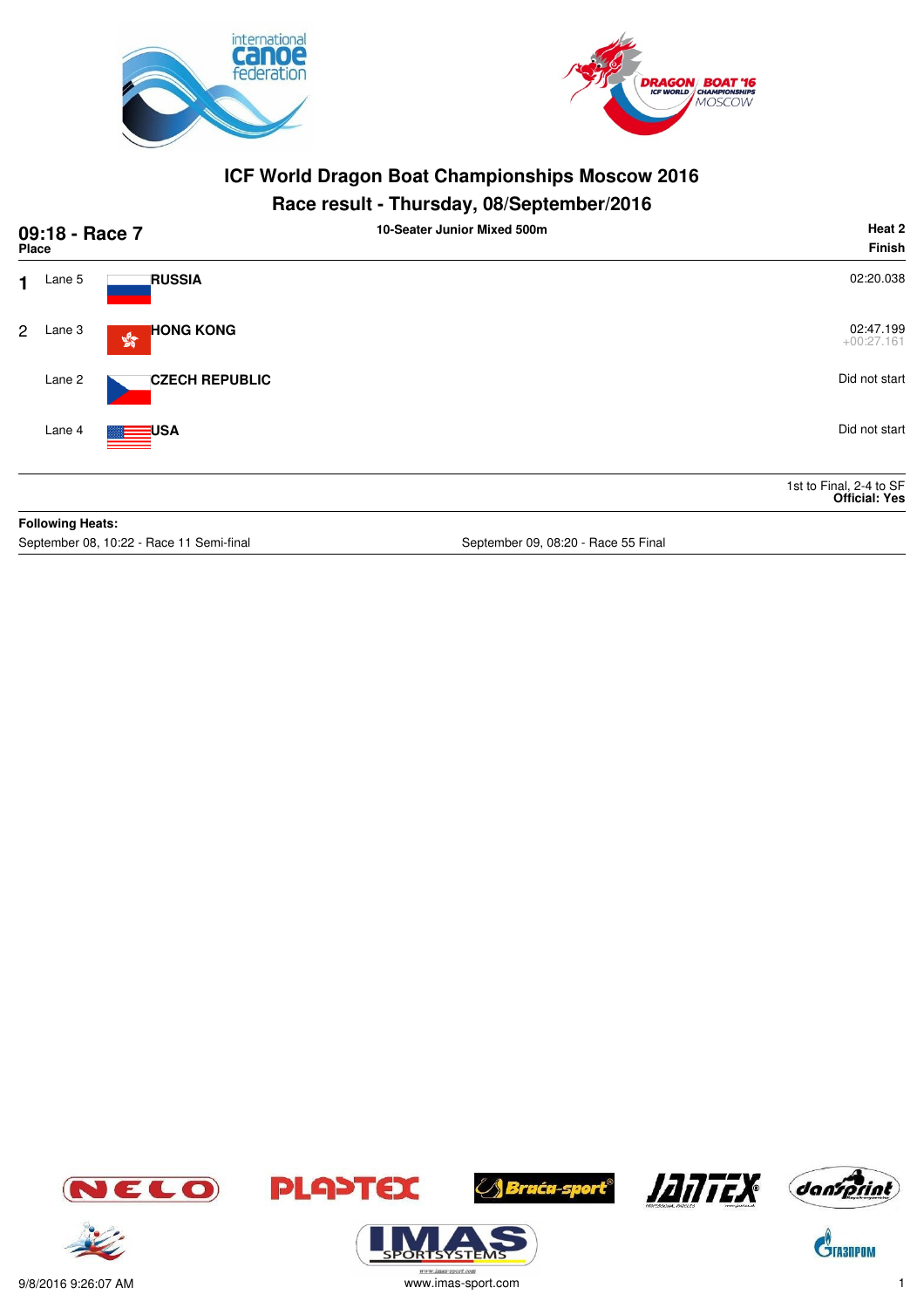



# **Race result - Thursday, 08/September/2016**

|                | 09:34 - Race 8<br>Place |                                          | 10-Seater Senior Mixed 500m               | Repechage<br>Finish                 |
|----------------|-------------------------|------------------------------------------|-------------------------------------------|-------------------------------------|
| 1              | Lane 2                  | <b>HUNGARY</b>                           |                                           | 02:22.468                           |
| 2 <sup>1</sup> | Lane 4                  | <b>CZECH REPUBLIC</b>                    |                                           | 02:25.049<br>$+00:02.581$           |
|                |                         |                                          |                                           | $1-3$ to SF<br><b>Official: Yes</b> |
|                | <b>Following Heats:</b> |                                          |                                           |                                     |
|                |                         | Soptamber 08, 10:20 Page 12 Sami final 1 | Soptember 08, 10:28, Pace 12 Semi final 2 |                                     |

September 08, 10:30 - Race 12 Semi-final 1<br>September 09, 08:30 - Race 56 Final A

September 08, 10:38 - Race 13 Semi-final 2<br>September 09, 08:40 - Race 57 Final B















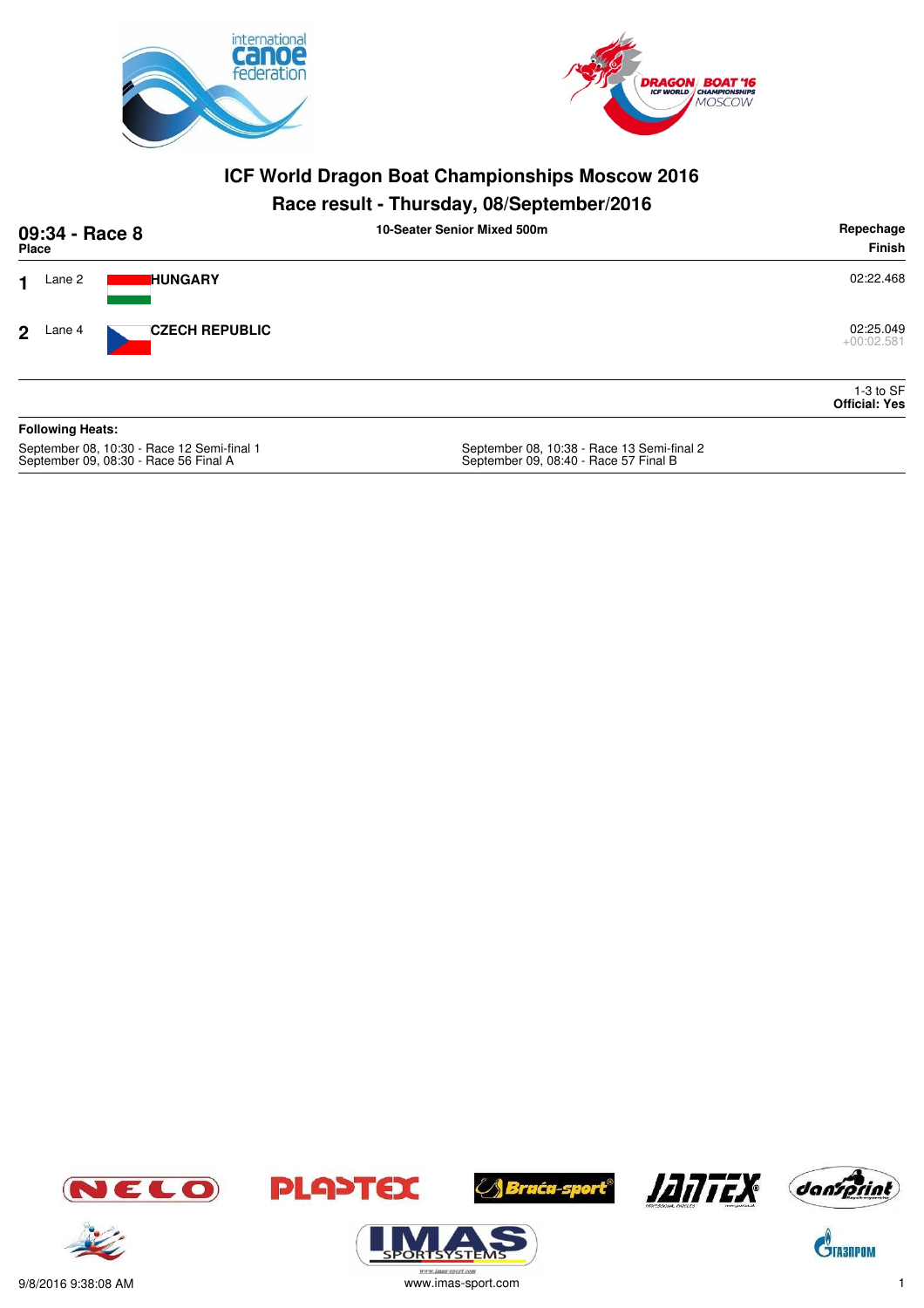



## **Race result - Thursday, 08/September/2016**

| <b>Place</b>   | 09:50 - Race 9 |                          | 10-Seater Master 50+ Mixed 500m | Timerace 1<br><b>Finish</b>                                                              |
|----------------|----------------|--------------------------|---------------------------------|------------------------------------------------------------------------------------------|
| 1.             | Lane 2         | ITALY (50+)              |                                 | 02:19.919                                                                                |
| $\overline{2}$ | Lane 3         | RUSSIA (50+)             |                                 | 02:19.974<br>$+00:00.055$                                                                |
| 3              | Lane 4         | GERMANY (50+)            |                                 | 02:20.977<br>$+00:01.058$                                                                |
| $\overline{4}$ | Lane 6         | <mark>:</mark> USA (50+) |                                 | 02:22.304<br>$+00:02.385$                                                                |
| 5              | Lane 5         | CANADA (50+)<br>M        |                                 | 02:23.114<br>$+00:03.195$                                                                |
| 6              | Lane 1         | <b>HUNGARY</b> (50+)     |                                 | 02:26.290<br>$+00:06.371$                                                                |
|                |                |                          |                                 | 2 Time Races with Addition of Times where fastest Time is Winner<br><b>Official: Yes</b> |

#### **Following Heats:**

September 09, 08:00 - Race 53 Timerace 2









 $\sqrt{5}$ 





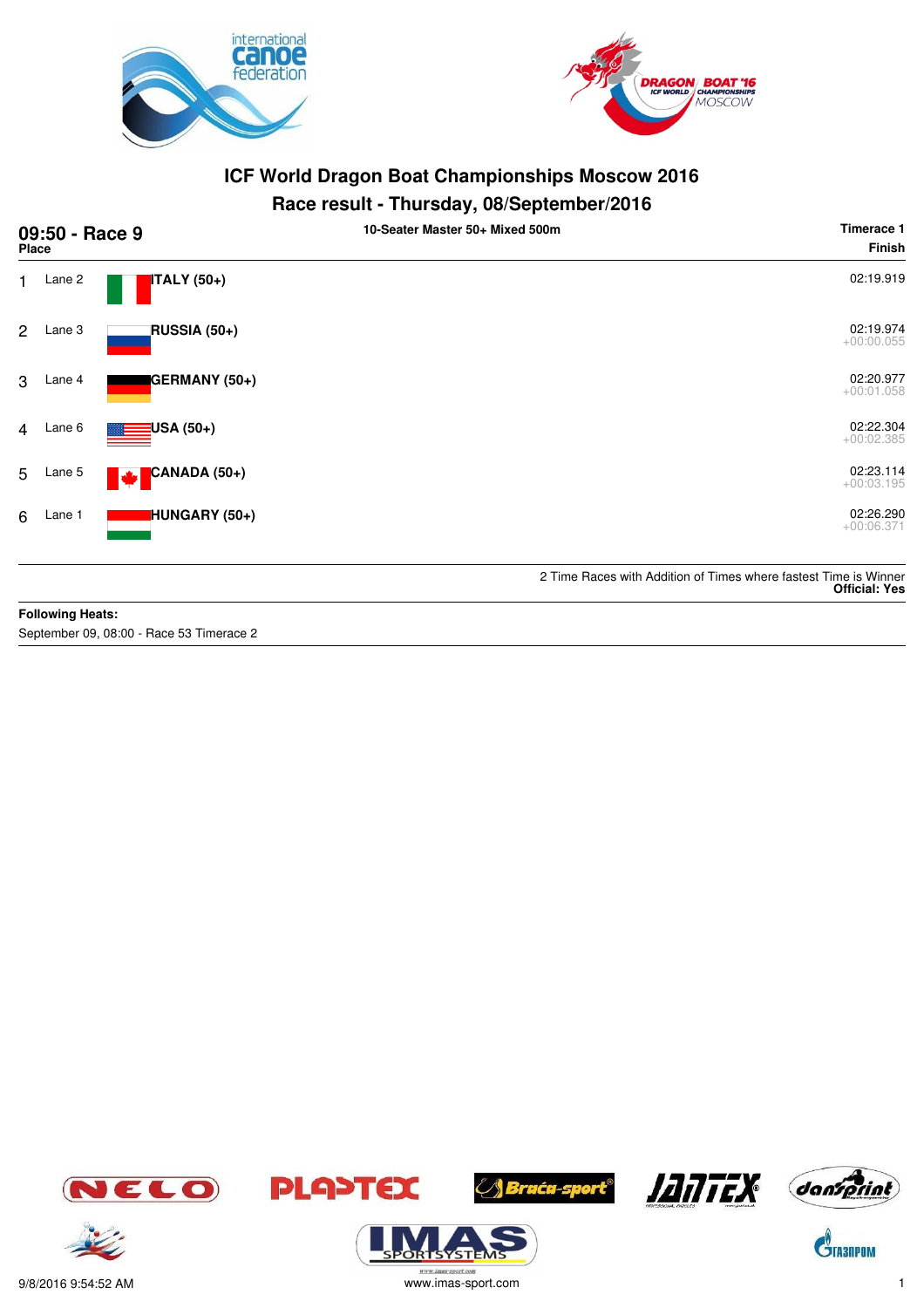



## **Race result - Thursday, 08/September/2016**

| 10:06 - Race 10<br><b>Place</b> |                         |                                     | 10-Seater Master 40+ Mixed 500m | Semi-final<br><b>Finish</b>          |
|---------------------------------|-------------------------|-------------------------------------|---------------------------------|--------------------------------------|
| $\mathbf 1$                     | Lane 4                  | HUNGARY (40+)                       |                                 | 02:19.953                            |
| $2^{\circ}$                     | Lane 6                  | SWEDEN (40+)                        |                                 | 02:20.341<br>$+00:00.388$            |
| $\mathbf{3}$                    | Lane 2                  | <b>ITALY</b> (40+)                  |                                 | 02:23.906<br>$+00:03.953$            |
| $\overline{\mathbf{4}}$         | Lane 3                  | $\blacksquare$ USA (40+)            |                                 | 02:25.813<br>$+00:05.860$            |
|                                 | 5 Lane 5                | $\blacktriangleright$ CANADA (40+)  |                                 | 02:28.808<br>$+00:08.855$            |
|                                 |                         |                                     |                                 | 1-4 to Final<br><b>Official: Yes</b> |
|                                 | <b>Following Heats:</b> |                                     |                                 |                                      |
|                                 |                         | September 09, 08:10 - Race 54 Final |                                 |                                      |







**ORTSYSTER** 







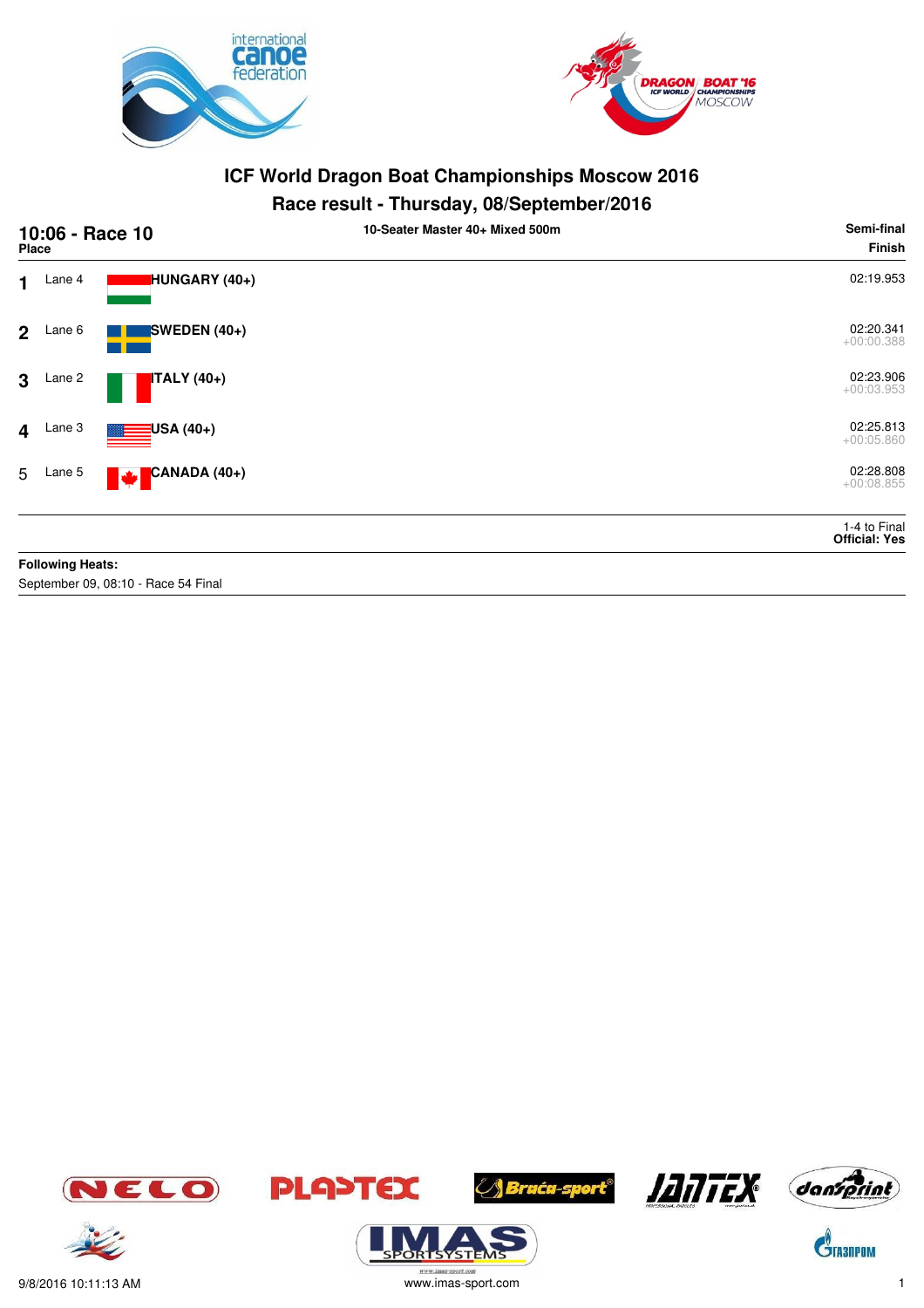



#### **Race result - Thursday, 08/September/2016**

|                | 10:22 - Race 11<br><b>Place</b> |                                                            | . .<br>10-Seater Junior Mixed 500m | Semi-final<br>Finish                 |
|----------------|---------------------------------|------------------------------------------------------------|------------------------------------|--------------------------------------|
| 1.             | Lane 6                          | <b>UKRAINE</b>                                             |                                    | 02:16.396                            |
| 2 <sup>1</sup> | Lane 2                          | <b>I</b> GERMANY                                           |                                    | 02:17.039<br>$+00:00.643$            |
| 3 <sup>1</sup> | Lane 4                          | <b>CANADA</b><br>M                                         |                                    | 02:18.351<br>$+00:01.955$            |
|                | $4$ Lane 3                      | <b>HONG KONG</b><br>$\mathbf{S}^{\mathbf{G}}_{\mathbf{G}}$ |                                    | 02:46.803<br>$+00:30.407$            |
|                |                                 |                                                            |                                    | 1-4 to Final<br><b>Official: Yes</b> |
|                | <b>Following Heats:</b>         |                                                            |                                    |                                      |

September 09, 08:20 - Race 55 Final















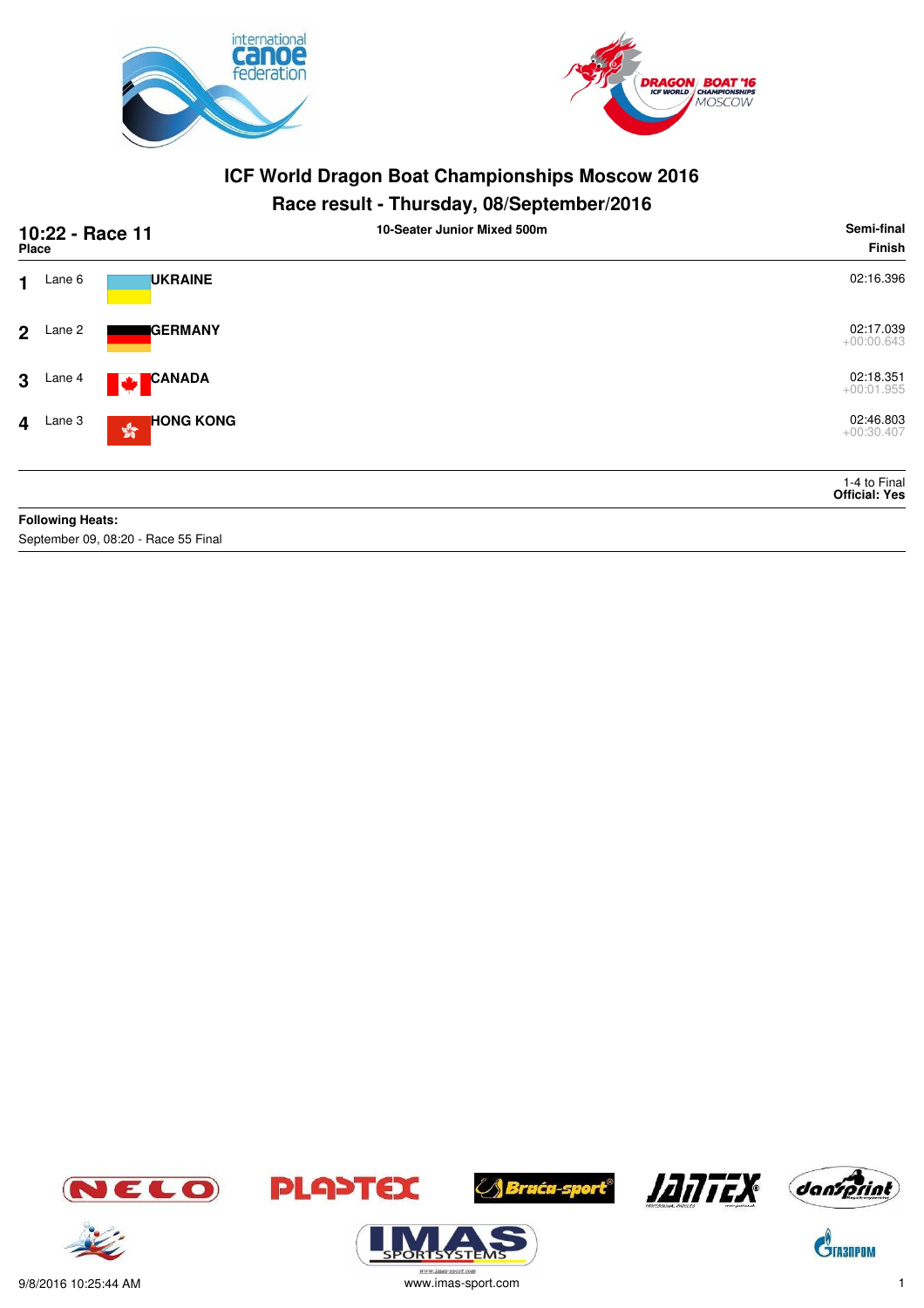



#### **Race result - Thursday, 08/September/2016**

| 10:30 - Race 12<br><b>Place</b>                                                     |                         |                                                         | 10-Seater Senior Mixed 500m           | Semi-final 1<br><b>Finish</b>                          |
|-------------------------------------------------------------------------------------|-------------------------|---------------------------------------------------------|---------------------------------------|--------------------------------------------------------|
| 1                                                                                   | Lane 4                  | <b>RUSSIA</b>                                           |                                       | 02:10.605                                              |
| $\mathbf{2}$                                                                        | Lane 3                  | <b>PHILIPPINES</b>                                      |                                       | 02:11.829<br>$+00:01.224$                              |
| 3                                                                                   | Lane 2                  | <b>GERMANY</b>                                          |                                       | 02:14.402<br>$+00:03.797$                              |
| $\overline{4}$                                                                      | Lane 5                  | <b>FRANCE</b>                                           |                                       | 02:15.499<br>$+00:04.894$                              |
| 5                                                                                   | Lane 6                  | <b>CZECH REPUBLIC</b>                                   |                                       | 02:17.272<br>$+00:06.667$                              |
| 6                                                                                   | Lane 1                  | <b>HONG KONG</b><br>$\mathcal{E}^{\text{S}}_{\text{S}}$ |                                       | 02:20.829<br>$+00:10.224$                              |
|                                                                                     |                         |                                                         |                                       | 1-3 to Final A, 4-6 to Final B<br><b>Official: Yes</b> |
|                                                                                     | <b>Following Heats:</b> |                                                         |                                       |                                                        |
| September 08, 10:38 - Race 13 Semi-final 2<br>September 09, 08:40 - Race 57 Final B |                         |                                                         | September 09, 08:30 - Race 56 Final A |                                                        |













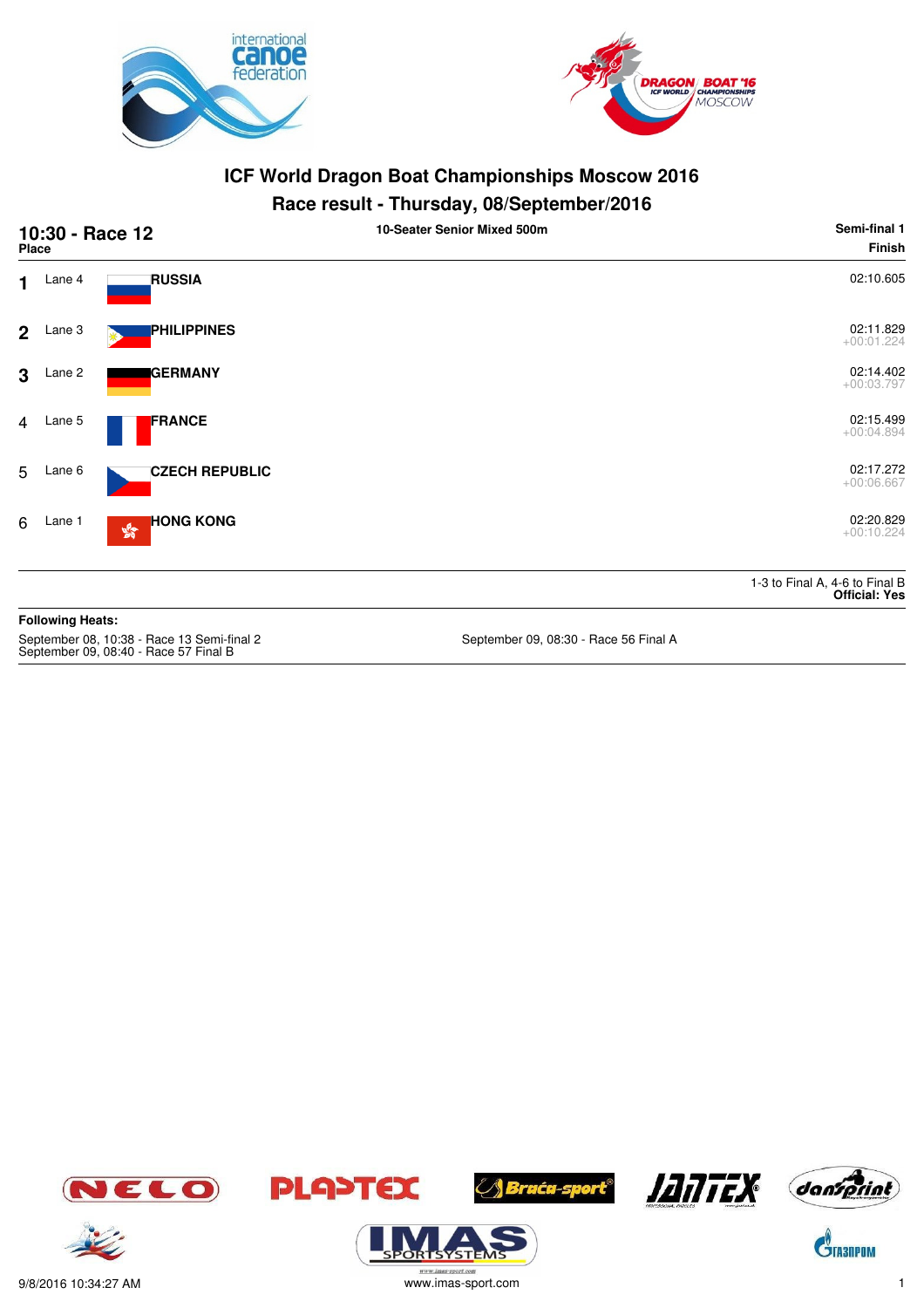



## **Race result - Thursday, 08/September/2016**

| 10:38 - Race 13<br><b>Place</b> |                         |                                       | 10-Seater Senior Mixed 500m           | Semi-final 2<br><b>Finish</b>                          |
|---------------------------------|-------------------------|---------------------------------------|---------------------------------------|--------------------------------------------------------|
| $\blacksquare$                  | Lane 3                  | <b>THAILAND</b>                       |                                       | 02:12.003                                              |
| $\overline{2}$                  | Lane 4                  | <b>UKRAINE</b>                        |                                       | 02:13.315<br>$+00:01.312$                              |
| 3                               | Lane 2                  | CANADA<br>M                           |                                       | 02:17.351<br>$+00:05.348$                              |
| $\overline{4}$                  | Lane 6                  | <b>I</b> HUNGARY                      |                                       | 02:19.176<br>$+00:07.173$                              |
| 5                               | Lane 5                  | <b>INDIA</b><br>6                     |                                       | 02:19.446<br>$+00:07.443$                              |
|                                 |                         |                                       |                                       | 1-3 to Final A, 4-6 to Final B<br><b>Official: Yes</b> |
|                                 | <b>Following Heats:</b> |                                       |                                       |                                                        |
|                                 |                         | September 09, 08:30 - Race 56 Final A | September 09, 08:40 - Race 57 Final B |                                                        |

ELO







.<br>syste







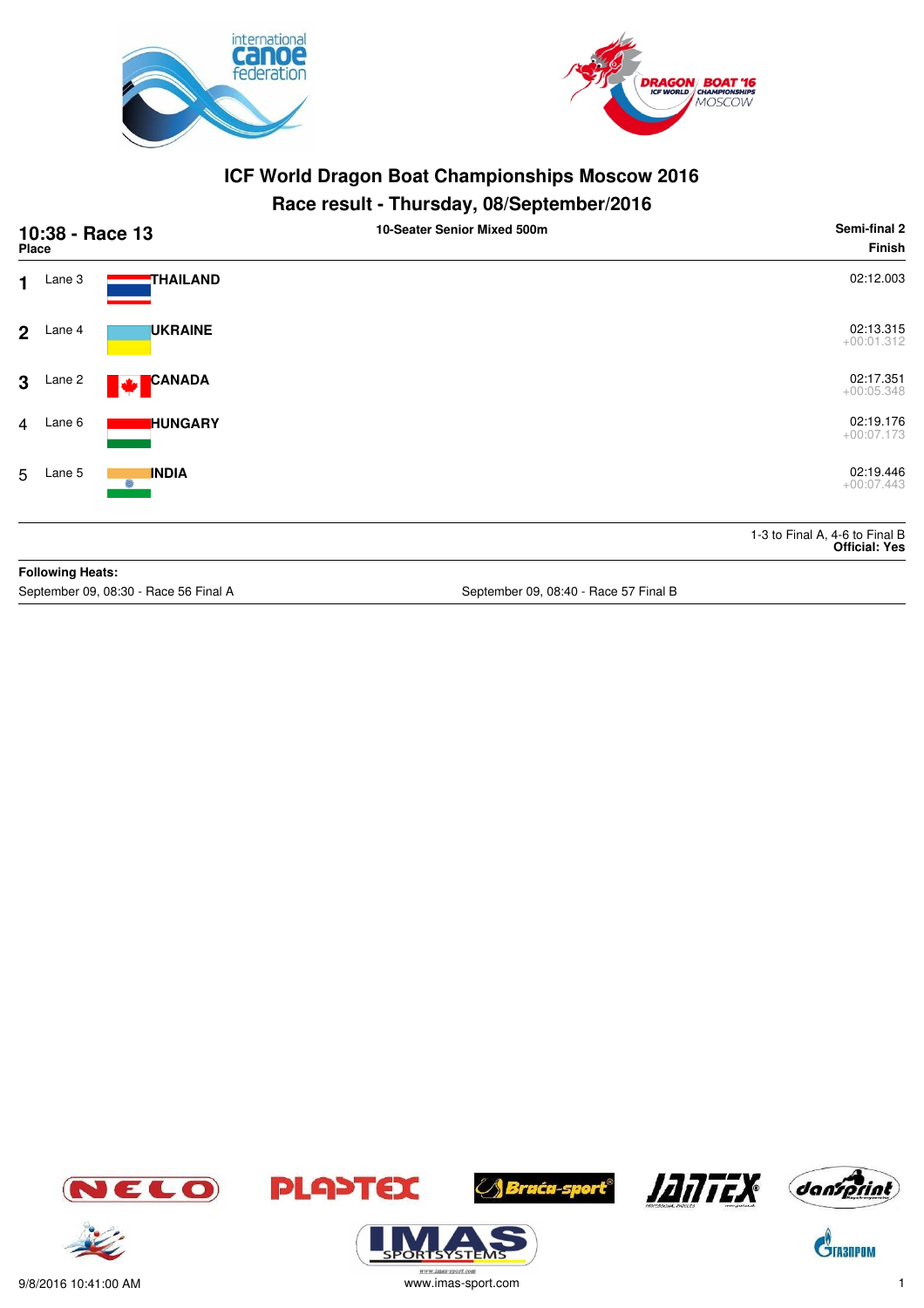



## **Race result - Thursday, 08/September/2016**

| 11:10 - Race 14<br><b>Place</b>                                             |                         |                                                        | 10-Seater Master 40+ Men 500m            | Heat 1<br><b>Finish</b>                         |
|-----------------------------------------------------------------------------|-------------------------|--------------------------------------------------------|------------------------------------------|-------------------------------------------------|
| 1.                                                                          | Lane 5                  | RUSSIA (40+)                                           |                                          | 02:11.369                                       |
| $\mathbf{2}$                                                                | Lane 3                  | HUNGARY (40+)                                          |                                          | 02:15.879<br>$+00:04.510$                       |
| 3                                                                           | Lane 4                  | <b>HONG KONG (40+)</b><br>$\frac{\sqrt{3}}{2\sqrt{3}}$ |                                          | 02:18.907<br>$+00:07.538$                       |
| $\overline{4}$                                                              | Lane 6                  | USA (40+)                                              |                                          | 02:22.570<br>$+00:11.201$                       |
| 5                                                                           | Lane 2                  | CANADA (40+)<br><b>A</b>                               |                                          | 02:24.477<br>$+00:13.108$                       |
|                                                                             |                         |                                                        |                                          | 1st to Final, 2-4 to SF<br><b>Official: Yes</b> |
|                                                                             | <b>Following Heats:</b> |                                                        |                                          |                                                 |
| September 08, 11:18 - Race 15 Heat 2<br>September 09, 09:20 - Race 59 Final |                         |                                                        | September 08, 13:10 - Race 28 Semi-final |                                                 |









**ORISYSTE** 







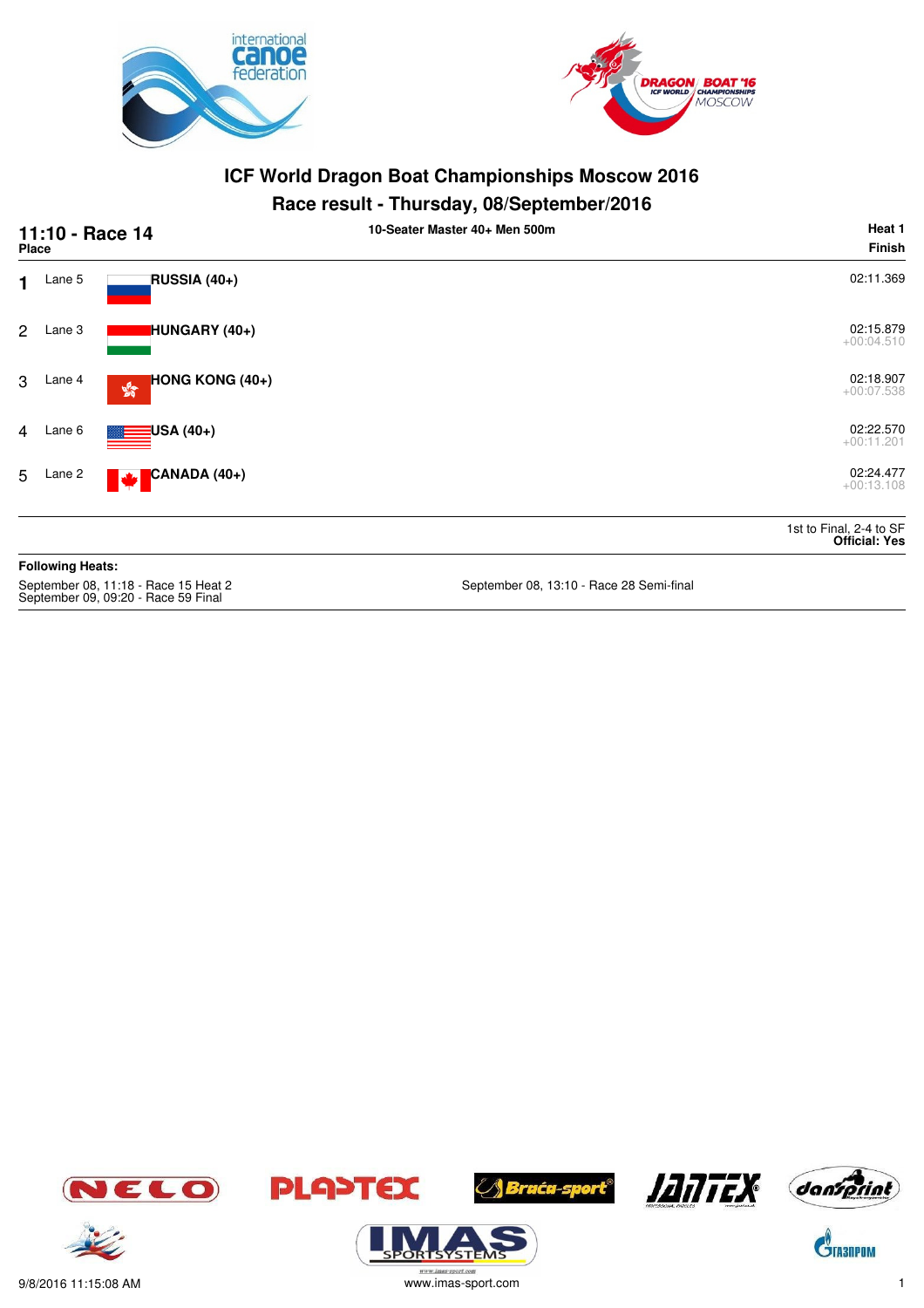



## **Race result - Thursday, 08/September/2016**

| 11:18 - Race 15<br>Place |                         |                            | 10-Seater Master 40+ Men 500m | Heat 2<br>Finish                                |
|--------------------------|-------------------------|----------------------------|-------------------------------|-------------------------------------------------|
| 1                        | Lane 4                  | GERMANY (40+)              |                               | 02:15.542                                       |
| $\mathbf{2}$             | Lane 2                  | $\blacksquare$ ITALY (40+) |                               | 02:15.590<br>$+00:00.048$                       |
| 3                        | Lane 3                  | CZECH REPUBLIC (40+)       |                               | 02:15.786<br>$+00:00.244$                       |
|                          |                         |                            |                               | 1st to Final, 2-4 to SF<br><b>Official: Yes</b> |
|                          | <b>Following Heats:</b> |                            |                               |                                                 |

September 08, 13:10 - Race 28 Semi-final September 09, 09:20 - Race 59 Final September 09, 09:20 - Race 59 Final









**⊘∫ Braća-sport®** 



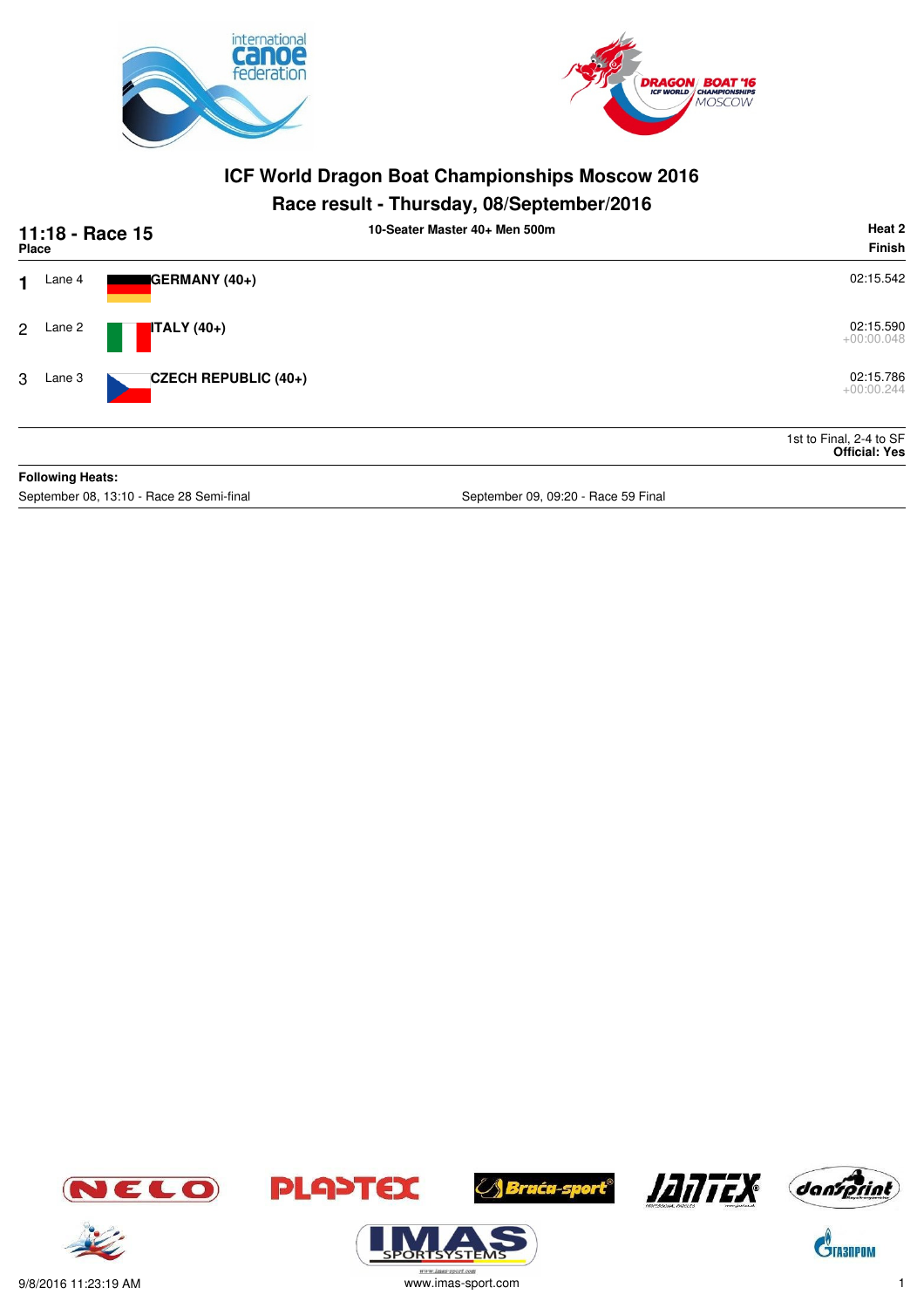



## **Race result - Thursday, 08/September/2016**

| Place          |                         | 11:26 - Race 16       | 10-Seater Junior Men 500m | Heat 1<br>Finish                                |
|----------------|-------------------------|-----------------------|---------------------------|-------------------------------------------------|
| $\mathbf 1$    | Lane 6                  | GERMANY               |                           | 02:11.502                                       |
| $\overline{2}$ | Lane 5                  | <b>UKRAINE</b>        |                           | 02:13.104<br>$+00:01.602$                       |
| 3              | Lane 4                  | <b>POLAND</b>         |                           | 02:13.808<br>$+00:02.306$                       |
|                | 4 Lane 2                | <b>CZECH REPUBLIC</b> |                           | 02:13.853<br>$+00:02.351$                       |
|                | Lane 3                  | <b>ENSA</b>           |                           | Did not start                                   |
|                |                         |                       |                           | 1st to Final, 2-4 to SF<br><b>Official: Yes</b> |
|                | <b>Following Heats:</b> |                       |                           |                                                 |

September 08, 11:34 - Race 17 Heat 2<br>September 09, 09:40 - Race 61 Final

September 08, 12:46 - Race 26 Semi-final





**ORISYSTE** 







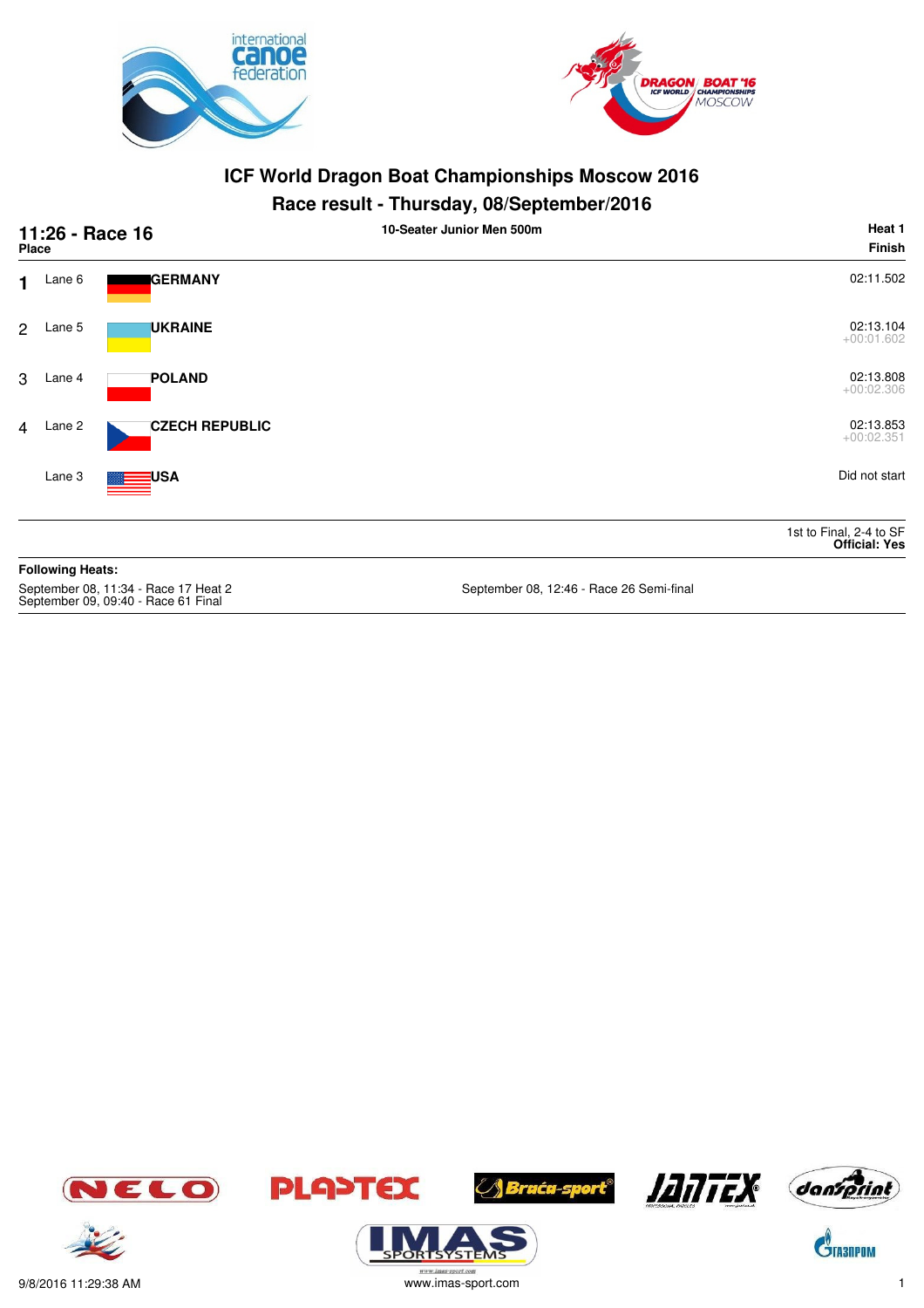



## **Race result - Thursday, 08/September/2016**

|                      | 11:34 - Race 17<br><b>Place</b> |                                                   | 10-Seater Junior Men 500m | Heat 2<br>Finish                                |
|----------------------|---------------------------------|---------------------------------------------------|---------------------------|-------------------------------------------------|
| 4                    | Lane 4                          | <b>RUSSIA</b>                                     |                           | 02:13.742                                       |
| $\mathbf{2}^{\circ}$ | Lane 2                          | <b>HONG KONG</b><br>$\mathbb{S}^{\mathbb{S}^n}_0$ |                           | 02:46.416<br>$+00:32.674$                       |
|                      |                                 |                                                   |                           | 1st to Final, 2-4 to SF<br><b>Official: Yes</b> |
|                      | <b>Following Heats:</b>         |                                                   |                           |                                                 |

September 08, 12:46 - Race 26 Semi-final September 09, 09:40 - Race 61 Final







 $\mathbf{C}^{\!\!\backslash\!}$ TA30POM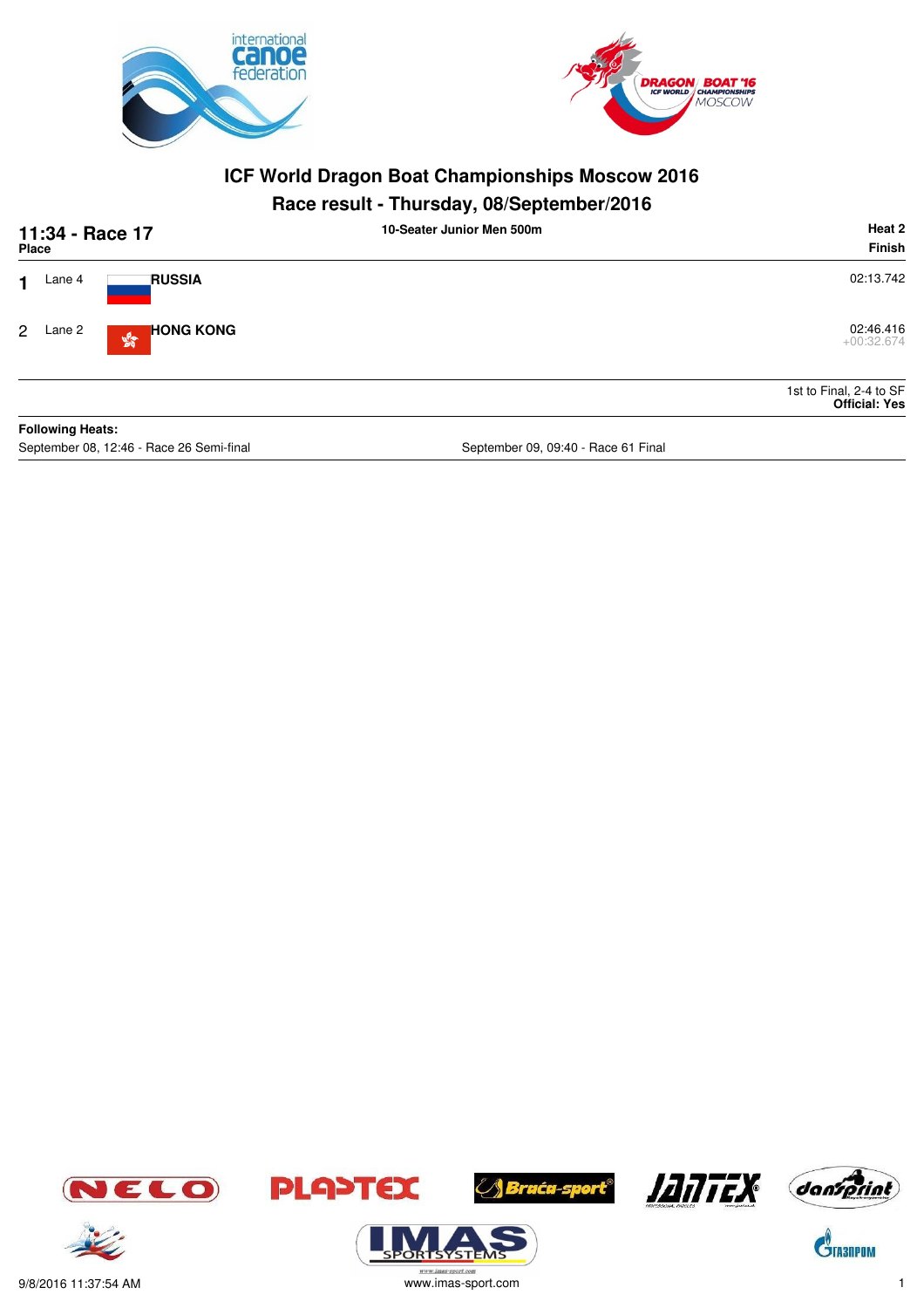



#### **Race result - Thursday, 08/September/2016**

|                | 11:42 - Race 18<br><b>Place</b> |                                                   | . .<br>10-Seater Senior Men 500m | Heat 1<br><b>Finish</b>                     |
|----------------|---------------------------------|---------------------------------------------------|----------------------------------|---------------------------------------------|
| $\mathbf 1$    | Lane 2                          | <b>RUSSIA</b>                                     |                                  | 02:04.942                                   |
| 2 <sup>1</sup> | Lane 3                          | <b>HUNGARY</b>                                    |                                  | 02:06.880<br>$+00:01.938$                   |
| 3              | Lane 5                          | <b>SWEDEN</b>                                     |                                  | 02:15.277<br>$+00:10.335$                   |
| $\overline{4}$ | Lane 4                          | <b>HONG KONG</b><br>$\mathbb{S}^{\mathbb{S}^n}_q$ |                                  | 02:20.463<br>$+00:15.521$                   |
| 5              | Lane 6                          | <b>INDIA</b><br>Ô)                                |                                  | 02:21.249<br>$+00:16.307$                   |
|                |                                 |                                                   |                                  | 1-3 to SF, 4-5 to R<br><b>Official: Yes</b> |
|                | <b>Fallendo a Hasta.</b>        |                                                   |                                  |                                             |

#### **Following Heats:**

September 08, 11:50 - Race 19 Heat 2 New September 08, 11:58 - Race 20 Heat 3 September 08, 13:58 - Race 33 Semi-final 2 September 09, 10:00 - Race 63 Final B September 09, 10:10 - Race 64 Final A

September 08, 11:58 - Race 20 Heat 3<br>September 08, 13:50 - Race 32 Semi-final 1<br>September 09, 10:00 - Race 63 Final B







**PLA>TEX** 





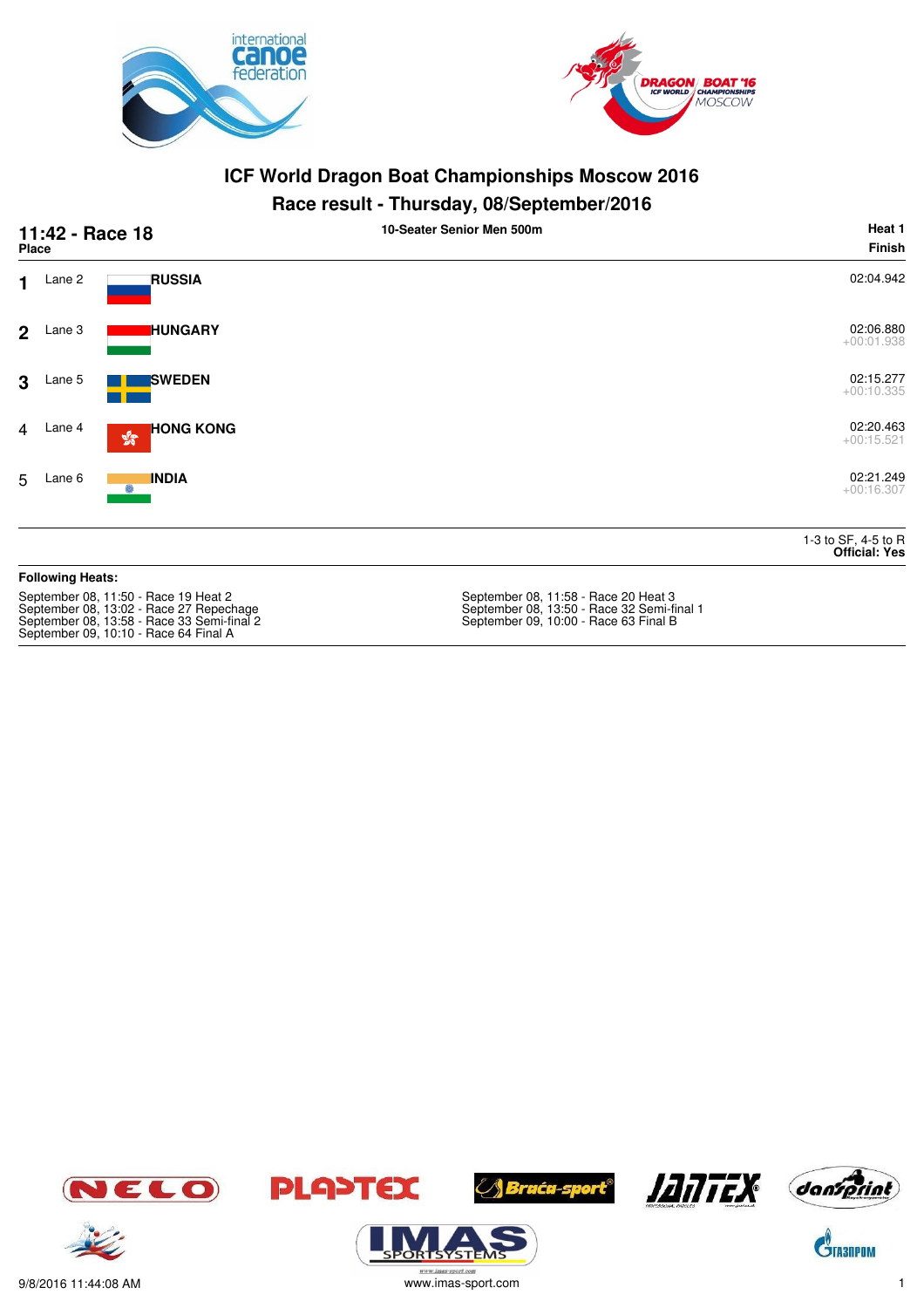



#### **Race result - Thursday, 08/September/2016**

| 11:50 - Race 19<br><b>Place</b> |                         |                                      | 10-Seater Senior Men 500m               | Heat 2<br>Finish                            |
|---------------------------------|-------------------------|--------------------------------------|-----------------------------------------|---------------------------------------------|
| $\mathbf{1}$                    | Lane 6                  | <b>CZECH REPUBLIC</b>                |                                         | 02:11.998                                   |
| $\mathbf{2}$                    | Lane 3                  | <b>UKRAINE</b>                       |                                         | 02:12.755<br>$+00:00.757$                   |
| 3                               | Lane 4                  | <b>USA</b>                           |                                         | 02:19.032<br>$+00:07.034$                   |
|                                 | Lane 5                  | <b>IGERMANY</b>                      |                                         | Did not start                               |
|                                 |                         |                                      |                                         | 1-3 to SF, 4-5 to R<br><b>Official: Yes</b> |
|                                 | <b>Following Heats:</b> |                                      |                                         |                                             |
|                                 |                         | September 08, 11:58 - Race 20 Heat 3 | September 08, 13:02 - Race 27 Repechage |                                             |

September 08, 13:50 - Race 32 Semi-final 1 September 08, 13:58 - Race 33 Semi-final 2 September 08, 11:00 - Hace 20 Heat 5<br>September 08, 13:50 - Race 32 Semi-final 1<br>September 09, 10:00 - Race 63 Final B









**ORISYSTE** 





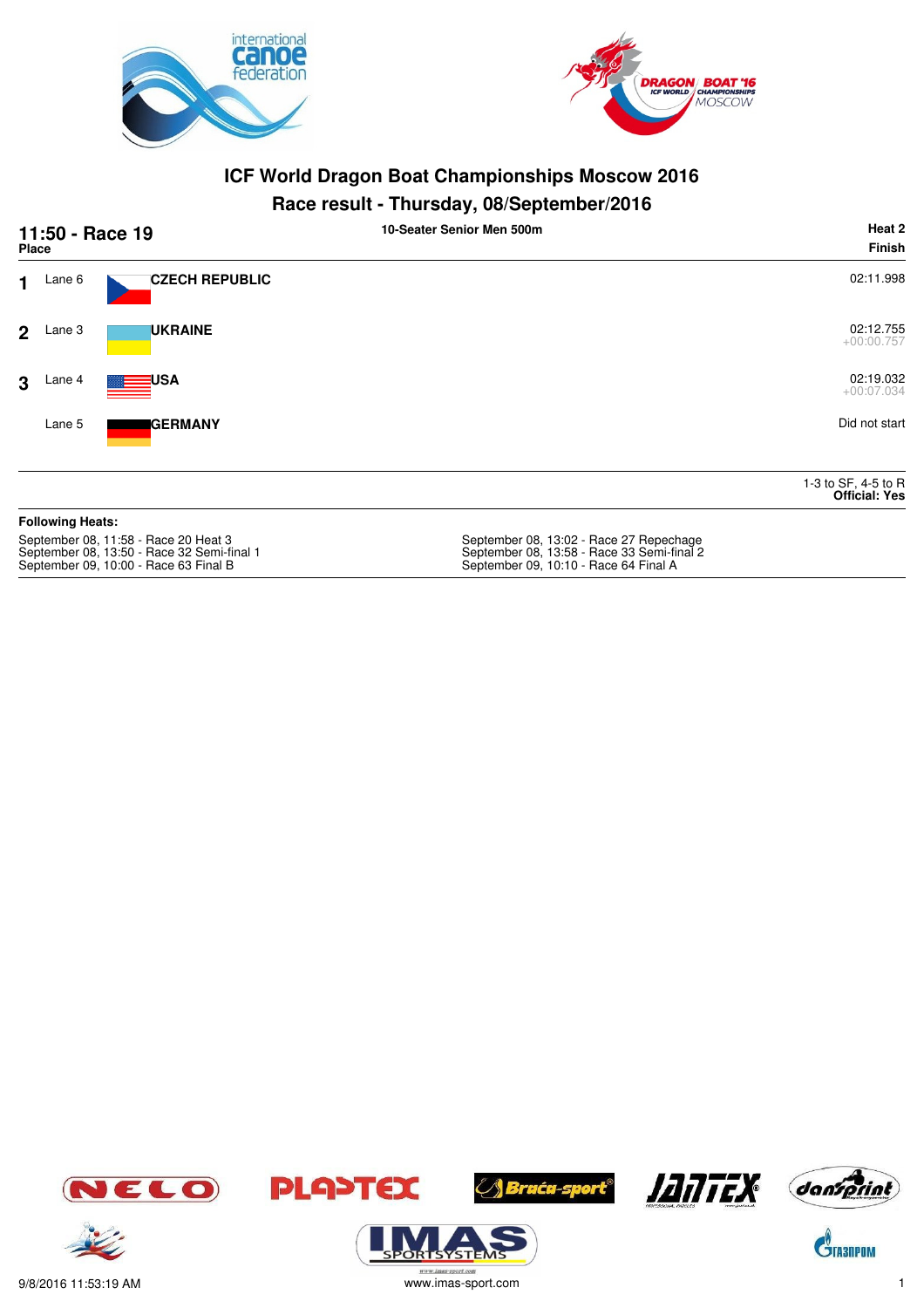



#### **Race result - Thursday, 08/September/2016**

|                | 11:58 - Race 20<br>Place |                           | 10-Seater Senior Men 500m | Heat 3<br><b>Finish</b>                     |
|----------------|--------------------------|---------------------------|---------------------------|---------------------------------------------|
| $\mathbf 1$    | Lane 2                   | <b>THAILAND</b>           |                           | 02:11.846                                   |
|                | $2$ Lane 4               | <b>JAPAN</b>              |                           | 02:12.644<br>$+00:00.798$                   |
| 3 <sup>1</sup> | Lane 6                   | <b>ITALY</b>              |                           | 02:13.321<br>$+00:01.475$                   |
| $\overline{4}$ | Lane 5                   | FRANCE                    |                           | 02:13.459<br>$+00:01.613$                   |
| 5              | Lane 3                   | <b>CANADA</b><br><b>M</b> |                           | 02:14.050<br>$+00:02.204$                   |
|                |                          |                           |                           | 1-3 to SF, 4-5 to R<br><b>Official: Yes</b> |

#### **Following Heats:**

September 08, 13:58 - Race 33 Semi-final 2 September 09, 10:00 - Race 63 Final B September 09, 10:10 - Race 64 Final A

September 08, 13:50 - Race 32 Semi-final 1<br>September 09, 10:00 - Race 63 Final B













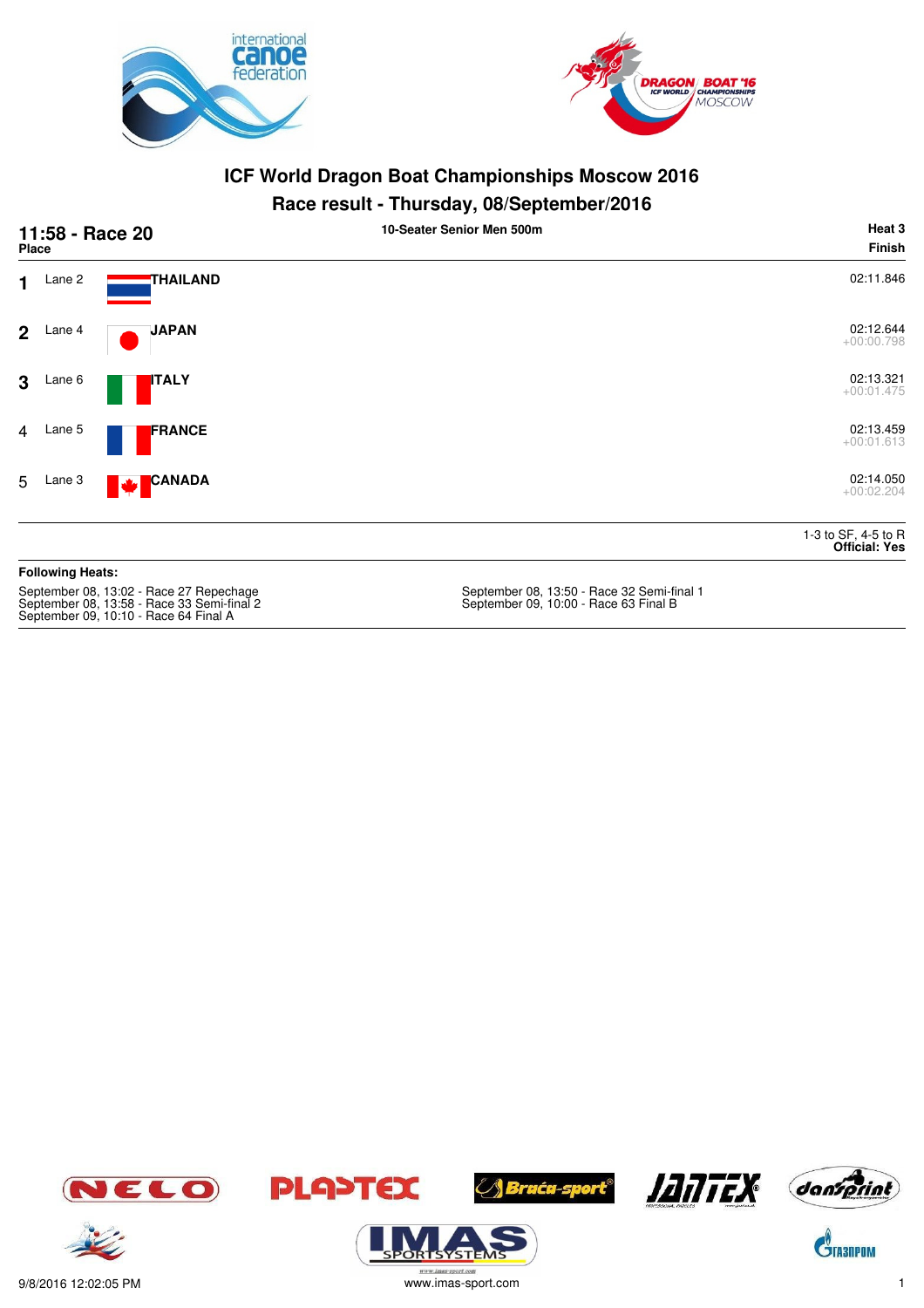



#### **Race result - Thursday, 08/September/2016**

| 12:06 - Race 21<br><b>Place</b>                                             |                         |                   | 10-Seater Senior Women 500m              | Heat 1<br><b>Finish</b>                         |
|-----------------------------------------------------------------------------|-------------------------|-------------------|------------------------------------------|-------------------------------------------------|
| $\mathbf 1$                                                                 | Lane 4                  | <b>RUSSIA</b>     |                                          | 02:22.614                                       |
| $\overline{2}$                                                              | Lane 2                  | <b>UKRAINE</b>    |                                          | 02:24.373<br>$+00:01.759$                       |
| 3                                                                           | Lane 3                  | <b>SWEDEN</b>     |                                          | 02:25.511<br>$+00:02.897$                       |
| $\overline{4}$                                                              | Lane 6                  | <b>HUNGARY</b>    |                                          | 02:27.344<br>$+00:04.730$                       |
| 5                                                                           | Lane 1                  | USA               |                                          | 02:29.244<br>$+00:06.630$                       |
| 6                                                                           | Lane 5                  | <b>INDIA</b><br>O |                                          | 02:48.575<br>$+00:25.961$                       |
|                                                                             |                         |                   |                                          | 1st to Final, 2-4 to SF<br><b>Official: Yes</b> |
|                                                                             | <b>Following Heats:</b> |                   |                                          |                                                 |
| September 08, 12:14 - Race 22 Heat 2<br>September 09, 10:20 - Race 65 Final |                         |                   | September 08, 13:34 - Race 30 Semi-final |                                                 |









**ORISYSTE** 







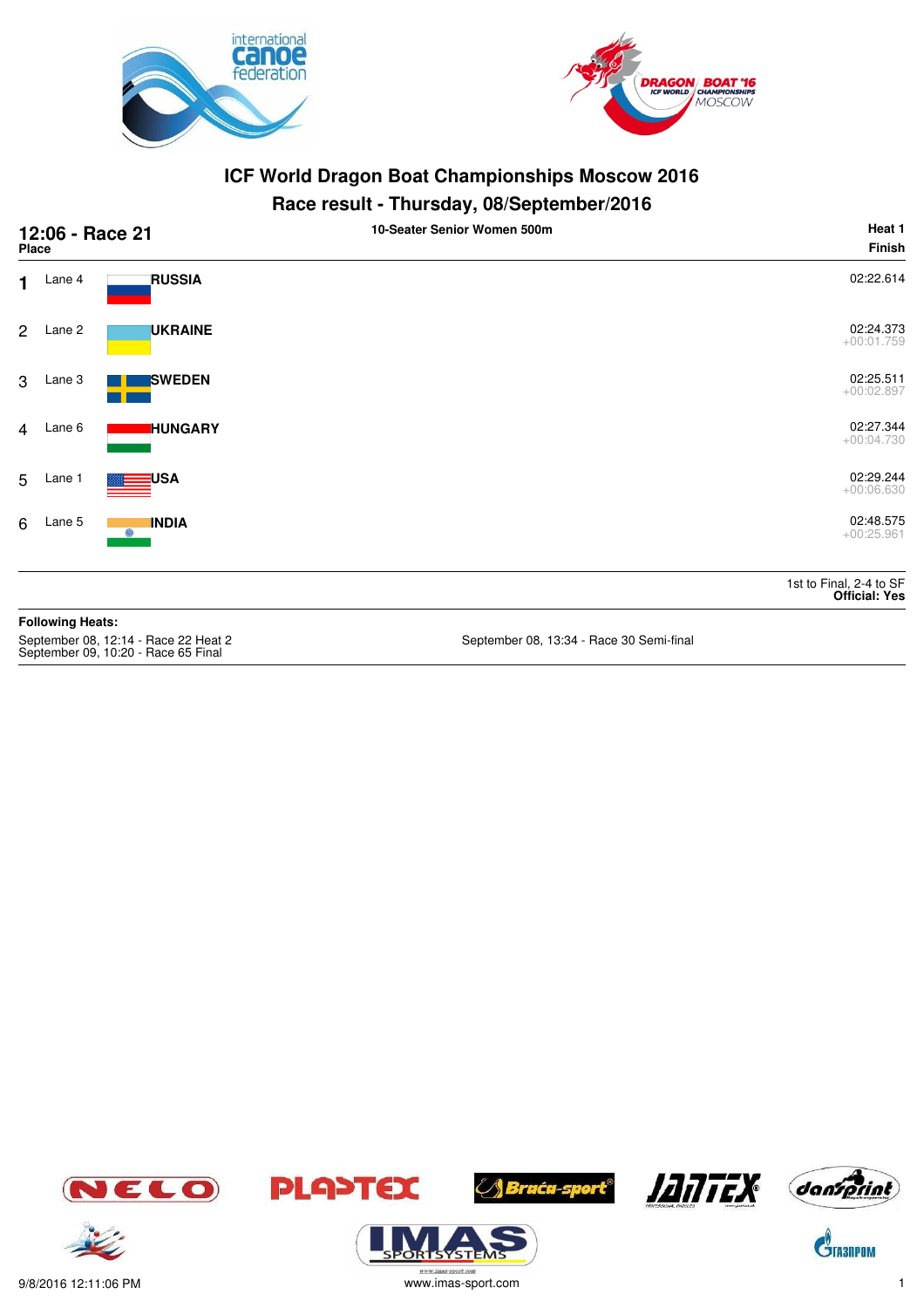



## **Race result - Thursday, 08/September/2016**

| 12:14 - Race 22<br><b>Place</b> |                         |                                                   | 10-Seater Senior Women 500m         | Heat 2<br><b>Finish</b>                         |
|---------------------------------|-------------------------|---------------------------------------------------|-------------------------------------|-------------------------------------------------|
| $\mathbf 1$                     | Lane 2                  | THAILAND                                          |                                     | 02:21.094                                       |
| $\overline{2}$                  | Lane 3                  | <b>GERMANY</b>                                    |                                     | 02:23.328<br>$+00:02.234$                       |
| 3                               | Lane 6                  | <b>CANADA</b><br>$ \mathbf{\Psi} $                |                                     | 02:29.026<br>$+00:07.932$                       |
| 4                               | Lane 5                  | <b>FRANCE</b>                                     |                                     | 02:32.786<br>$+00:11.692$                       |
|                                 | 5 Lane 4                | <b>HONG KONG</b><br>$\mathbb{S}^{\mathbb{S}^n}_0$ |                                     | 02:38.667<br>$+00:17.573$                       |
|                                 |                         |                                                   |                                     | 1st to Final, 2-4 to SF<br><b>Official: Yes</b> |
|                                 | <b>Following Heats:</b> |                                                   |                                     |                                                 |
|                                 |                         | September 08, 13:34 - Race 30 Semi-final          | September 09, 10:20 - Race 65 Final |                                                 |











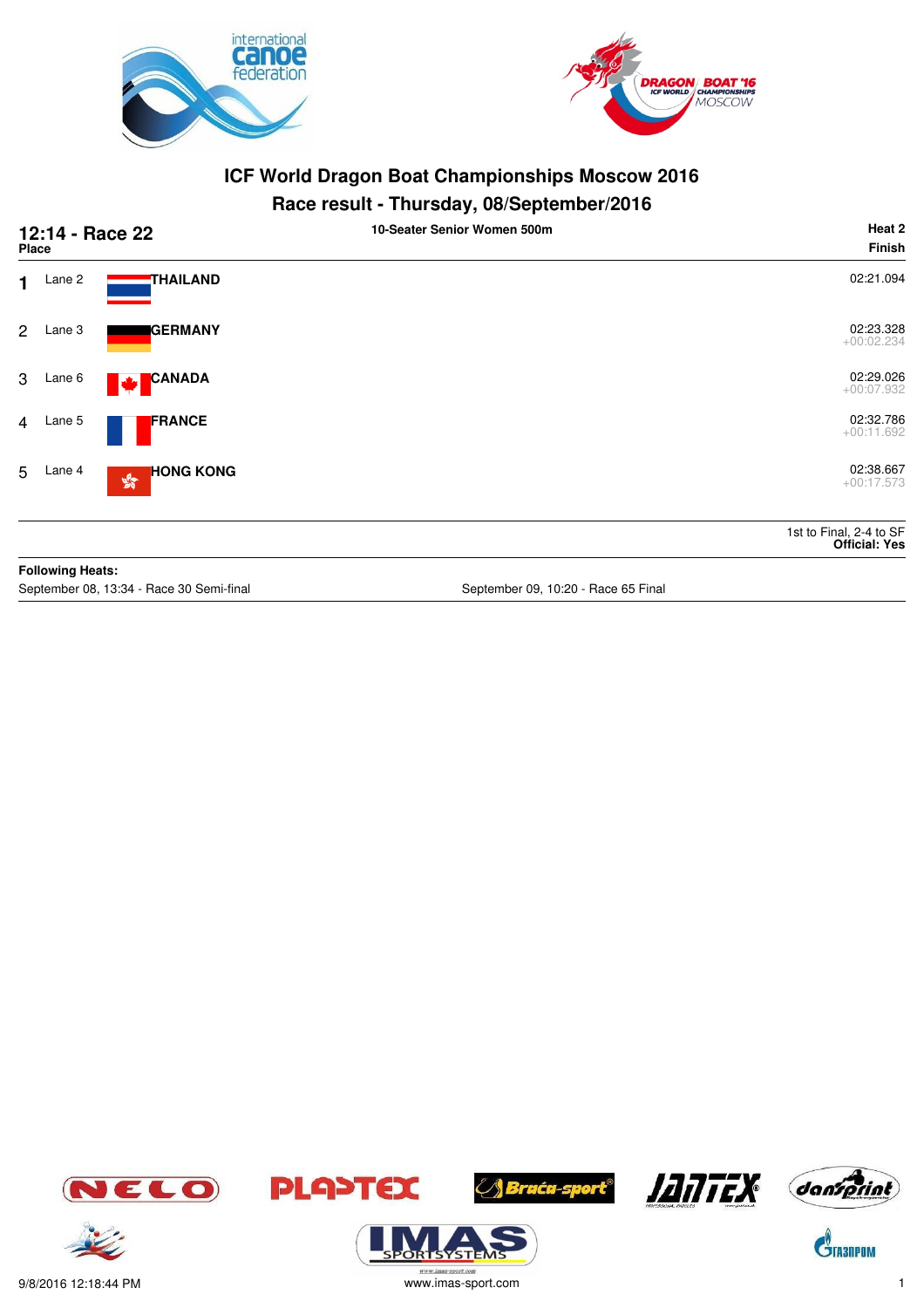



#### **Race result - Thursday, 08/September/2016**

|                | 12:22 - Race 23<br><b>Place</b> |                      | . .<br>Heat 1<br>10-Seater Master 40+/50+ Women 500m<br>Finish |
|----------------|---------------------------------|----------------------|----------------------------------------------------------------|
| $\mathbf 1$    | Lane 1                          | GERMANY (40+)        | 02:26.926                                                      |
| $\overline{2}$ | Lane 5                          | <b>ITALY</b> (40+)   | 02:31.964<br>$+00:05.038$                                      |
| 3              | Lane 2                          | RUSSIA (40+)         | 02:32.645<br>$+00:05.719$                                      |
| $\overline{4}$ | Lane 4                          | $\equiv$ USA (50+)   | 02:41.107<br>$+00:14.181$                                      |
|                | Lane 3                          | CZECH REPUBLIC (40+) | Did not start                                                  |
|                |                                 |                      | 1st to Final, 2-4 to SF<br><b>Official: Yes</b>                |
|                | <b>Following Heats:</b>         |                      |                                                                |

September 09, 09:30 - Race 60 Final

September 08, 13:42 - Race 31 Semi-final









**/ Braća-sport<sup>®</sup>** 





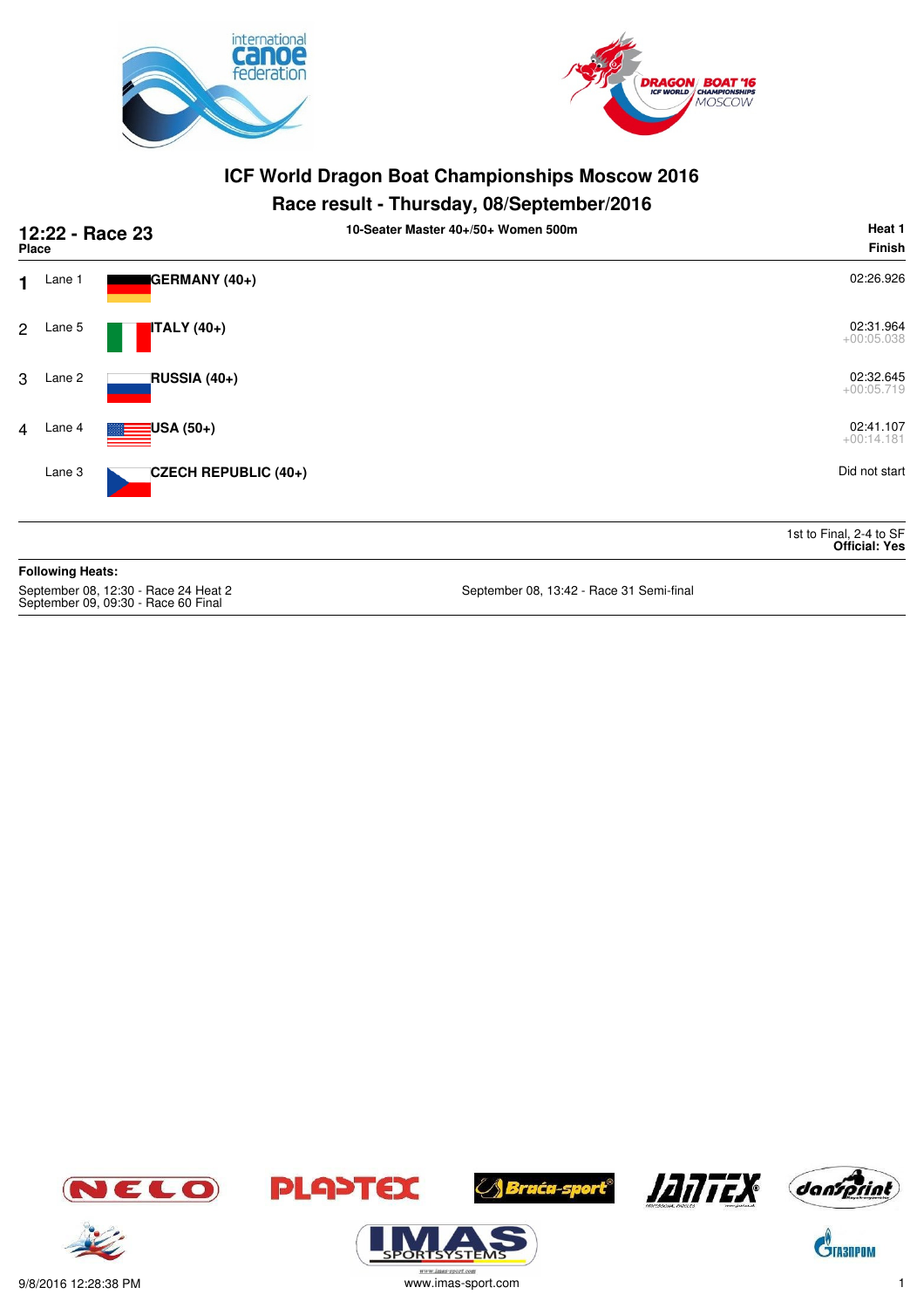



### **Race result - Thursday, 08/September/2016**

| 12:30 - Race 24<br><b>Place</b> |                         |                                          | 10-Seater Master 40+/50+ Women 500m | Heat 2<br><b>Finish</b>                         |
|---------------------------------|-------------------------|------------------------------------------|-------------------------------------|-------------------------------------------------|
|                                 | $1$ Lane 6              | GERMANY (50+)                            |                                     | 02:28.682                                       |
| $\overline{2}$                  | Lane 5                  | <mark>:</mark> USA (40+)                 |                                     | 02:31.354<br>$+00:02.672$                       |
| 3                               | Lane 2                  | HUNGARY (40+)                            |                                     | 02:37.720<br>$+00:09.038$                       |
| $\overline{4}$                  | Lane 3                  | RUSSIA (50+)                             |                                     | 02:39.134<br>$+00:10.452$                       |
| 5                               | Lane 4                  | CANADA (40+)<br><b>W</b>                 |                                     | 02:41.786<br>$+00:13.104$                       |
|                                 |                         |                                          |                                     | 1st to Final, 2-4 to SF<br><b>Official: Yes</b> |
|                                 | <b>Following Heats:</b> |                                          |                                     |                                                 |
|                                 |                         | September 08, 13:42 - Race 31 Semi-final | September 09, 09:30 - Race 60 Final |                                                 |







**ORISYSTE** 





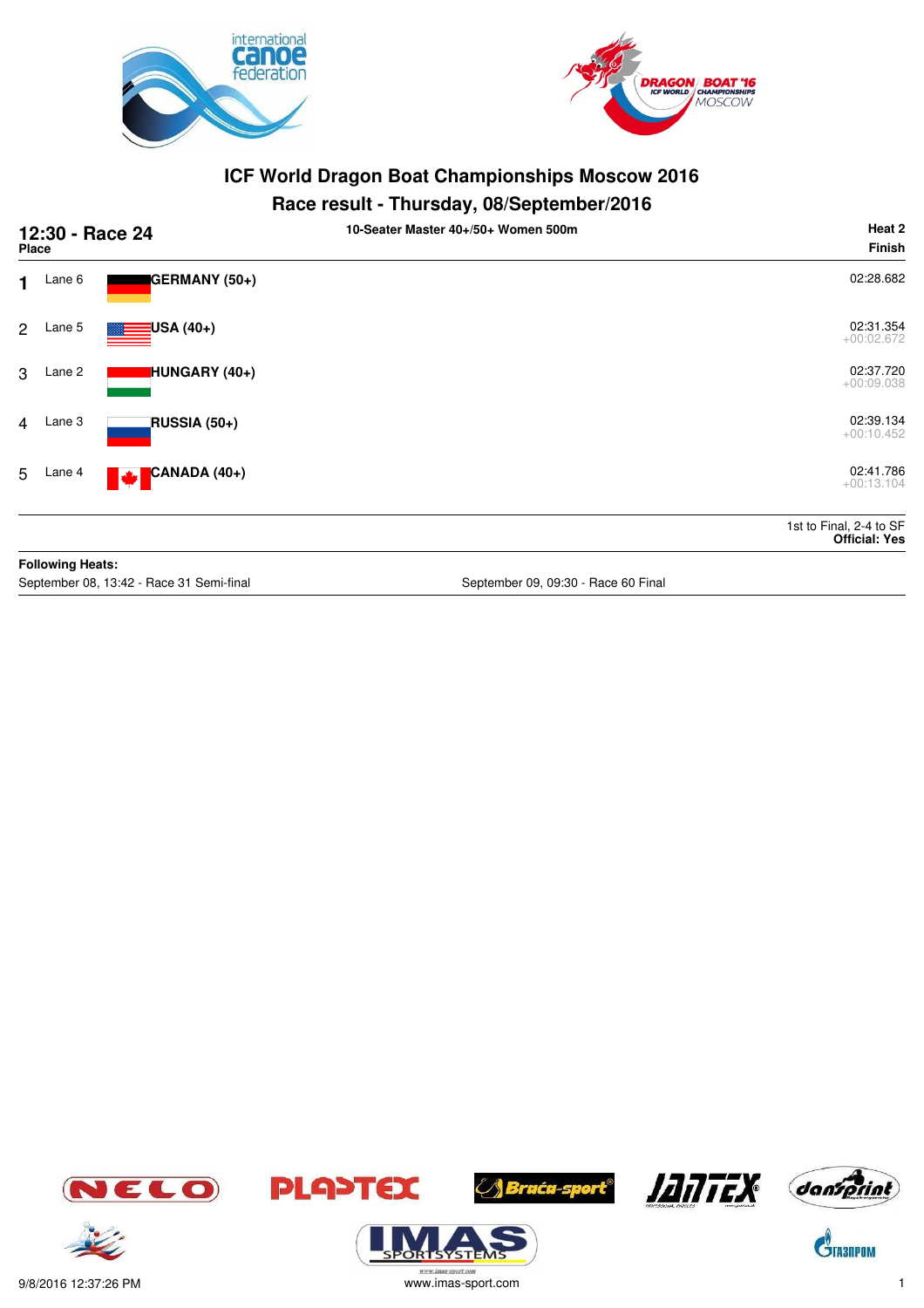



## **Race result - Thursday, 08/September/2016**

| 12:38 - Race 25<br><b>Place</b> |                         |                       | 10-Seater Junior Women 500m | Timerace 1<br>Finish                                                                     |
|---------------------------------|-------------------------|-----------------------|-----------------------------|------------------------------------------------------------------------------------------|
| 1.                              | Lane 3                  | <b>IGERMANY</b>       |                             | 02:28.582                                                                                |
| $\overline{2}$                  | Lane 6                  | <b>CANADA</b><br>M    |                             | 02:29.059<br>$+00:00.477$                                                                |
| 3                               | Lane 5                  | <b>RUSSIA</b>         |                             | 02:29.655<br>$+00:01.073$                                                                |
| $\overline{4}$                  | Lane 2                  | <b>CZECH REPUBLIC</b> |                             | 02:33.696<br>$+00:05.114$                                                                |
|                                 | Lane 4                  | <b>USA</b>            |                             | Did not start                                                                            |
|                                 |                         |                       |                             | 2 Time Races with Addition of Times where fastest Time is Winner<br><b>Official: Yes</b> |
|                                 | <b>Following Heats:</b> |                       |                             |                                                                                          |

September 09, 09:50 - Race 62 Timerace 2









SYSTE





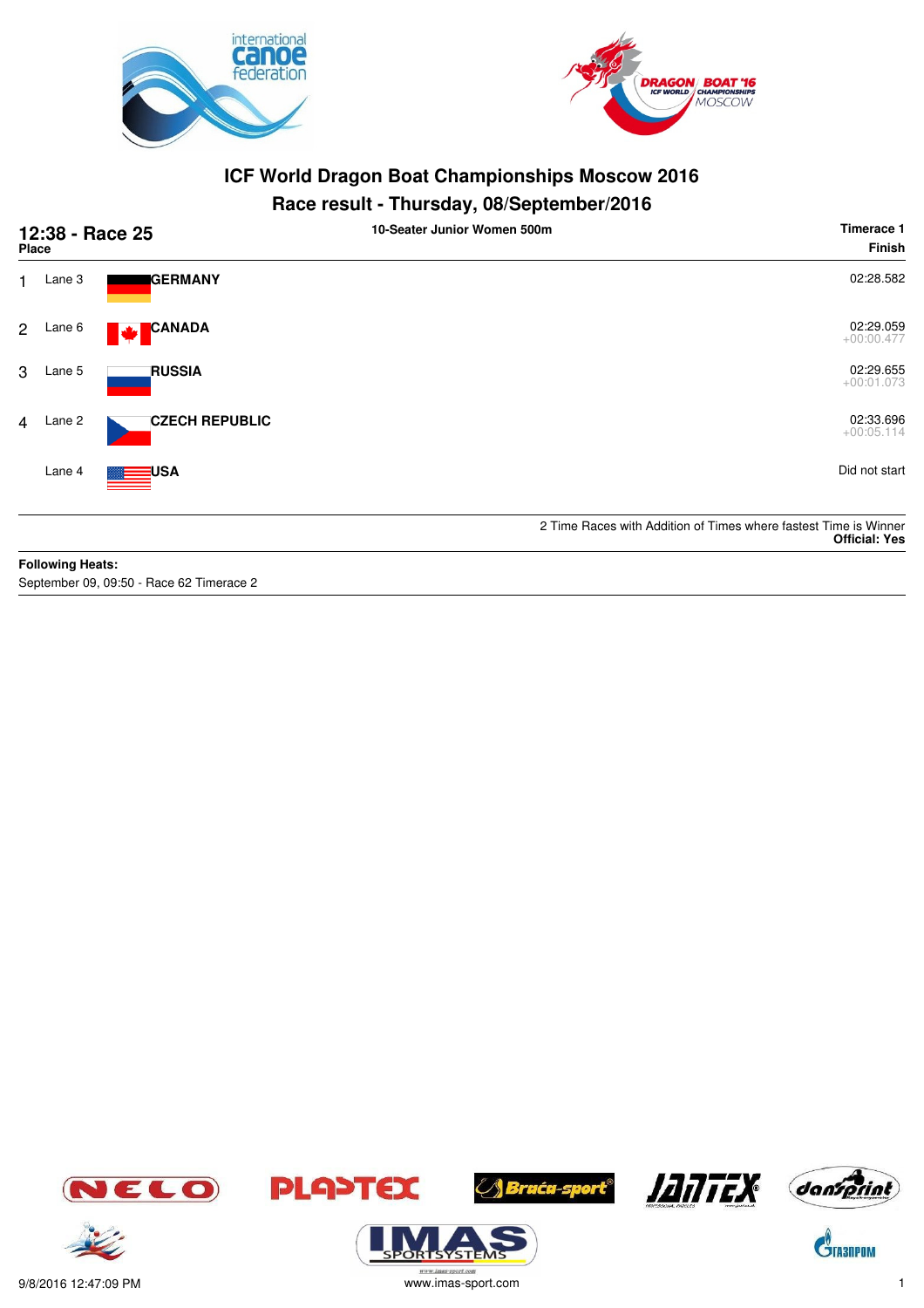



## **Race result - Thursday, 08/September/2016**

|                | 12:46 - Race 26<br><b>Place</b> |                                                            | 10-Seater Junior Men 500m | Semi-final<br>Finish                 |
|----------------|---------------------------------|------------------------------------------------------------|---------------------------|--------------------------------------|
| $\mathbf 1$    | Lane 6                          | <b>CZECH REPUBLIC</b>                                      |                           | 02:16.553                            |
| 2 <sup>1</sup> | Lane 4                          | <b>UKRAINE</b>                                             |                           | 02:16.767<br>$+00:00.214$            |
| 3              | Lane 2                          | <b>POLAND</b>                                              |                           | 02:17.491<br>$+00:00.938$            |
|                | $4$ Lane 3                      | <b>HONG KONG</b><br>$\mathbf{S}^{\mathbf{G}}_{\mathbf{G}}$ |                           | 02:44.497<br>$+00:27.944$            |
|                |                                 |                                                            |                           | 1-4 to Final<br><b>Official: Yes</b> |
|                | <b>Following Heats:</b>         |                                                            |                           |                                      |

September 09, 09:40 - Race 61 Final













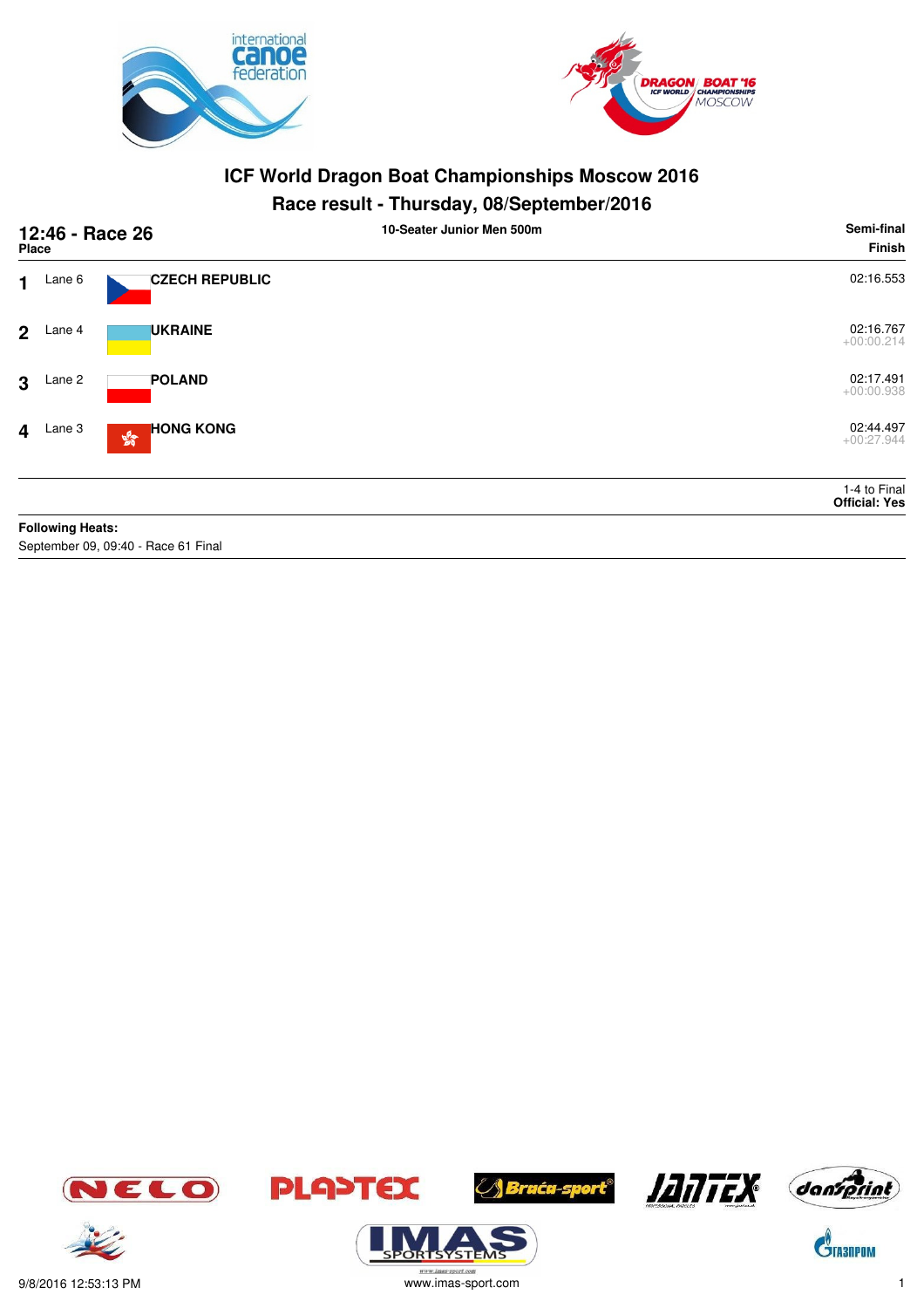



#### **Race result - Thursday, 08/September/2016**

|                | 13:02 - Race 27<br><b>Place</b> |                         | 10-Seater Senior Men 500m | Repechage<br>Finish                 |
|----------------|---------------------------------|-------------------------|---------------------------|-------------------------------------|
| $\mathbf{1}$   | Lane 5                          | FRANCE                  |                           | 02:15.998                           |
|                | $2$ Lane 1                      | <b>CANADA</b><br>M      |                           | 02:16.233<br>$+00:00.235$           |
| 3 <sup>1</sup> | Lane 2                          | <b>INDIA</b><br>0       |                           | 02:22.770<br>$+00:06.772$           |
| $\overline{4}$ | Lane 4                          | <b>HONG KONG</b><br>250 |                           | 02:25.014<br>$+00:09.016$           |
|                |                                 |                         |                           | $1-3$ to SF<br><b>Official: Yes</b> |
|                | <b>Following Heats:</b>         |                         |                           |                                     |

September 08, 13:50 - Race 32 Semi-final 1<br>September 09, 10:00 - Race 63 Final B

September 08, 13:58 - Race 33 Semi-final 2<br>September 09, 10:10 - Race 64 Final A















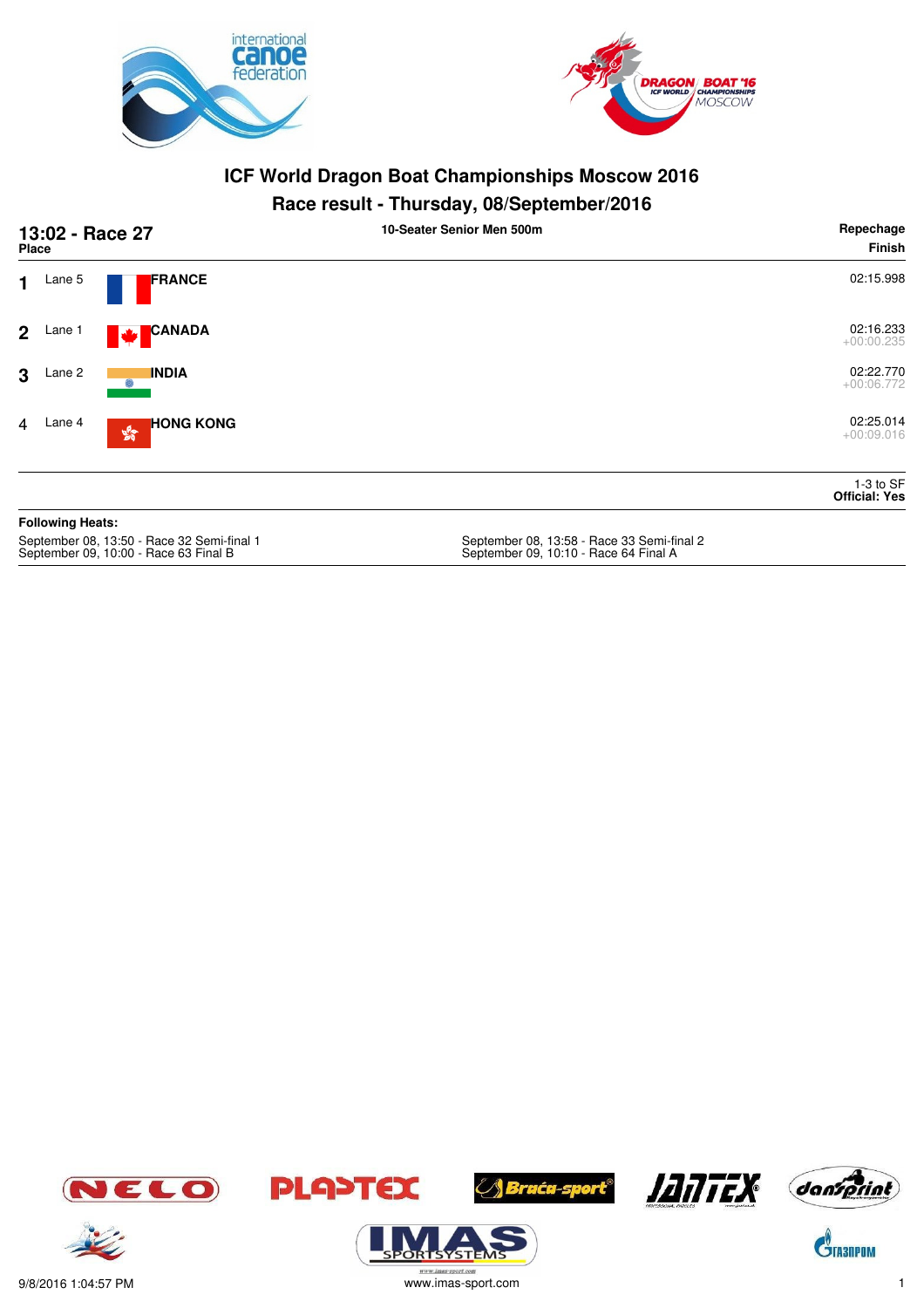



### **Race result - Thursday, 08/September/2016**

|                | 13:10 - Race 28<br><b>Place</b> |                                                                      | 10-Seater Master 40+ Men 500m | Semi-final<br><b>Finish</b>          |
|----------------|---------------------------------|----------------------------------------------------------------------|-------------------------------|--------------------------------------|
| $\mathbf 1$    | Lane 4                          | HUNGARY (40+)                                                        |                               | 02:15.844                            |
| 2 <sup>1</sup> | Lane 5                          | <b>CZECH REPUBLIC (40+)</b>                                          |                               | 02:16.061<br>$+00:00.217$            |
| $\mathbf{3}$   | Lane 3                          | <b>ITALY</b> (40+)                                                   |                               | 02:18.083<br>$+00:02.239$            |
|                | $4$ Lane 2                      | <b>HONG KONG <math>(40+)</math></b><br>$\mathbb{S}^{\mathbb{S}^n}_0$ |                               | 02:19.391<br>$+00:03.547$            |
| 5              | Lane 6                          | $\equiv$ USA (40+)                                                   |                               | 02:24.931<br>$+00:09.087$            |
|                |                                 |                                                                      |                               | 1-4 to Final<br><b>Official: Yes</b> |
|                | <b>Following Heats:</b>         |                                                                      |                               |                                      |
|                |                                 | September 09, 09:20 - Race 59 Final                                  |                               |                                      |

















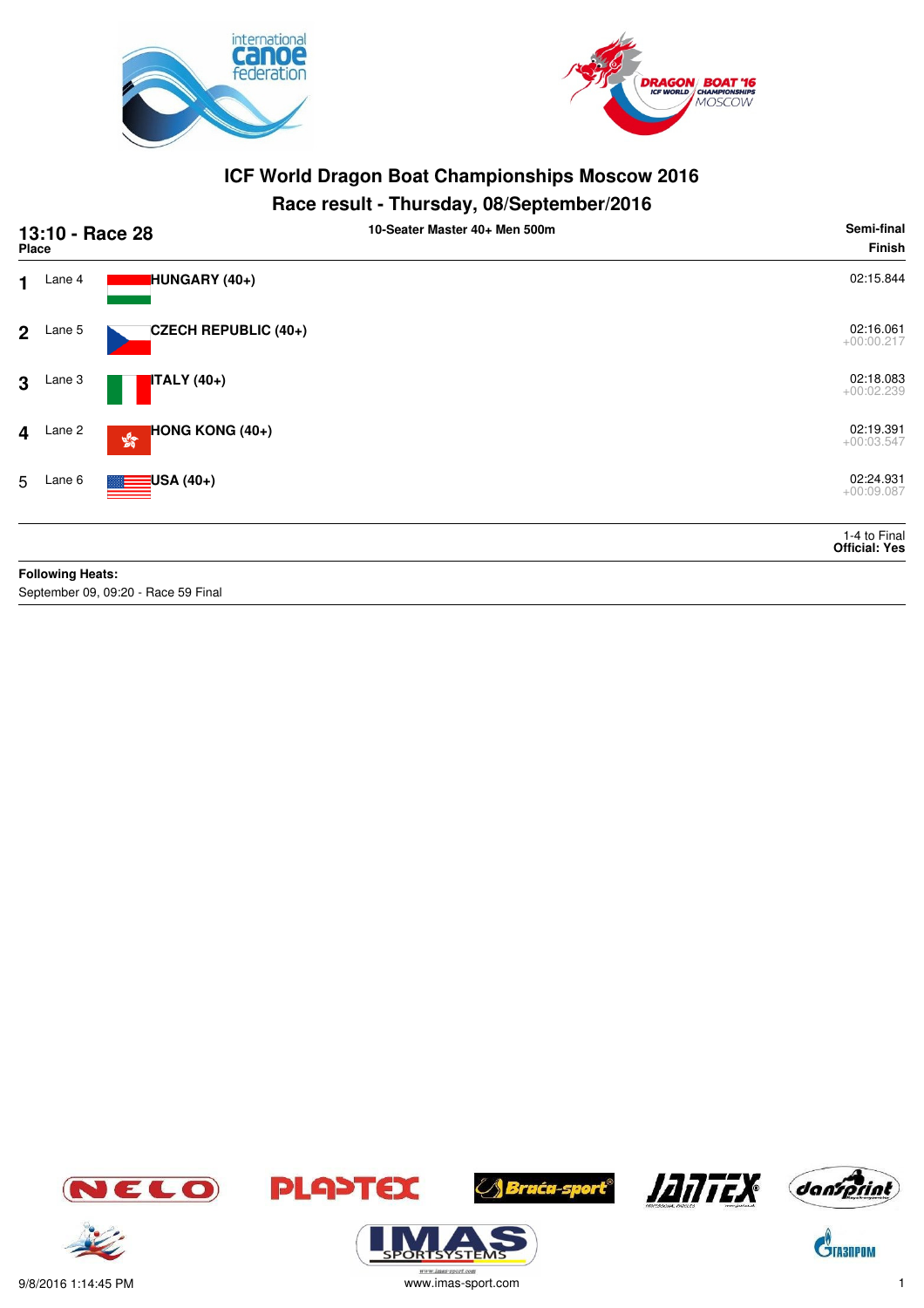



#### **Race result - Thursday, 08/September/2016**

| 13:18 - Race 29<br><b>Place</b> |                         |                                          | 10-Seater Master 50+ Men 500m | Timerace 1<br><b>Finish</b>                                                              |
|---------------------------------|-------------------------|------------------------------------------|-------------------------------|------------------------------------------------------------------------------------------|
| 1.                              | Lane 6                  | RUSSIA (50+)                             |                               | 02:12.971                                                                                |
| $\overline{2}$                  | Lane 5                  | GERMANY (50+)                            |                               | 02:17.390<br>$+00:04.419$                                                                |
| 3                               | Lane 1                  | <b>ITALY</b> (50+)                       |                               | 02:18.393<br>$+00:05.422$                                                                |
| $\overline{4}$                  | Lane 3                  | USA (50+)                                |                               | 02:20.495<br>$+00:07.524$                                                                |
| 5                               | Lane 4                  | CZECH REPUBLIC (50+)                     |                               | 02:20.599<br>$+00:07.628$                                                                |
|                                 |                         |                                          |                               | 2 Time Races with Addition of Times where fastest Time is Winner<br><b>Official: Yes</b> |
|                                 | <b>Following Heats:</b> |                                          |                               |                                                                                          |
|                                 |                         | September 09, 09:10 - Race 58 Timerace 2 |                               |                                                                                          |









**ORISYSTE** 







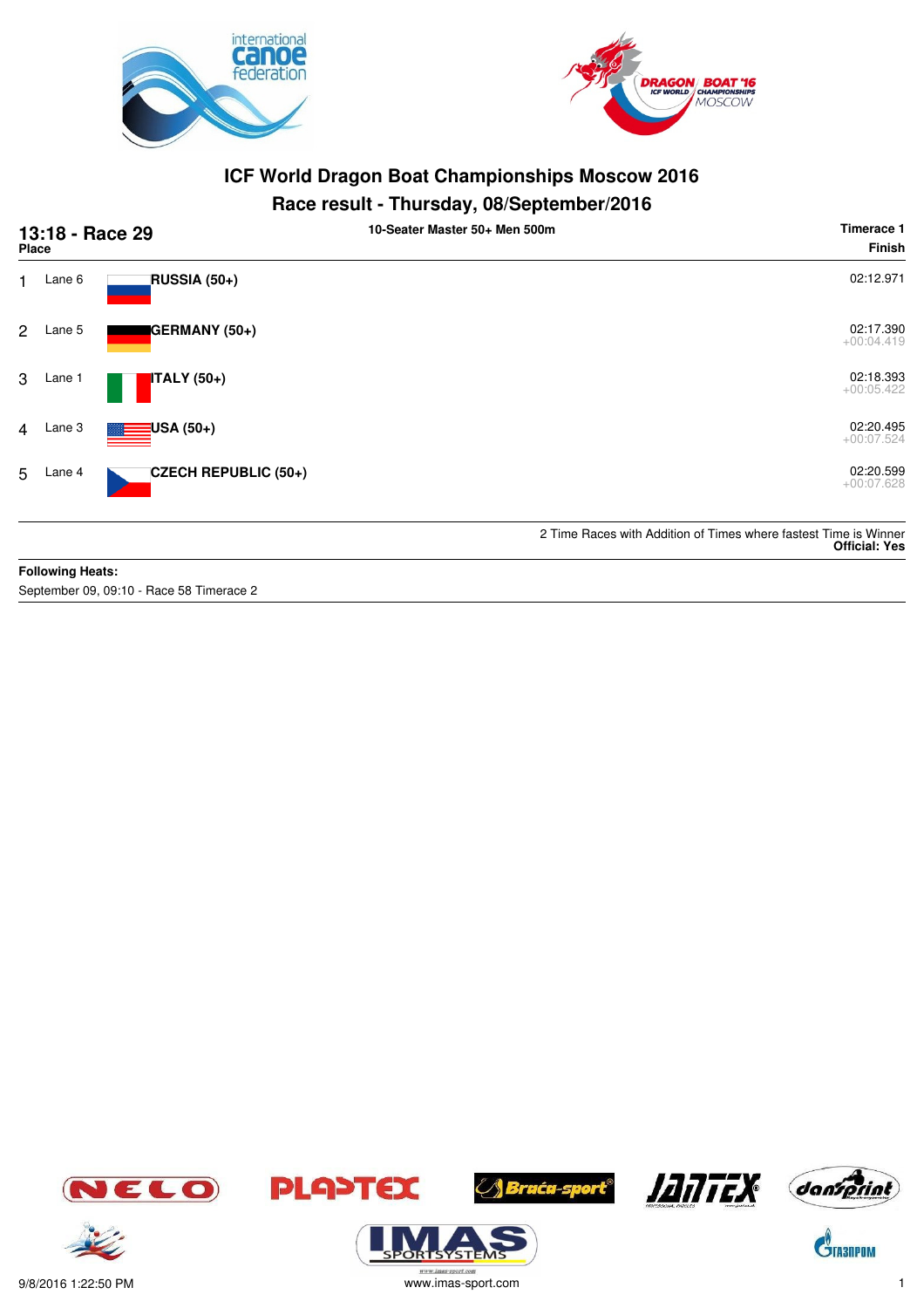



#### **Race result - Thursday, 08/September/2016**

|                         | 13:34 - Race 30<br>Place |                                     | . .<br>10-Seater Senior Women 500m | Semi-final<br><b>Finish</b>   |
|-------------------------|--------------------------|-------------------------------------|------------------------------------|-------------------------------|
| $\mathbf 1$             | Lane 3                   | GERMANY                             |                                    | 02:25.797                     |
| 2 <sup>1</sup>          | Lane 4                   | <b>UKRAINE</b>                      |                                    | 02:26.161<br>$+00:00.364$     |
| 3                       | Lane 5                   | <b>CANADA</b><br><b>Mar</b>         |                                    | 02:27.894<br>$+00:02.097$     |
| $\overline{\mathbf{4}}$ | Lane 2                   | <b>SWEDEN</b>                       |                                    | 02:28.689<br>$+00:02.892$     |
| 5                       | Lane 6                   | <b>HUNGARY</b>                      |                                    | 02:29.423<br>$+00:03.626$     |
| 6                       | Lane 1                   | FRANCE                              |                                    | 02:35.978<br>$+00:10.181$     |
|                         |                          |                                     |                                    | 1-4 to Final<br>Official: Yes |
|                         | <b>Following Heats:</b>  |                                     |                                    |                               |
|                         |                          | September 09, 10:20 - Race 65 Final |                                    |                               |









**ORISYSTE** 





 $\mathbf{C}^{\!\!\backslash\!}$ Tasnpom

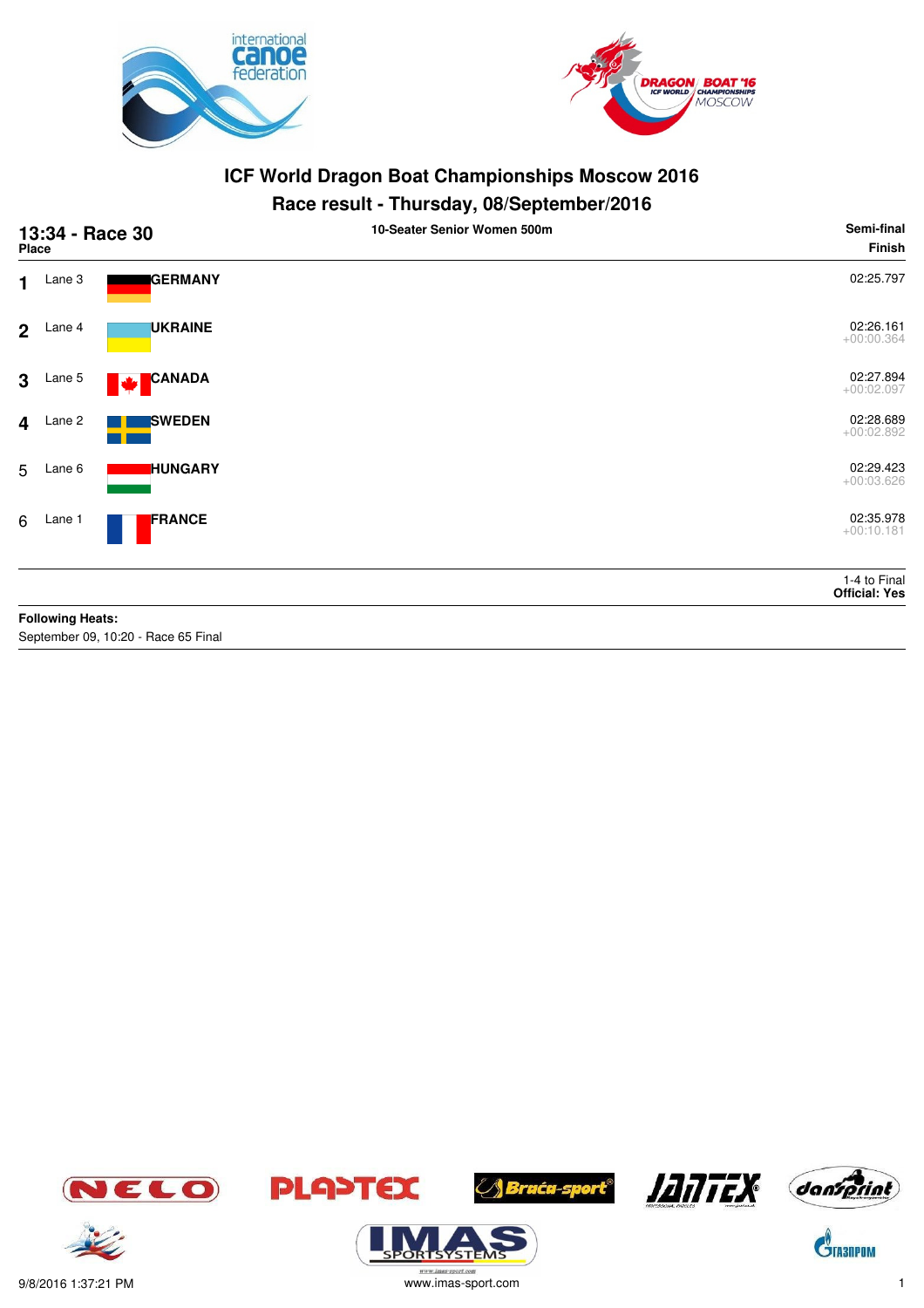



## **Race result - Thursday, 08/September/2016**

|                         | 13:42 - Race 31<br><b>Place</b> |                          | 10-Seater Master 40+/50+ Women 500m | Semi-final<br>Finish                 |
|-------------------------|---------------------------------|--------------------------|-------------------------------------|--------------------------------------|
| $\mathbf 1$             | Lane 2                          | RUSSIA (40+)             |                                     | 02:31.602                            |
| 2 <sup>1</sup>          | Lane 3                          | <mark>:</mark> USA (40+) |                                     | 02:31.780<br>$+00:00.178$            |
| $\mathbf{3}$            | Lane 4                          | <b>ITALY</b> (40+)       |                                     | 02:33.684<br>$+00:02.082$            |
| $\overline{\mathbf{4}}$ | Lane 1                          | RUSSIA (50+)             |                                     | 02:36.507<br>$+00:04.905$            |
| 5                       | Lane 6                          | <mark>:</mark> USA (50+) |                                     | 02:36.940<br>$+00:05.338$            |
| 6                       | Lane 5                          | HUNGARY (40+)            |                                     | 02:37.160<br>$+00:05.558$            |
|                         |                                 |                          |                                     | 1-4 to Final<br><b>Official: Yes</b> |
|                         | <b>Following Heats:</b>         |                          |                                     |                                      |

September 09, 09:30 - Race 60 Final















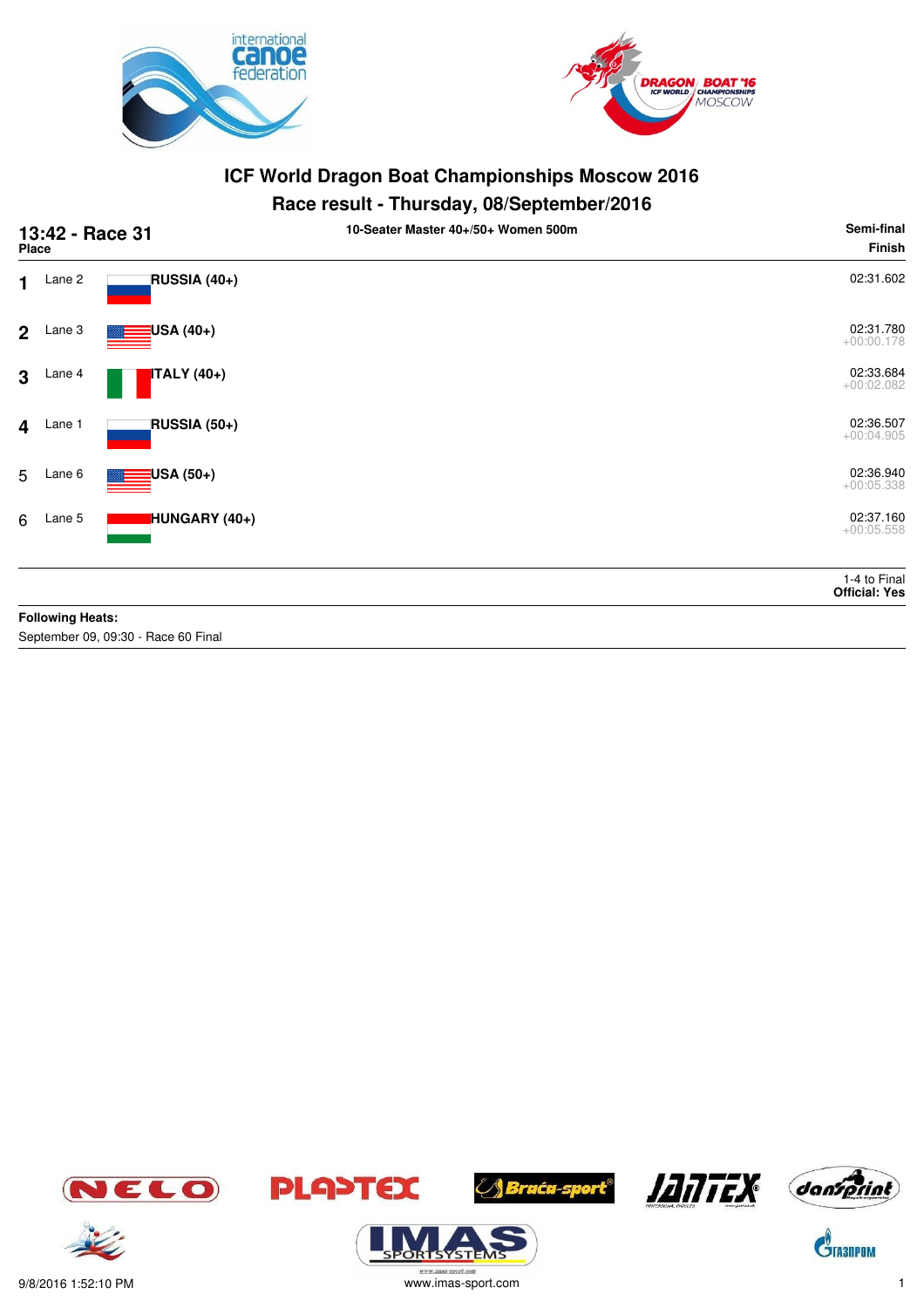



#### **Race result - Thursday, 08/September/2016**

| 13:50 - Race 32<br><b>Place</b> |                         |                                                                                     | 10-Seater Senior Men 500m             | Semi-final 1<br><b>Finish</b>                          |
|---------------------------------|-------------------------|-------------------------------------------------------------------------------------|---------------------------------------|--------------------------------------------------------|
| 1                               | Lane 4                  | <b>RUSSIA</b>                                                                       |                                       | 02:06.510                                              |
| $\overline{2}$                  | Lane 3                  | <b>THAILAND</b>                                                                     |                                       | 02:06.956<br>$+00:00.446$                              |
| $\mathbf{3}$                    | Lane 5                  | <b>UKRAINE</b>                                                                      |                                       | 02:07.202<br>$+00:00.692$                              |
| $\overline{4}$                  | Lane 1                  | <b>ITALY</b>                                                                        |                                       | 02:13.885<br>$+00:07.375$                              |
| 5                               | Lane 2                  | <b>SWEDEN</b>                                                                       |                                       | 02:15.172<br>$+00:08.662$                              |
|                                 | Lane 6                  | <b>CANADA</b><br>M                                                                  |                                       | معمر معزمت                                             |
|                                 |                         |                                                                                     |                                       | 1-3 to Final A, 4-6 to Final B<br><b>Official: Yes</b> |
|                                 | <b>Following Heats:</b> |                                                                                     |                                       |                                                        |
|                                 |                         | September 08, 13:58 - Race 33 Semi-final 2<br>September 09, 10:10 - Race 64 Final A | September 09, 10:00 - Race 63 Final B |                                                        |













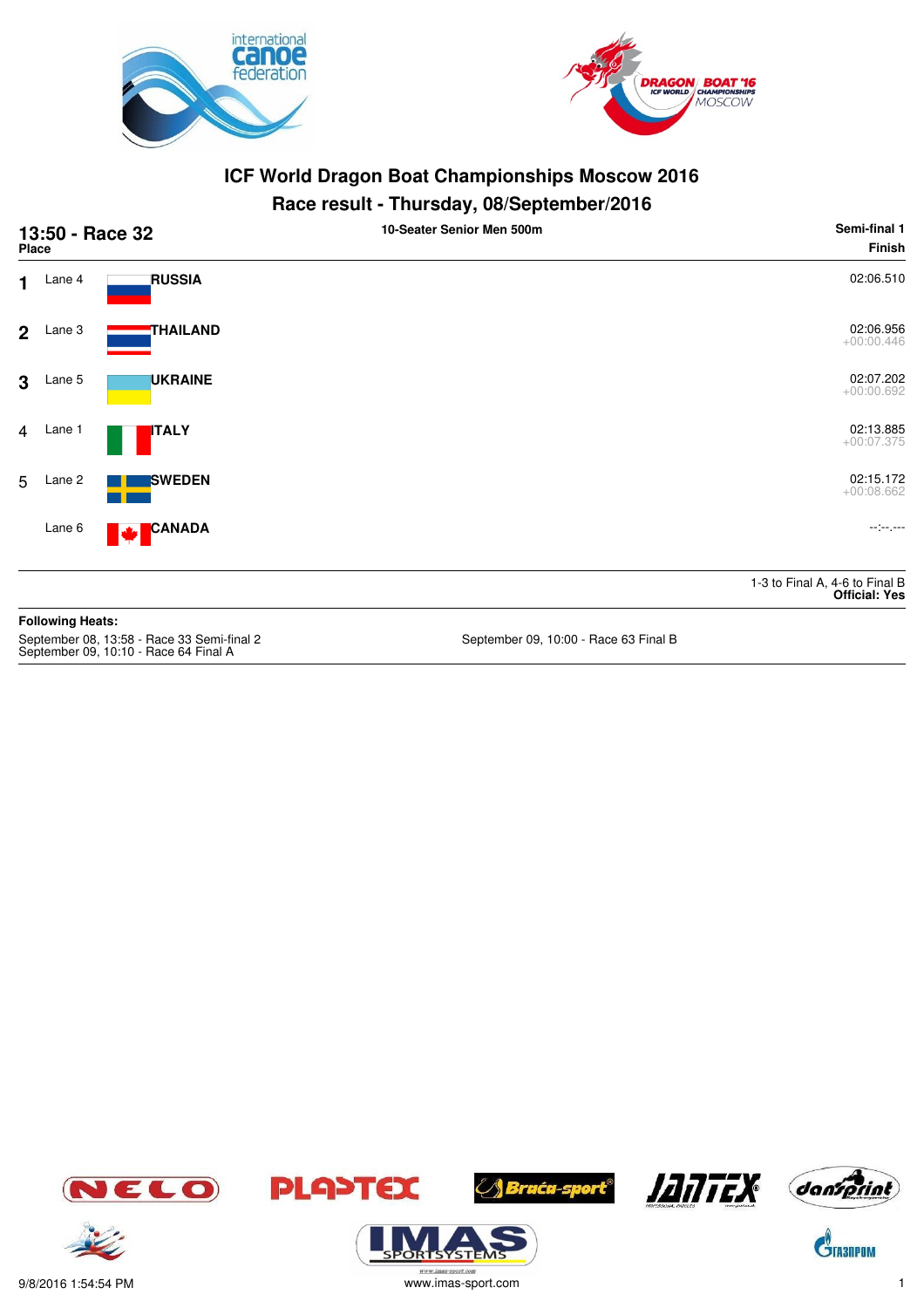



### **Race result - Thursday, 08/September/2016**

| 13:58 - Race 33<br>Place |                         |                                       | . .<br>10-Seater Senior Men 500m      | Semi-final 2<br>Finish                                 |
|--------------------------|-------------------------|---------------------------------------|---------------------------------------|--------------------------------------------------------|
| 1                        | Lane 3                  | <b>HUNGARY</b>                        |                                       | 02:08.904                                              |
| 2 <sup>1</sup>           | Lane 5                  | <b>JAPAN</b>                          |                                       | 02:12.317<br>$+00:03.413$                              |
| $\mathbf{3}$             | Lane 4                  | <b>CZECH REPUBLIC</b>                 |                                       | 02:12.356<br>$+00:03.452$                              |
| $\overline{4}$           | Lane 7                  | <b>CANADA</b><br>М                    |                                       | 02:15.961<br>$+00:07.057$                              |
| 5                        | Lane 6                  | FRANCE                                |                                       | 02:16.087<br>$+00:07.183$                              |
| 6                        | Lane 2                  | USA                                   |                                       | 02:19.063<br>$+00:10.159$                              |
| $\overline{7}$           | Lane 1                  | <b>INDIA</b><br>0                     |                                       | 02:21.568<br>$+00:12.664$                              |
|                          |                         |                                       |                                       | 1-3 to Final A, 4-6 to Final B<br><b>Official: Yes</b> |
|                          | <b>Following Heats:</b> |                                       |                                       |                                                        |
|                          |                         | September 09, 10:00 - Race 63 Final B | September 09, 10:10 - Race 64 Final A |                                                        |









ORTSYSTER





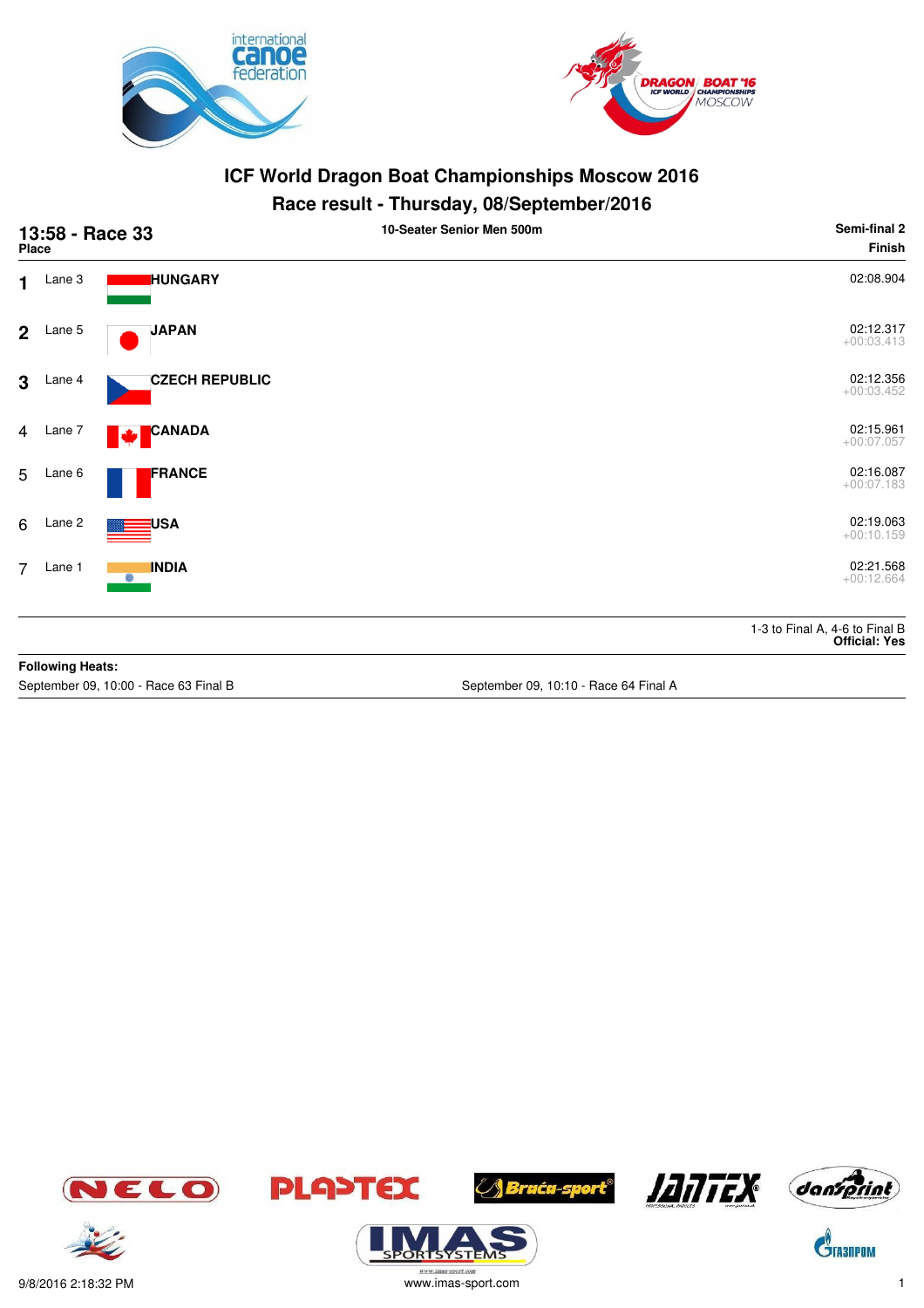



## **Race result - Thursday, 08/September/2016**

| 14:54 - Race 34<br>Place                                                                                                  |                         |                                                  | 20-Seater Senior Mixed 500m                                                        | Heat 1<br><b>Finish</b>             |
|---------------------------------------------------------------------------------------------------------------------------|-------------------------|--------------------------------------------------|------------------------------------------------------------------------------------|-------------------------------------|
| 1                                                                                                                         | Lane 6                  | <b>PHILIPPINES</b>                               |                                                                                    | 01:57.682                           |
| $\overline{2}$                                                                                                            | Lane 3                  | <b>IHUNGARY</b>                                  |                                                                                    | 01:59.460<br>$+00:01.778$           |
| 3                                                                                                                         | Lane 4                  | <b>HONG KONG</b><br>$\frac{\sqrt{2}}{2\sqrt{3}}$ |                                                                                    | 02:13.200<br>$+00:15.518$           |
| 4                                                                                                                         | Lane 2                  | <b>USA</b>                                       |                                                                                    | 02:14.946<br>$+00:17.264$           |
|                                                                                                                           |                         |                                                  |                                                                                    | 1-4 to $SF$<br><b>Official: Yes</b> |
|                                                                                                                           | <b>Following Heats:</b> |                                                  |                                                                                    |                                     |
| September 08, 15:02 - Race 35 Heat 2<br>September 08, 15:58 - Race 40 Semi-final 1<br>September 09, 12:00 - Race 68 Final |                         |                                                  | September 08, 15:10 - Race 36 Heat 3<br>September 08, 16:06 - Race 41 Semi-final 2 |                                     |















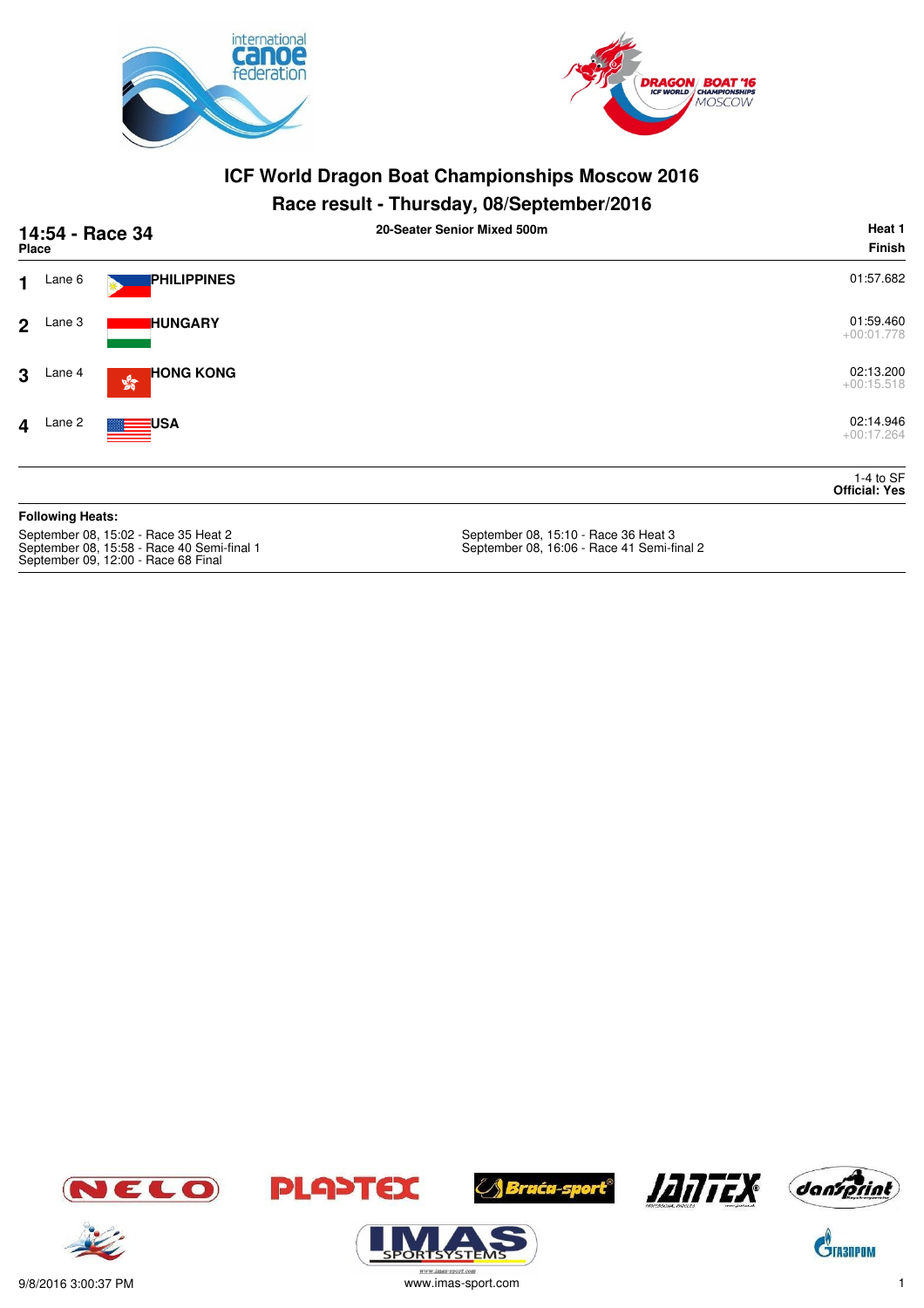



#### **Race result - Thursday, 08/September/2016**

| <b>Place</b>            |                         | 15:02 - Race 35               | 20-Seater Senior Mixed 500m | Heat 2<br>Finish                    |
|-------------------------|-------------------------|-------------------------------|-----------------------------|-------------------------------------|
| $\mathbf 1$             | Lane 4                  | <b>RUSSIA</b>                 |                             | 01:57.416                           |
| 2 <sup>1</sup>          | Lane 3                  | THAILAND                      |                             | 01:57.727<br>$+00:00.311$           |
| $\mathbf{3}$            | Lane 2                  | <b>CANADA</b><br><b>Maria</b> |                             | 02:02.738<br>$+00:05.322$           |
| $\overline{\mathbf{4}}$ | Lane 5                  | <b>SWEDEN</b>                 |                             | 02:05.764<br>$+00:08.348$           |
|                         |                         |                               |                             | 1-4 to $SF$<br><b>Official: Yes</b> |
|                         | <b>Following Heats:</b> |                               |                             |                                     |

September 08, 15:10 - Race 36 Heat 3<br>September 08, 16:06 - Race 41 Semi-final 2

September 08, 15:58 - Race 40 Semi-final 1<br>September 09, 12:00 - Race 68 Final

Lane 2 lost its head, so its time was adopted by 0.5s







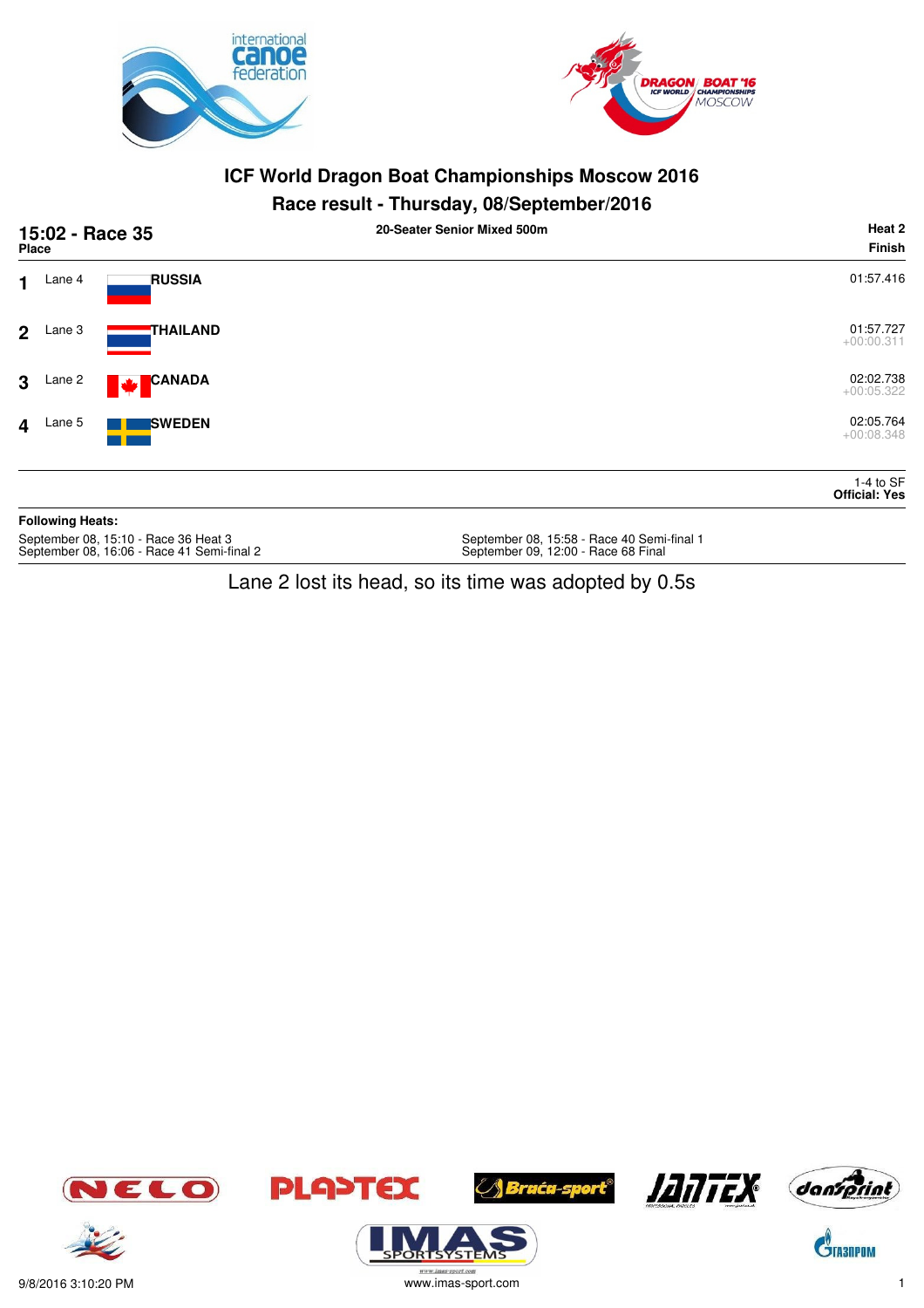



#### **Race result - Thursday, 08/September/2016**

|                | 15:10 - Race 36<br><b>Place</b> |                       | 20-Seater Senior Mixed 500m | Heat 3<br>Finish                    |
|----------------|---------------------------------|-----------------------|-----------------------------|-------------------------------------|
| $\mathbf 1$    | Lane 3                          | <b>GERMANY</b>        |                             | 02:01.983                           |
| 2 <sup>1</sup> | Lane 5                          | <b>UKRAINE</b>        |                             | 02:06.927<br>$+00:04.944$           |
| $\mathbf{3}$   | Lane 2                          | <b>ITALY</b>          |                             | 02:10.222<br>$+00:08.239$           |
|                | Lane 4                          | <b>CZECH REPUBLIC</b> |                             | Did not start                       |
|                |                                 |                       |                             | 1-4 to $SF$<br><b>Official: Yes</b> |
|                | <b>Following Heats:</b>         |                       |                             |                                     |

September 08, 15:58 - Race 40 Semi-final 1<br>September 09, 12:00 - Race 68 Final

September 08, 16:06 - Race 41 Semi-final 2













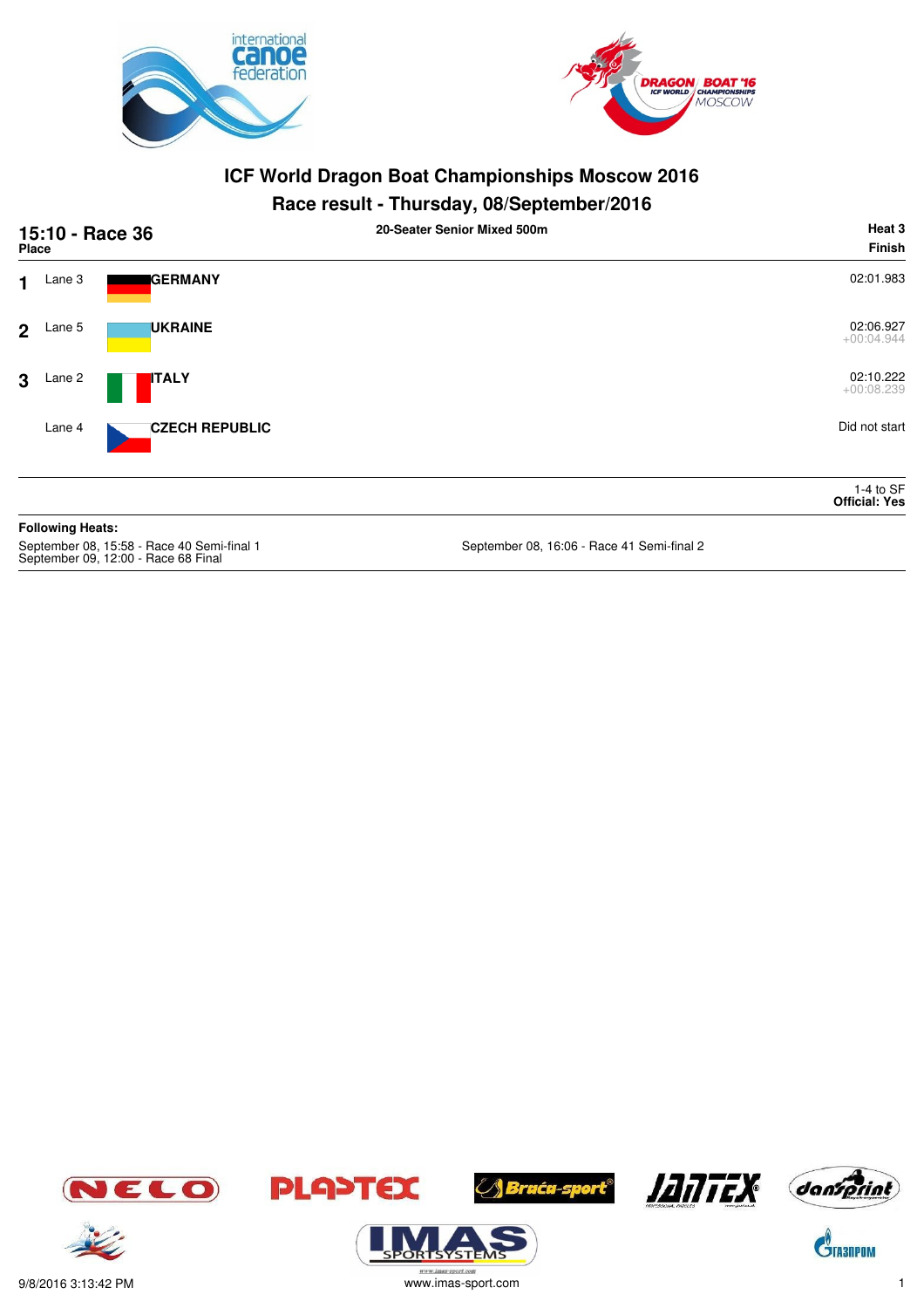



## **Race result - Thursday, 08/September/2016**

| 15:18 - Race 37<br><b>Place</b>                                             |                         |                    | 20-Seater Master 40+/50+ Mixed 500m      | Heat 1<br><b>Finish</b>                         |
|-----------------------------------------------------------------------------|-------------------------|--------------------|------------------------------------------|-------------------------------------------------|
| $\mathbf 1$                                                                 | Lane 5                  | RUSSIA (40+)       |                                          | 02:03.274                                       |
| $\mathbf{2}$                                                                | Lane 4                  | GERMANY (50+)      |                                          | 02:05.152<br>$+00:01.878$                       |
|                                                                             | 3 Lane 2                | <b>ITALY</b> (50+) |                                          | 02:07.777<br>$+00:04.503$                       |
| $\overline{4}$                                                              | Lane 3                  | CANADA (40+)<br>M  |                                          | 02:09.480<br>$+00:06.206$                       |
| 5                                                                           | Lane 6                  | $\equiv$ USA (40+) |                                          | 02:10.577<br>$+00:07.303$                       |
|                                                                             |                         |                    |                                          | 1st to Final, 2-4 to SF<br><b>Official: Yes</b> |
|                                                                             | <b>Following Heats:</b> |                    |                                          |                                                 |
| September 08, 15:26 - Race 38 Heat 2<br>September 09, 11:40 - Race 66 Final |                         |                    | September 08, 16:14 - Race 42 Semi-final |                                                 |

## Lanes 2 and 3 lost its heads, so its time was adopted by 0.5s



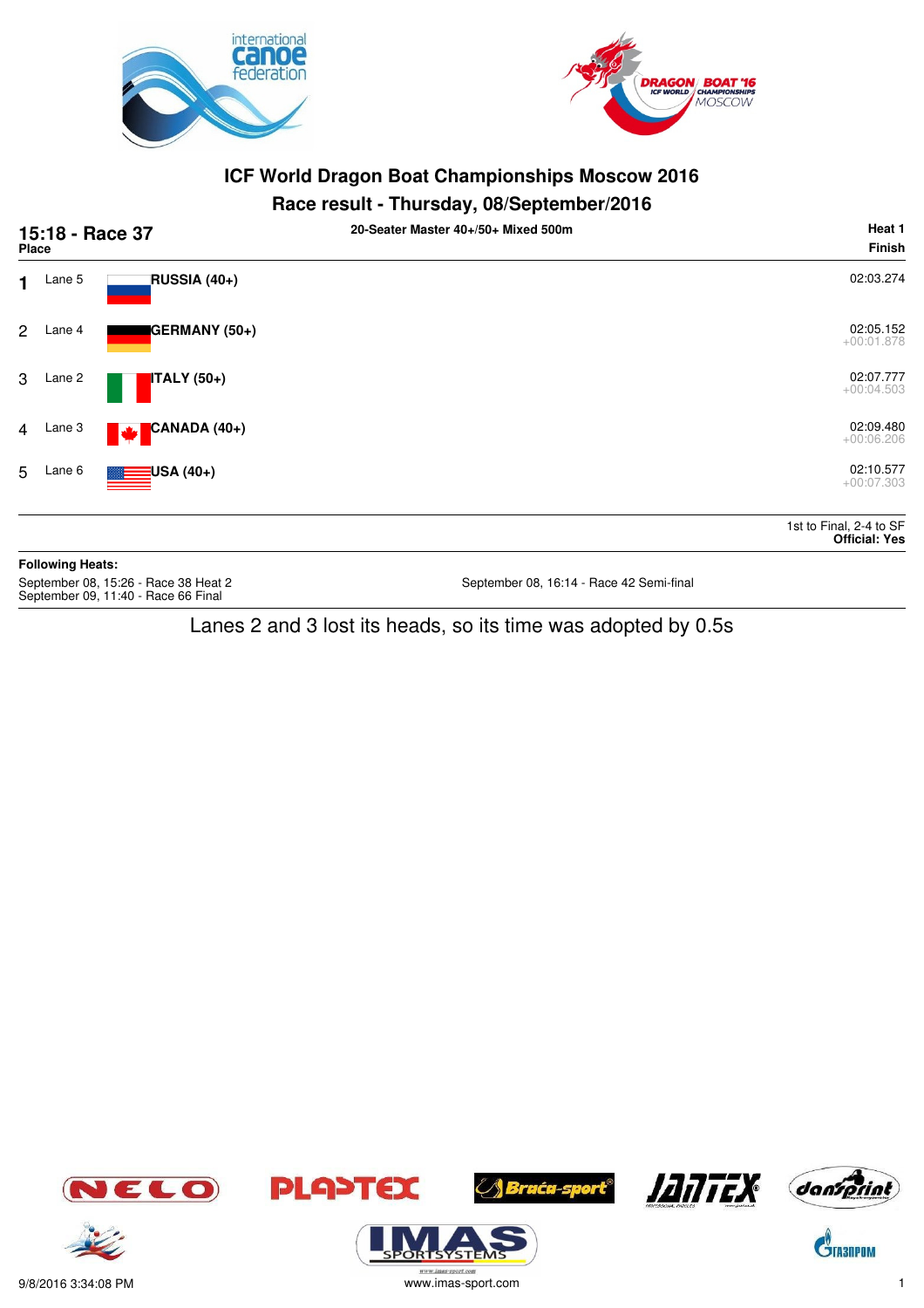



## **Race result - Thursday, 08/September/2016**

|   | 15:26 - Race 38<br>Place |                                          | 20-Seater Master 40+/50+ Mixed 500m | Heat 2<br><b>Finish</b>                         |
|---|--------------------------|------------------------------------------|-------------------------------------|-------------------------------------------------|
| 1 | Lane 3                   | GERMANY (40+)                            |                                     | 02:03.180                                       |
| 2 | Lane 6                   | HUNGARY (40+)                            |                                     | 02:03.490<br>$+00:00.310$                       |
| 3 | Lane 2                   | RUSSIA (50+)                             |                                     | 02:07.410<br>$+00:04.230$                       |
|   | Lane 4                   | $\equiv$ USA (50+)                       |                                     | Did not start                                   |
|   |                          |                                          |                                     | 1st to Final, 2-4 to SF<br><b>Official: Yes</b> |
|   | <b>Following Heats:</b>  |                                          |                                     |                                                 |
|   |                          | September 08, 16:14 - Race 42 Semi-final | September 09, 11:40 - Race 66 Final |                                                 |

Lane 2 lost its head, so its time was adopted by 0.5s



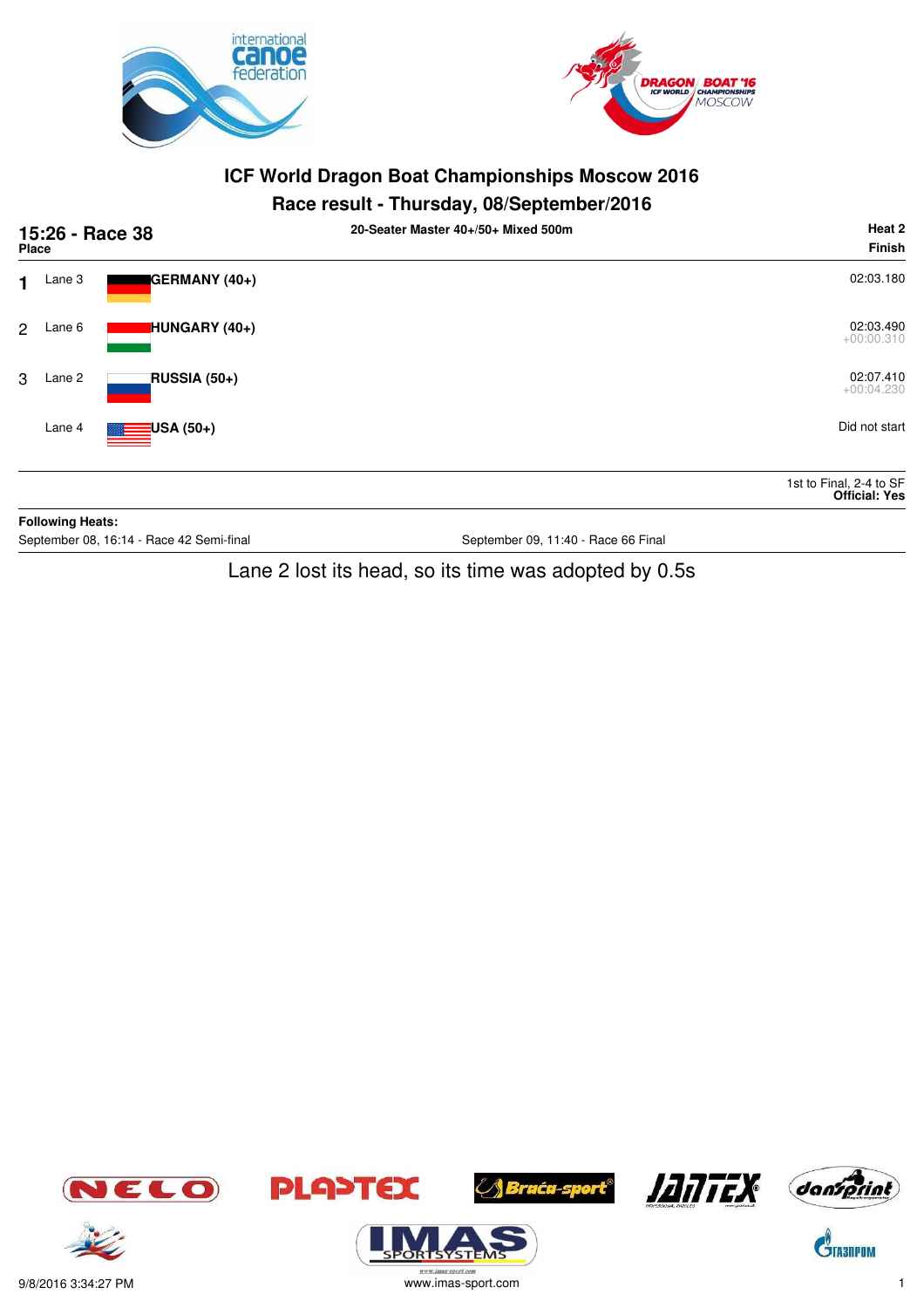



## **Race result - Thursday, 08/September/2016**

| 15:34 - Race 39<br>Place |                         |                       | 20-Seater Junior Mixed 500m | Timerace 1<br>Finish                                                                     |
|--------------------------|-------------------------|-----------------------|-----------------------------|------------------------------------------------------------------------------------------|
| 1.                       | Lane 2                  | <b>RUSSIA</b>         |                             | 02:00.799                                                                                |
| $\overline{2}$           | Lane 6                  | <b>GERMANY</b>        |                             | 02:01.720<br>$+00:00.921$                                                                |
| 3                        | Lane 3                  | <b>CZECH REPUBLIC</b> |                             | 02:02.225<br>$+00:01.426$                                                                |
|                          | Lane 4                  | <b>PHILIPPINES</b>    |                             | Did not start                                                                            |
|                          | Lane 5                  | USA                   |                             | Did not start                                                                            |
|                          |                         |                       |                             | 2 Time Races with Addition of Times where fastest Time is Winner<br><b>Official: Yes</b> |
|                          | <b>Following Heats:</b> |                       |                             |                                                                                          |

September 09, 11:50 - Race 67 Timerace 2









SYSTE







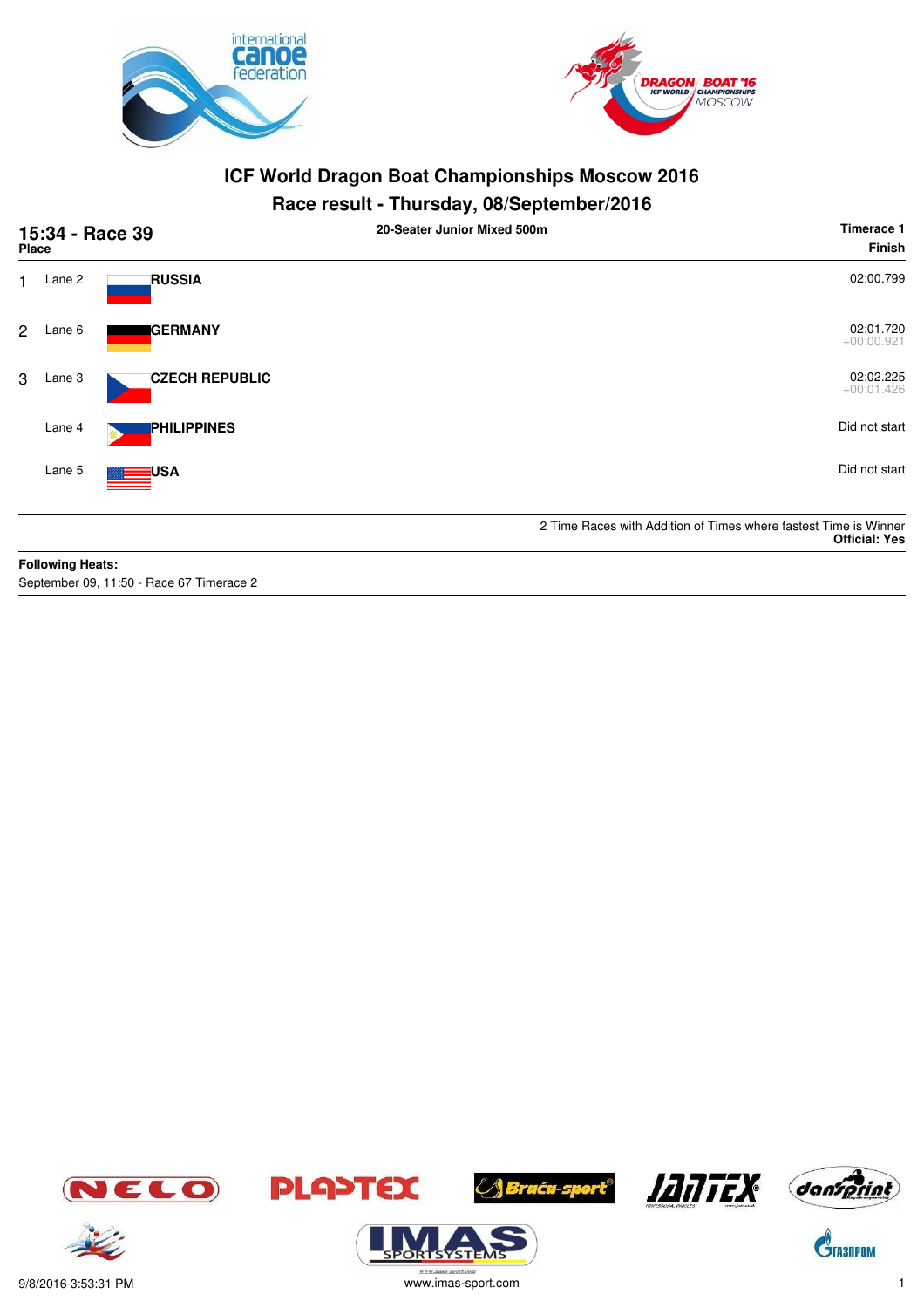



## **Race result - Thursday, 08/September/2016**

| 15:58 - Race 40<br><b>Place</b> |                         |                                                   | 20-Seater Senior Mixed 500m         | Semi-final 1<br><b>Finish</b>        |
|---------------------------------|-------------------------|---------------------------------------------------|-------------------------------------|--------------------------------------|
| $\mathbf 1$                     | Lane 4                  | PHILIPPINES                                       |                                     | 01:57.149                            |
| 2 <sup>1</sup>                  | Lane 3                  | <b>IGERMANY</b>                                   |                                     | 01:59.215<br>$+00:02.066$            |
| $\mathbf{3}$                    | Lane 5                  | <b>THAILAND</b>                                   |                                     | 02:01.864<br>$+00:04.715$            |
| $\overline{4}$                  | Lane 1                  | <b>CANADA</b><br><b>Maria</b>                     |                                     | 02:04.274<br>$+00:07.125$            |
|                                 | 5 Lane 2                | <b>HONG KONG</b><br>$\mathbb{S}^{\mathbb{S}^n}_0$ |                                     | 02:12.461<br>$+00:15.312$            |
|                                 |                         |                                                   |                                     | 1-3 to Final<br><b>Official: Yes</b> |
|                                 | <b>Following Heats:</b> |                                                   |                                     |                                      |
|                                 |                         | September 08, 16:06 - Race 41 Semi-final 2        | September 09, 12:00 - Race 68 Final |                                      |









**TSYSTE** 







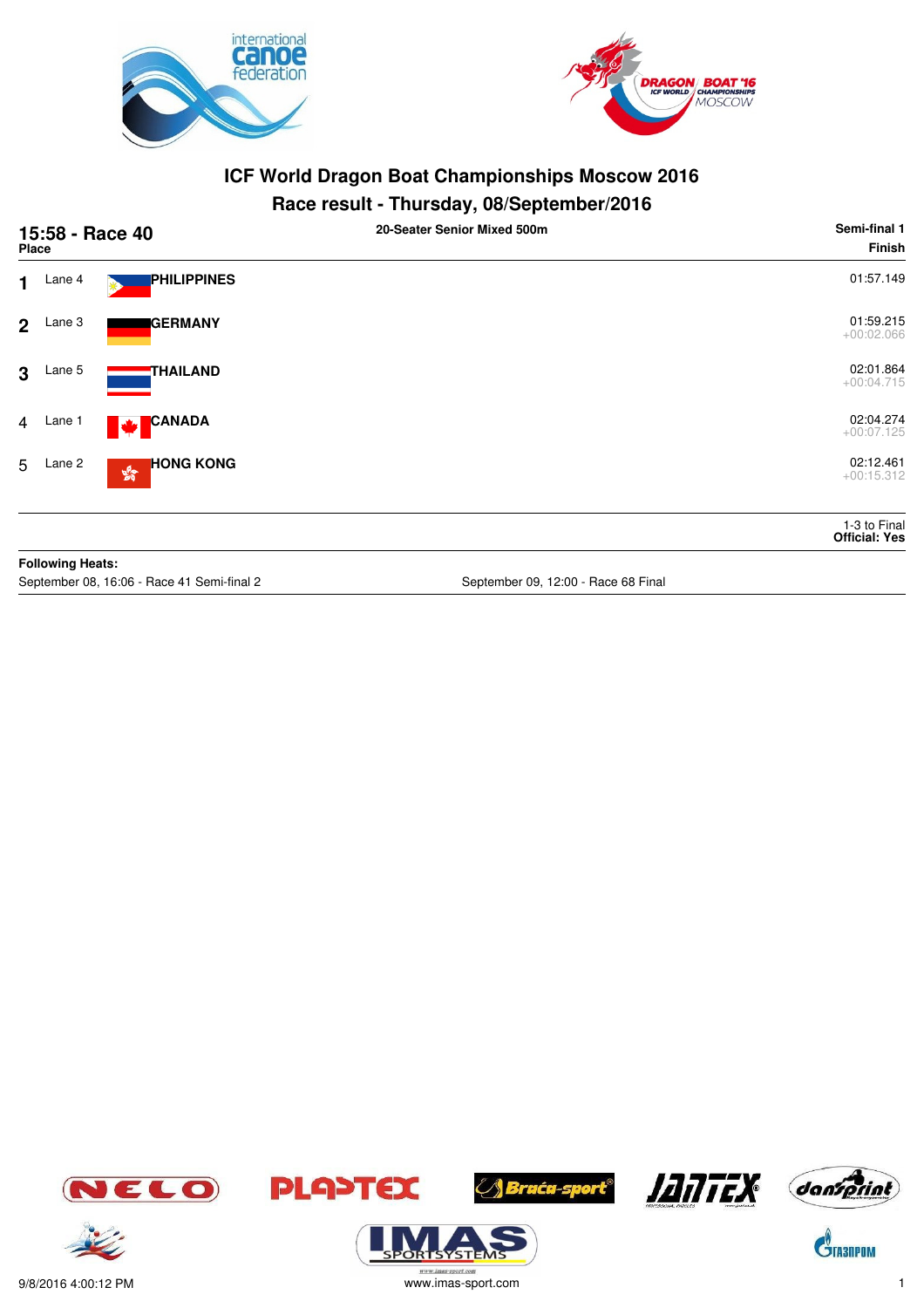



## **Race result - Thursday, 08/September/2016**

| 16:06 - Race 41<br>Place |                         |                                     | 20-Seater Senior Mixed 500m | Semi-final 2<br>Finish        |
|--------------------------|-------------------------|-------------------------------------|-----------------------------|-------------------------------|
| 1.                       | Lane 4                  | <b>RUSSIA</b>                       |                             | 01:56.364                     |
| 2 <sup>2</sup>           | Lane 5                  | <b>UKRAINE</b>                      |                             | 01:57.539<br>$+00:01.175$     |
| 3                        | Lane 3                  | <b>HUNGARY</b>                      |                             | 01:57.943<br>$+00:01.579$     |
| $\overline{4}$           | Lane 2                  | <b>ITALY</b>                        |                             | 02:03.445<br>$+00:07.081$     |
| 5                        | Lane 6                  | <b>SWEDEN</b>                       |                             | 02:05.516<br>$+00:09.152$     |
| 6                        | Lane 1                  | USA                                 |                             | 02:07.987<br>$+00:11.623$     |
|                          |                         |                                     |                             | 1-3 to Final<br>Official: Yes |
|                          | <b>Following Heats:</b> |                                     |                             |                               |
|                          |                         | September 09, 12:00 - Race 68 Final |                             |                               |







**ORISYSTE** 









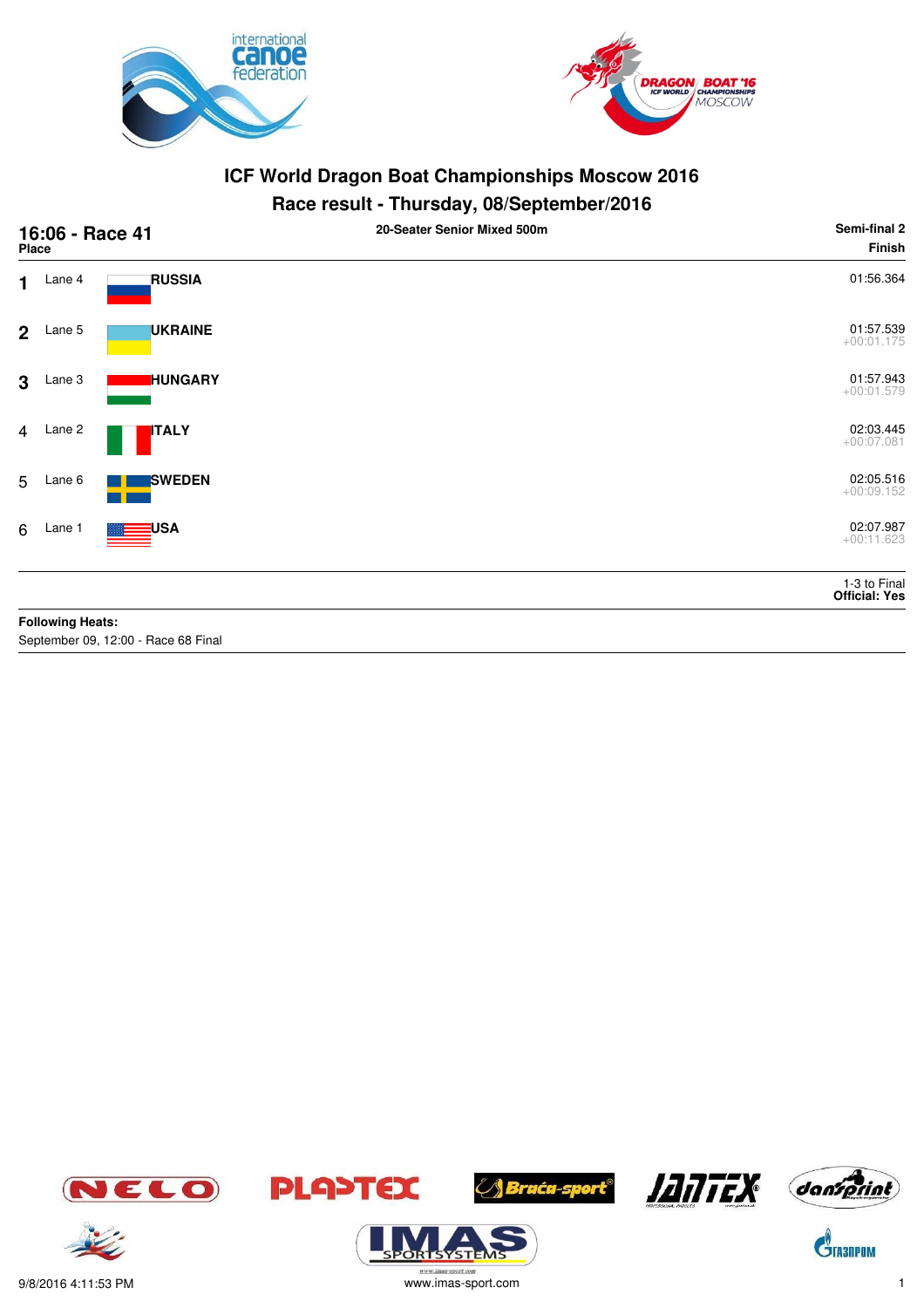



#### **Race result - Thursday, 08/September/2016**

| 16:14 - Race 42<br><b>Place</b> |                         |                                     | 20-Seater Master 40+/50+ Mixed 500m | Semi-final<br><b>Finish</b>          |
|---------------------------------|-------------------------|-------------------------------------|-------------------------------------|--------------------------------------|
| 1                               | Lane 3                  | HUNGARY (40+)                       |                                     | 02:05.346                            |
| $\overline{2}$                  | Lane 2                  | <b>ITALY</b> (50+)                  |                                     | 02:06.042<br>$+00:00.696$            |
| $\mathbf{3}$                    | Lane 4                  | GERMANY (50+)                       |                                     | 02:06.113<br>$+00:00.767$            |
| $\overline{\mathbf{4}}$         | Lane 5                  | RUSSIA (50+)                        |                                     | 02:07.635<br>$+00:02.289$            |
| 5                               | Lane 6                  | CANADA (40+)<br><b>A</b>            |                                     | 02:09.306<br>$+00:03.960$            |
|                                 |                         |                                     |                                     | 1-4 to Final<br><b>Official: Yes</b> |
|                                 | <b>Following Heats:</b> |                                     |                                     |                                      |
|                                 |                         | September 09, 11:40 - Race 66 Final |                                     |                                      |







ORTSYSTER







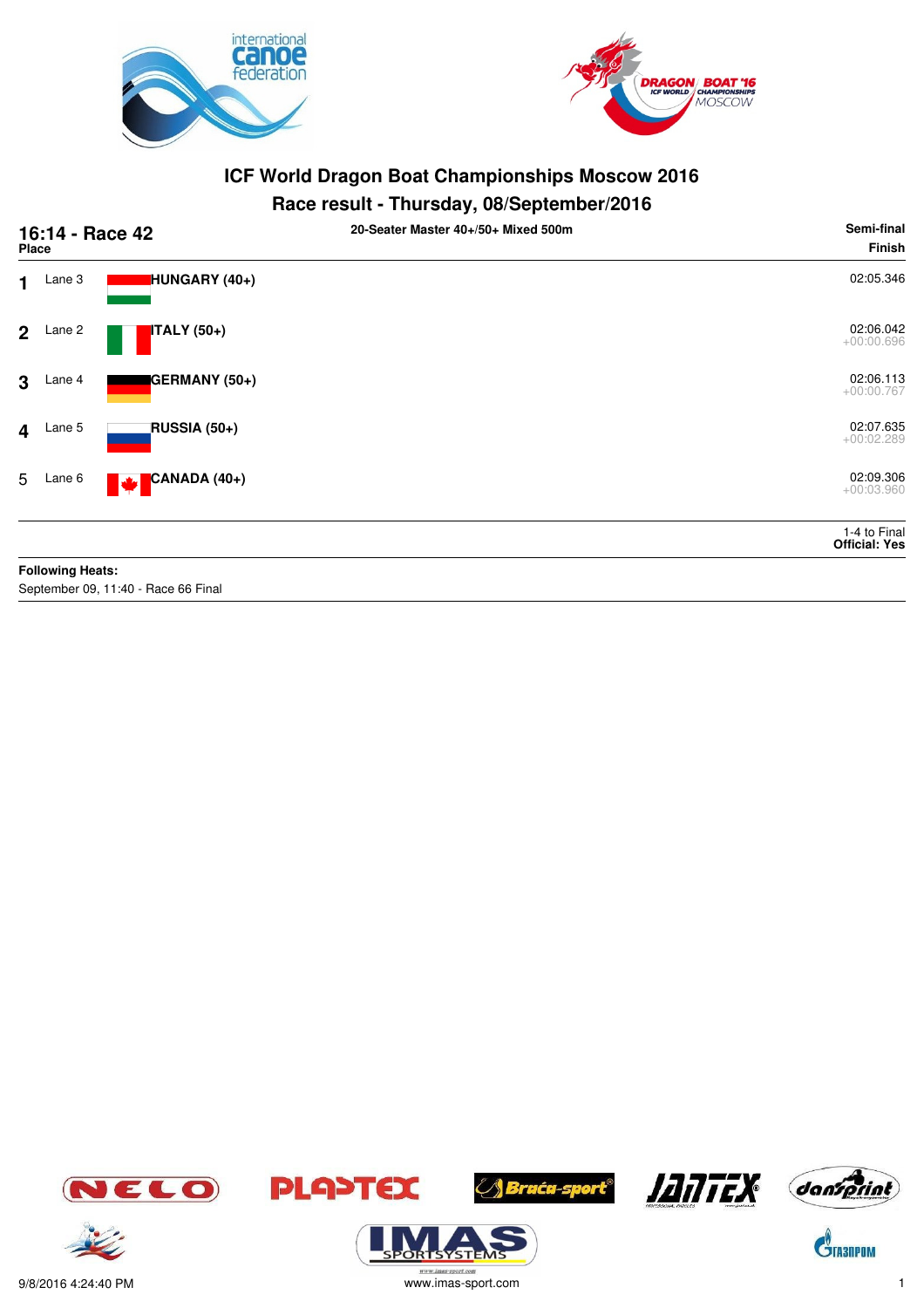



## **Race result - Thursday, 08/September/2016**

| Place |                         | 17:10 - Race 43                                            | 20-Seater Senior Men 500m | Heat 1<br>Finish                                |
|-------|-------------------------|------------------------------------------------------------|---------------------------|-------------------------------------------------|
| 1     | Lane 2                  | <b>CZECH REPUBLIC</b>                                      |                           | 01:59.341                                       |
| 2     | Lane 3                  | <b>HONG KONG</b><br>$\mathbf{S}^{\mathbf{G}}_{\mathbf{G}}$ |                           | 02:03.159<br>$+00:03.818$                       |
|       | Lane 4                  | <b>ENGINEERING A</b>                                       |                           | Did not start                                   |
|       |                         |                                                            |                           | 1st to Final, 2-4 to SF<br><b>Official: Yes</b> |
|       | <b>Following Heats:</b> |                                                            |                           |                                                 |

September 08, 17:18 - Race 44 Heat 2<br>September 09, 13:40 - Race 74 Final

September 08, 18:14 - Race 51 Semi-final















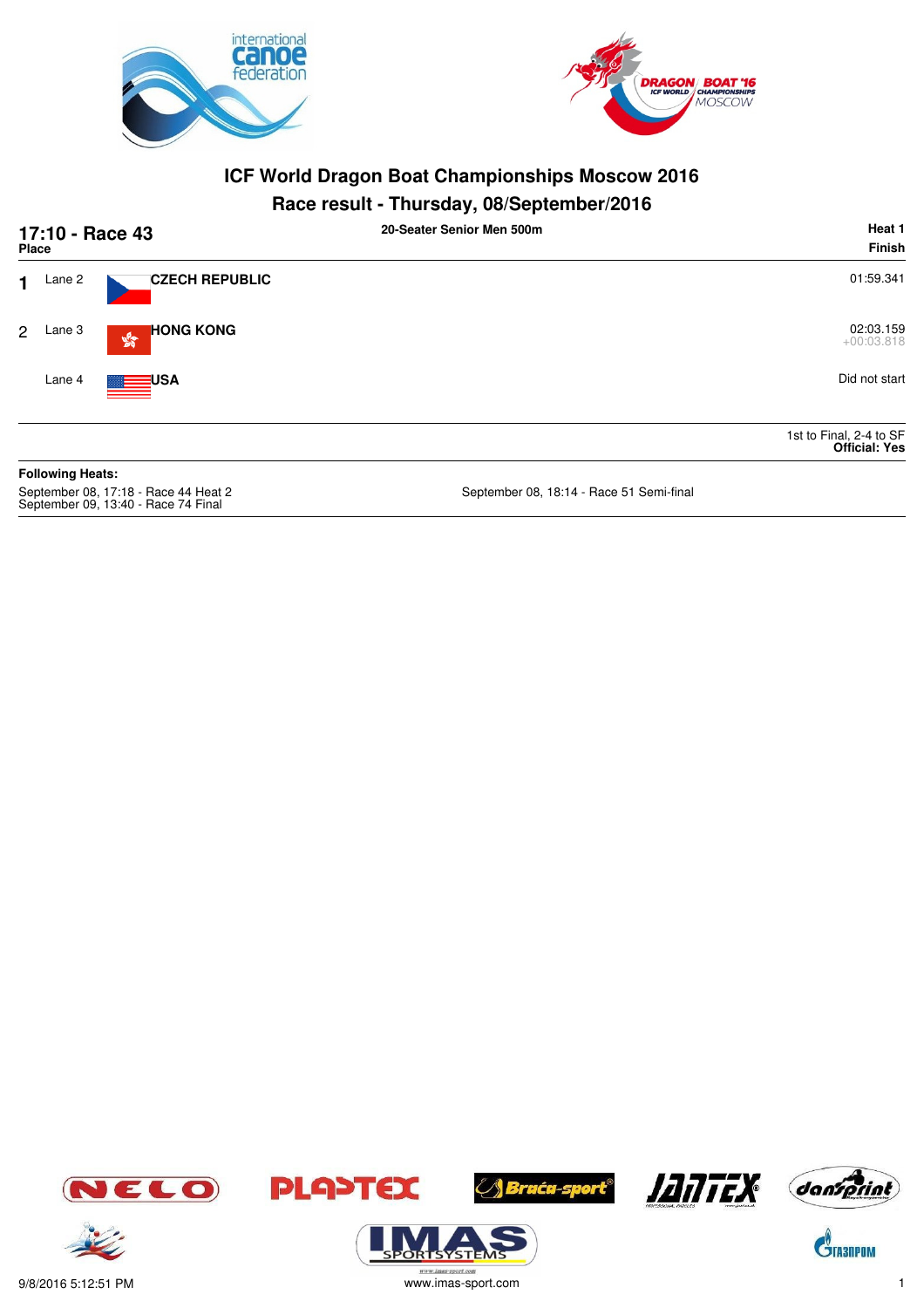



## **Race result - Thursday, 08/September/2016**

| 17:18 - Race 44<br><b>Place</b> |                         |                                          | 20-Seater Senior Men 500m           | Heat 2<br><b>Finish</b>                         |
|---------------------------------|-------------------------|------------------------------------------|-------------------------------------|-------------------------------------------------|
| $\mathbf 1$                     | Lane 4                  | <b>RUSSIA</b>                            |                                     | 01:54.179                                       |
| 2 <sup>1</sup>                  | Lane 2                  | <b>GERMANY</b>                           |                                     | 01:57.650<br>$+00:03.471$                       |
| 3                               | Lane 6                  | <b>UKRAINE</b>                           |                                     | 01:57.723<br>$+00:03.544$                       |
|                                 | 4 Lane 3                | CANADA<br>M                              |                                     | 01:58.821<br>$+00:04.642$                       |
|                                 | 5 Lane 5                | <b>HUNGARY</b>                           |                                     | 01:59.197<br>$+00:05.018$                       |
|                                 |                         |                                          |                                     | 1st to Final, 2-4 to SF<br><b>Official: Yes</b> |
|                                 | <b>Following Heats:</b> |                                          |                                     |                                                 |
|                                 |                         | September 08, 18:14 - Race 51 Semi-final | September 09, 13:40 - Race 74 Final |                                                 |











 $\mathbf{\hat{S}}$ TA3NPOM

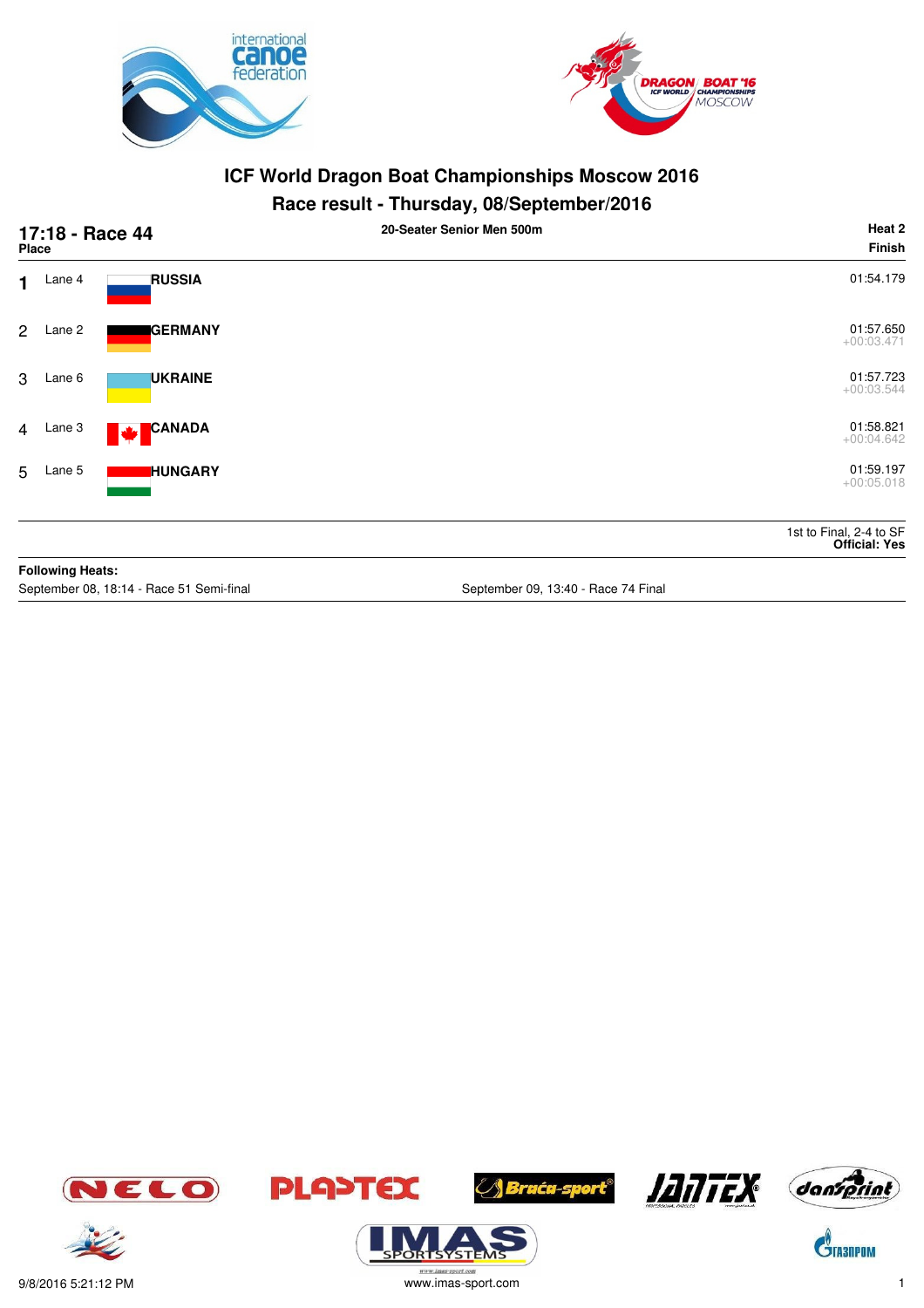



## **Race result - Thursday, 08/September/2016**

| 17:26 - Race 45<br><b>Place</b> |                         |                                     | 20-Seater Master 40+/50+ Men 500m        | Heat 1<br><b>Finish</b>                         |
|---------------------------------|-------------------------|-------------------------------------|------------------------------------------|-------------------------------------------------|
| 1                               | Lane 3                  | RUSSIA (40+)                        |                                          | 01:57.869                                       |
| $\mathbf{2}$                    | Lane 6                  | GERMANY (40+)                       |                                          | 02:03.436<br>$+00:05.567$                       |
| 3                               | Lane 5                  | $\blacksquare$ ITALY (40+)          |                                          | 02:05.305<br>$+00:07.436$                       |
|                                 | Lane 2                  | $\equiv$ USA (50+)                  |                                          | Did not start                                   |
|                                 |                         |                                     |                                          | 1st to Final, 2-4 to SF<br><b>Official: Yes</b> |
|                                 | <b>Following Heats:</b> |                                     |                                          |                                                 |
|                                 |                         | Sentember 08 17:34 - Race 46 Heat 2 | Sentember 08, 18:24 - Race 52 Semi-final |                                                 |

September 09, 12:50 - Race 40 Final

18, 18:24 - Race 52 Semi-final









**YSTE** 



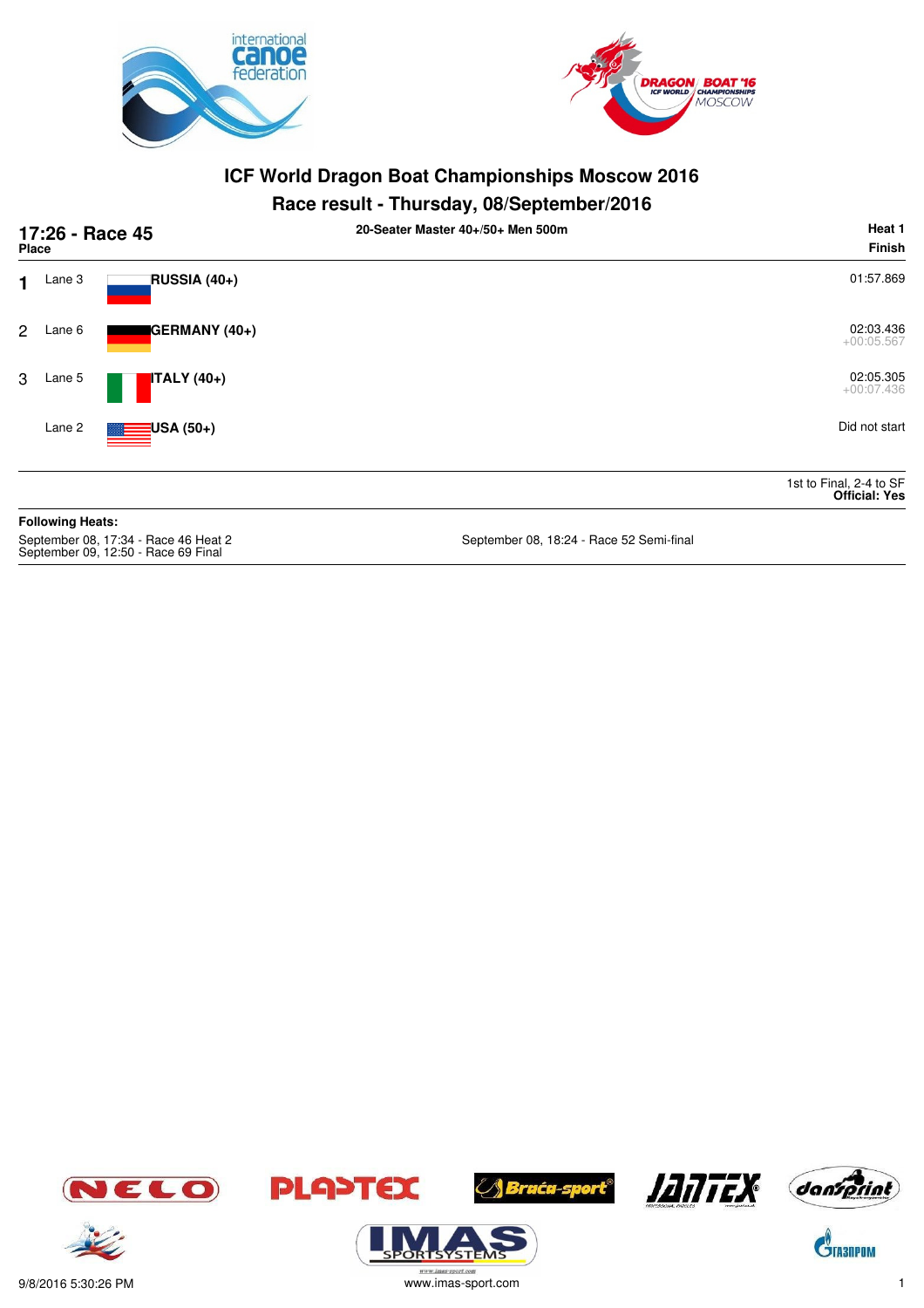



## **Race result - Thursday, 08/September/2016**

|                | Place                   | 17:34 - Race 46                          | 20-Seater Master 40+/50+ Men 500m   | Heat 2<br><b>Finish</b>                         |
|----------------|-------------------------|------------------------------------------|-------------------------------------|-------------------------------------------------|
| 1              | Lane 5                  | HUNGARY (40+)                            |                                     | 01:58.258                                       |
| $\overline{2}$ | Lane 2                  | RUSSIA (50+)                             |                                     | 01:58.718<br>$+00:00.460$                       |
|                | Lane 3                  | GERMANY (50+)                            |                                     | Did not start                                   |
|                | Lane 4                  | $\equiv$ USA (40+)                       |                                     | Did not start                                   |
|                |                         |                                          |                                     | 1st to Final, 2-4 to SF<br><b>Official: Yes</b> |
|                | <b>Following Heats:</b> |                                          |                                     |                                                 |
|                |                         | September 08, 18:24 - Race 52 Semi-final | September 09, 12:50 - Race 69 Final |                                                 |









**ORISYSTE** 







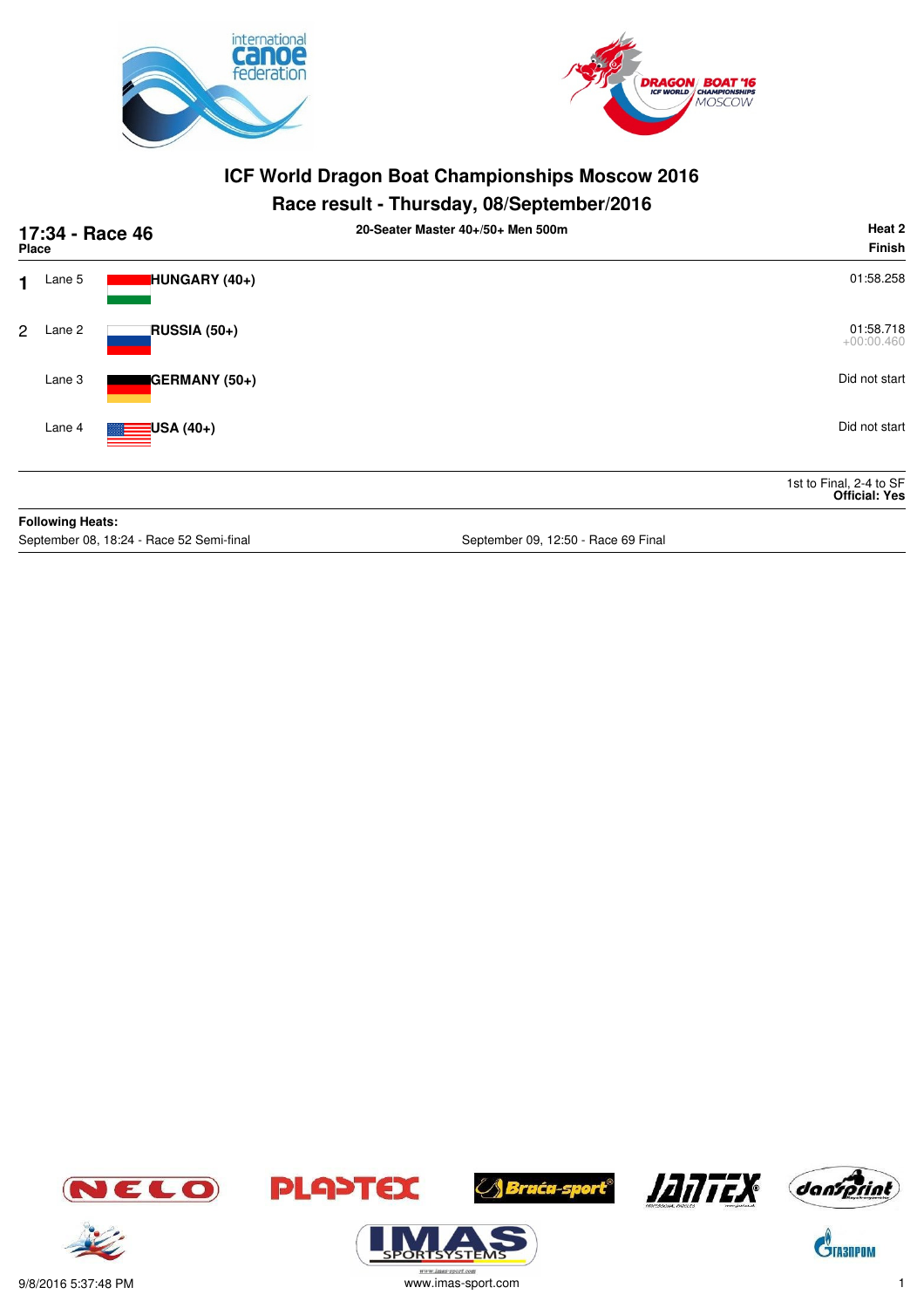



## **Race result - Thursday, 08/September/2016**

|                | 17:42 - Race 47<br><b>Place</b> |                    | 20-Seater Senior Women 500m | Timerace 1<br>Finish                                                                     |
|----------------|---------------------------------|--------------------|-----------------------------|------------------------------------------------------------------------------------------|
| 1              | Lane 1                          | <b>RUSSIA</b>      |                             | 02:04.550                                                                                |
| $\mathbf{2}$   | Lane 5                          | <b>I</b> GERMANY   |                             | 02:05.689<br>$+00:01.139$                                                                |
| 3              | Lane 4                          | <b>CANADA</b><br>M |                             | 02:18.289<br>$+00:13.739$                                                                |
| $\overline{4}$ | Lane 6                          | <b>IHUNGARY</b>    |                             | 02:18.854<br>$+00:14.304$                                                                |
|                | Lane 2                          | USA                |                             | Did not start                                                                            |
|                |                                 |                    |                             | 2 Time Races with Addition of Times where fastest Time is Winner<br><b>Official: Yes</b> |
|                | <b>Following Heats:</b>         |                    |                             |                                                                                          |

September 09, 13:30 - Race 73 Timerace 2









*(Sruću-sport®* 





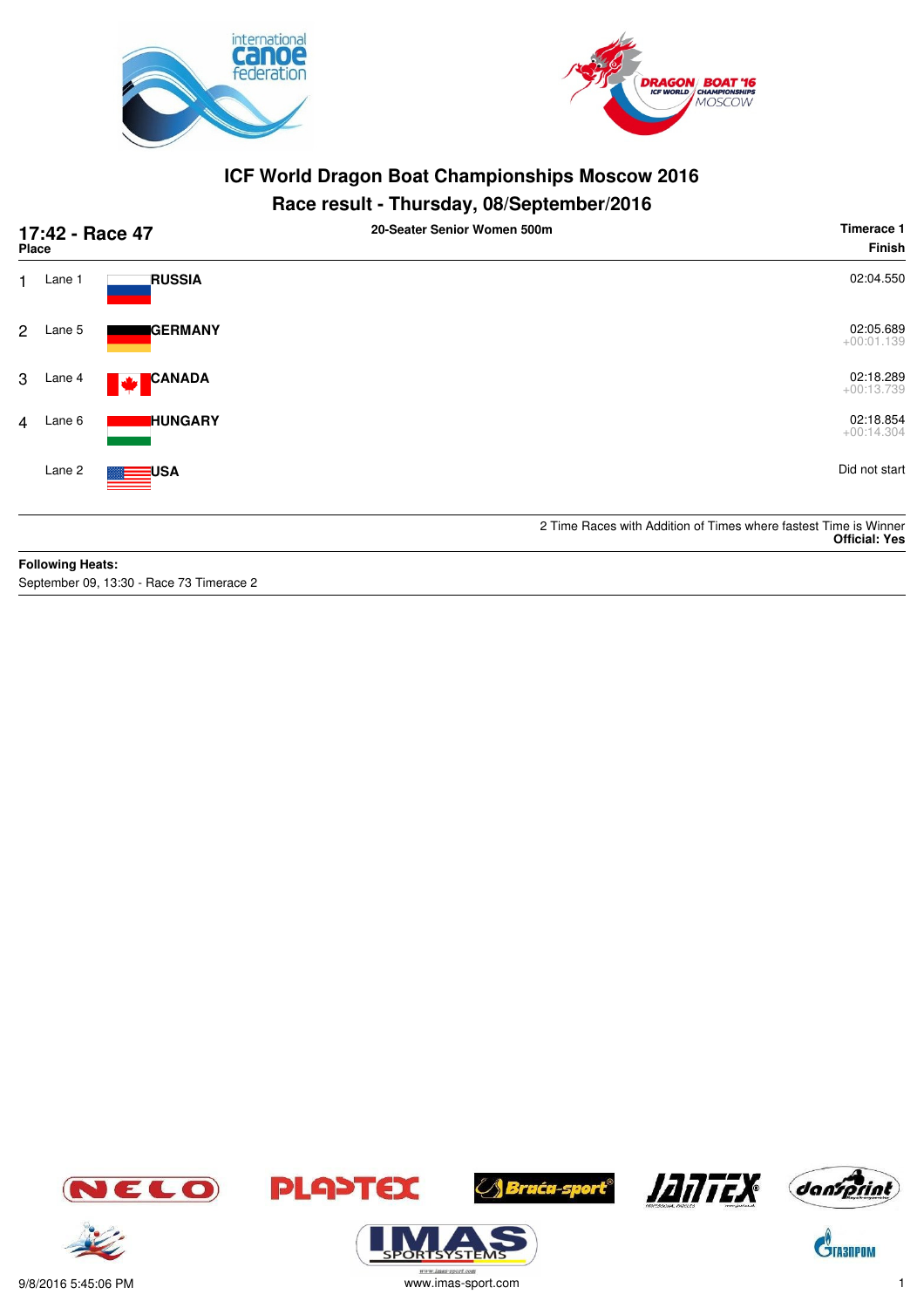



## **Race result - Thursday, 08/September/2016**

| 17:50 - Race 48<br><b>Place</b> |                         |                      | 20-Seater Junior Men 500m | Timerace 1<br>Finish                                                                     |
|---------------------------------|-------------------------|----------------------|---------------------------|------------------------------------------------------------------------------------------|
|                                 | Lane 5                  | <b>RUSSIA</b>        |                           | 01:55.511                                                                                |
| 2                               | Lane 3                  | <b>IGERMANY</b>      |                           | 01:58.478<br>$+00:02.967$                                                                |
|                                 | Lane 4                  | <b>ENGINEERING A</b> |                           | Did not start                                                                            |
|                                 |                         |                      |                           | 2 Time Races with Addition of Times where fastest Time is Winner<br><b>Official: Yes</b> |
|                                 | <b>Following Heats:</b> |                      |                           |                                                                                          |

September 09, 13:10 - Race 71 Timerace 2









**ORISYSTE** 





 $\mathbf{\hat{G}}$ TA3NPOM



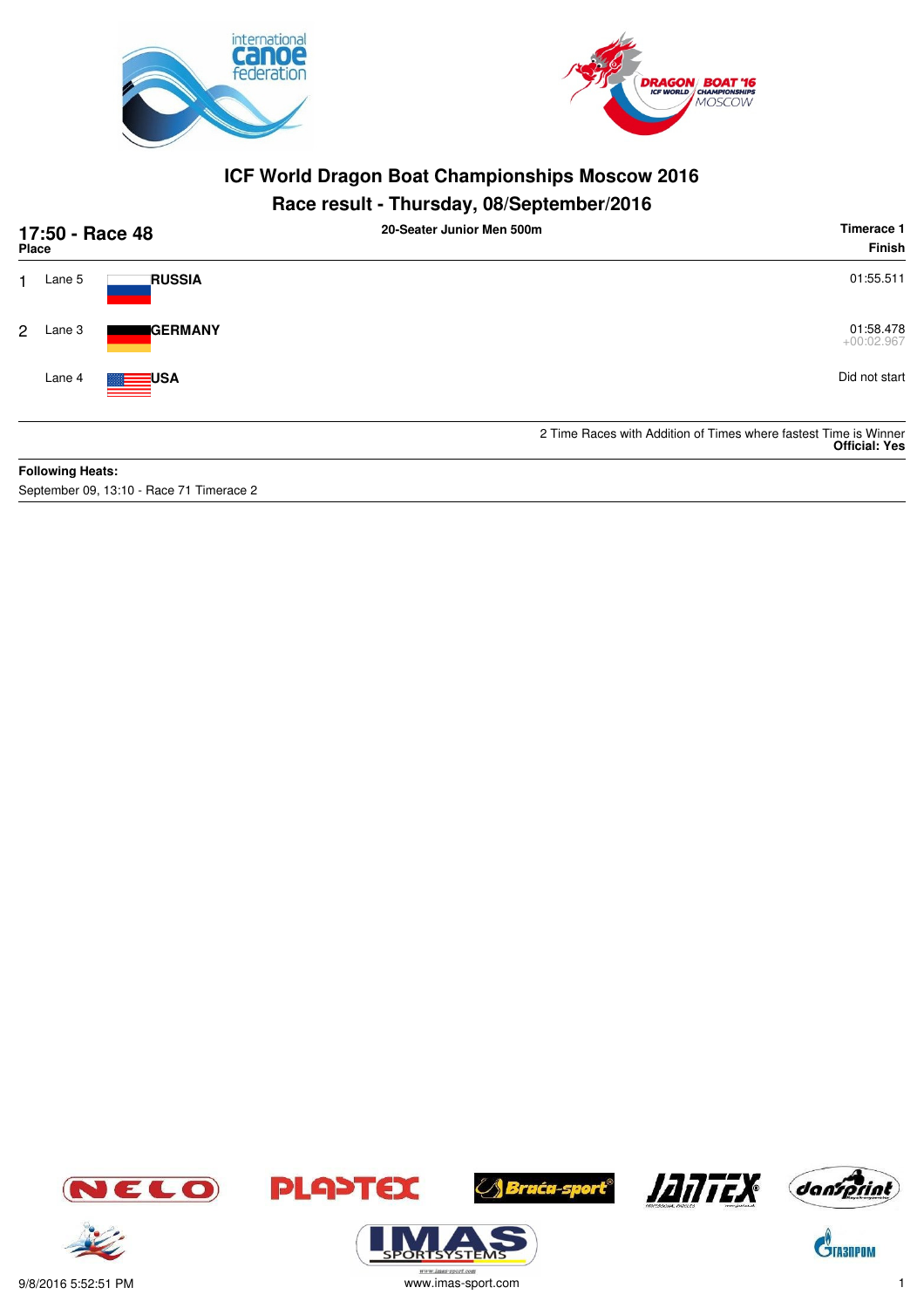



## **Race result - Thursday, 08/September/2016**

| 17:58 - Race 49<br><b>Place</b> |                                                  | 20-Seater Junior Women 500m | Timerace 1<br><b>Finish</b>                                                              |
|---------------------------------|--------------------------------------------------|-----------------------------|------------------------------------------------------------------------------------------|
| Lane 4                          | <b>RUSSIA</b>                                    |                             | 02:10.515                                                                                |
| Lane 3                          | <b>HONG KONG</b><br>$\frac{\sqrt{3}}{2\sqrt{3}}$ |                             | Did not start                                                                            |
| Lane 5                          | <b>MARK SERIES USA</b>                           |                             | Did not start                                                                            |
|                                 |                                                  |                             | 2 Time Races with Addition of Times where fastest Time is Winner<br><b>Official: Yes</b> |





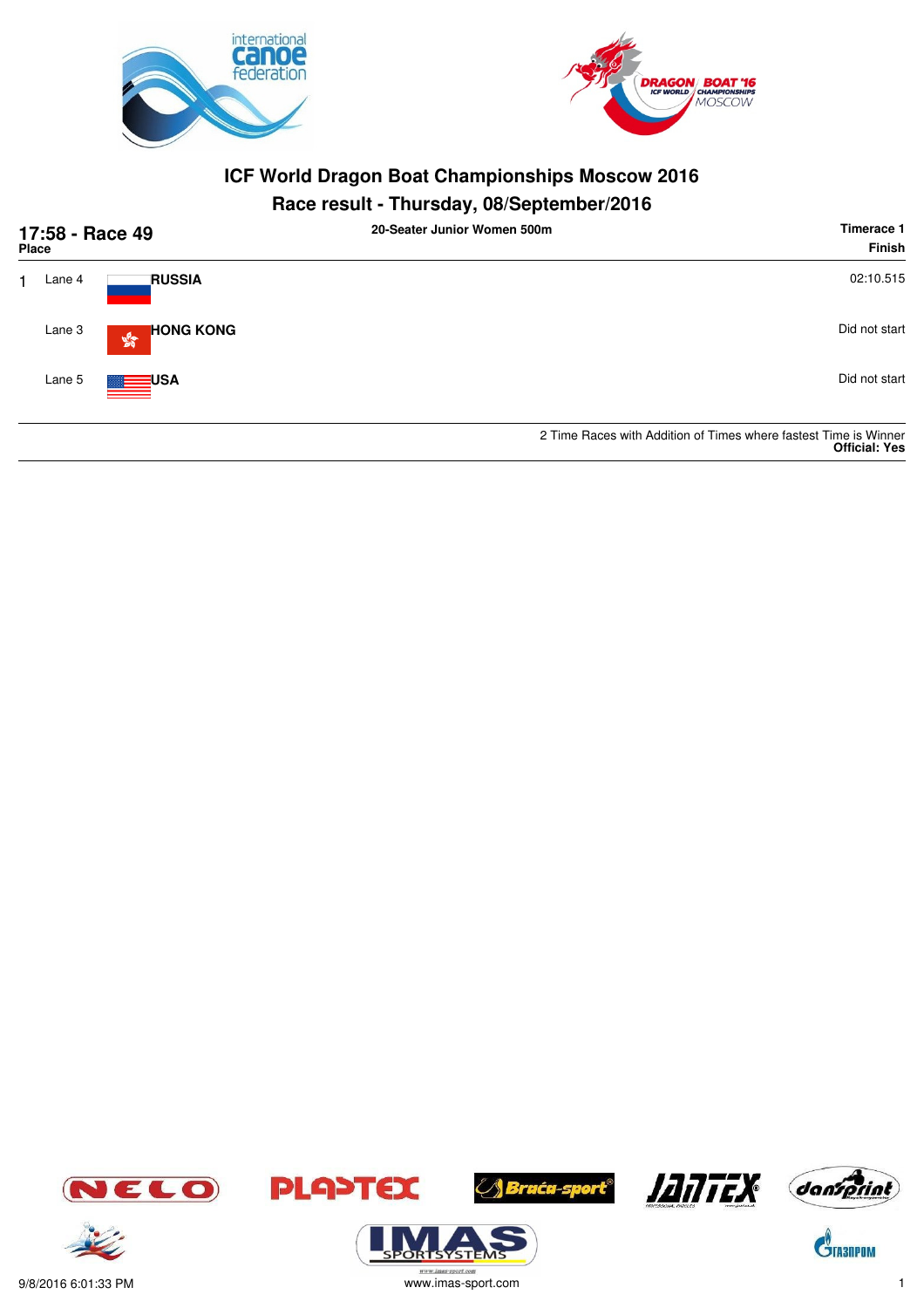



## **Race result - Thursday, 08/September/2016**

| 18:06 - Race 50<br><b>Place</b> |        |                          | 20-Seater Master 40+/50+ Women 500m | Timerace 1<br><b>Finish</b>                                                              |
|---------------------------------|--------|--------------------------|-------------------------------------|------------------------------------------------------------------------------------------|
| 1                               | Lane 3 | GERMANY (40+)            |                                     | 02:10.570                                                                                |
| 2                               | Lane 1 | HUNGARY (40+)            |                                     | 02:12.450<br>$+00:01.880$                                                                |
| 3                               | Lane 5 | <b>ITALY</b> (40+)       |                                     | 02:18.227<br>$+00:07.657$                                                                |
| $\overline{4}$                  | Lane 4 | <mark>:</mark> USA (40+) |                                     | 02:20.171<br>$+00:09.601$                                                                |
|                                 | Lane 2 | USA (50+)                |                                     | Did not start                                                                            |
|                                 | Lane 6 | GERMANY (50+)            |                                     | Did not start                                                                            |
|                                 |        |                          |                                     | 2 Time Races with Addition of Times where fastest Time is Winner<br><b>Official: Yes</b> |

#### **Following Heats:**

September 09, 13:00 - Race 70 Timerace 2









**ORISYSTE** 





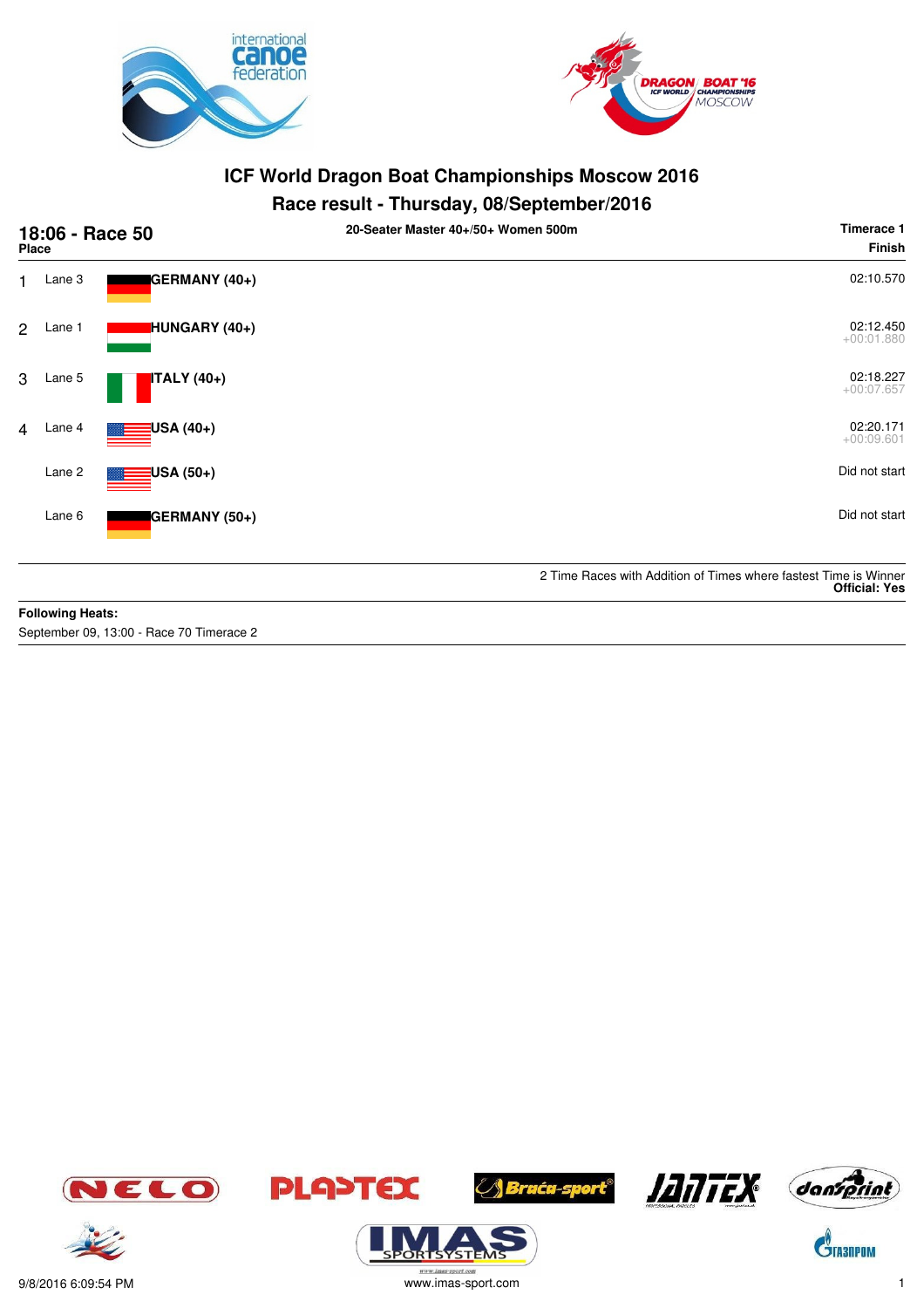



## **Race result - Thursday, 08/September/2016**

| 18:14 - Race 51<br><b>Place</b> |                         |                                                                         | . .<br>20-Seater Senior Men 500m | Semi-final<br>Finish                 |
|---------------------------------|-------------------------|-------------------------------------------------------------------------|----------------------------------|--------------------------------------|
| $\blacksquare$                  | Lane 5                  | <b>UKRAINE</b>                                                          |                                  | 01:56.473                            |
| 2 <sup>1</sup>                  | Lane 3                  | <b>I</b> GERMANY                                                        |                                  | 02:00.151<br>$+00:03.678$            |
| 3 <sup>1</sup>                  | Lane 4                  | <b>HONG KONG</b><br>$\mathbb{S}^{\mathbb{S}^{\mathbb{R}}}_{\mathbb{Q}}$ |                                  | 02:00.598<br>$+00:04.125$            |
|                                 | $4$ Lane 1              | <b>CANADA</b><br>M                                                      |                                  | 02:02.669<br>$+00:06.196$            |
|                                 |                         |                                                                         |                                  | 1-4 to Final<br><b>Official: Yes</b> |
|                                 | <b>Following Heats:</b> |                                                                         |                                  |                                      |

September 09, 13:40 - Race 74 Final